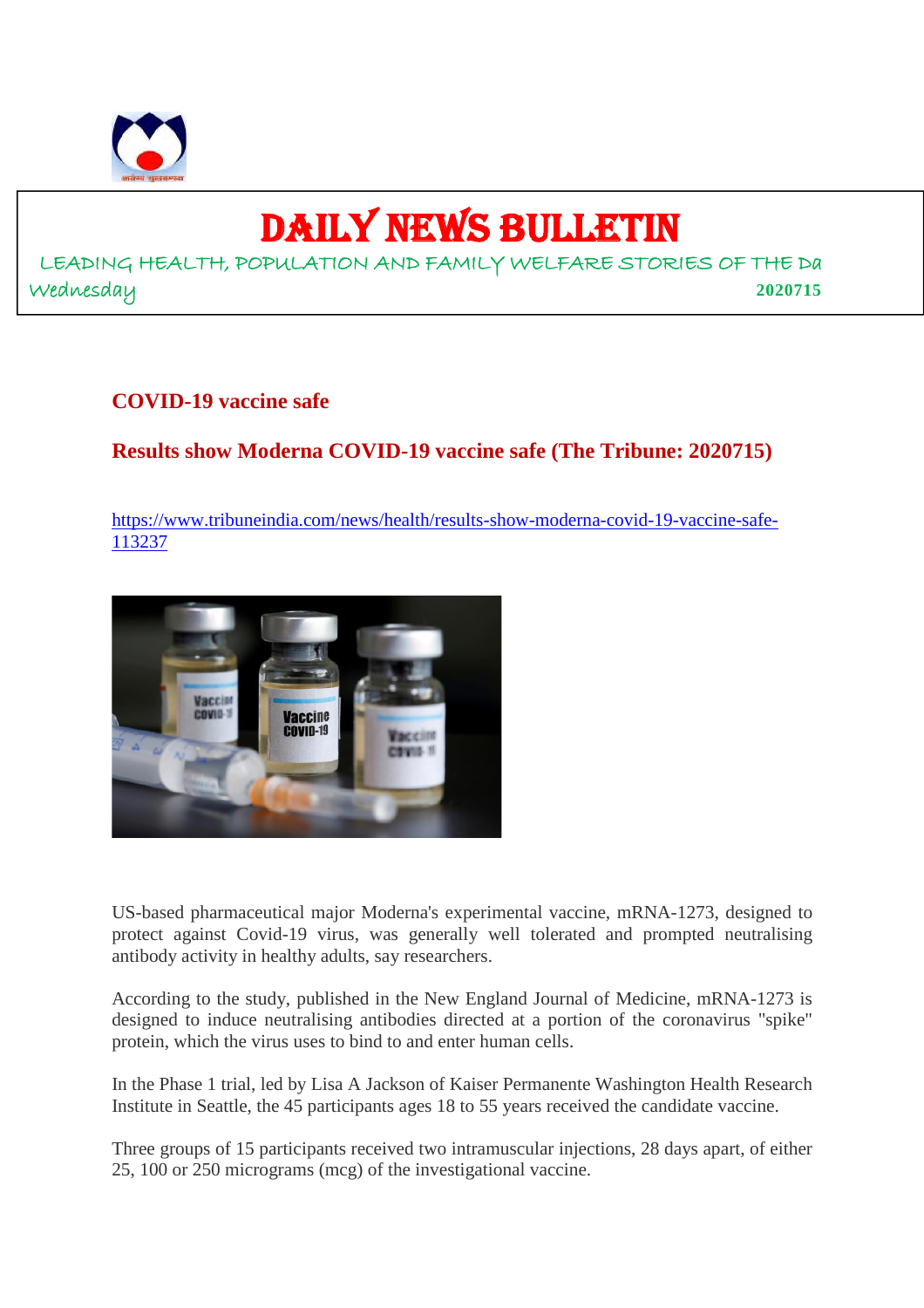The results from the first stage of Moderna's vaccine trial showed the first 45 participants developed antibodies to the virus.

The study showed that regarding safety, no serious adverse events were reported.

The interim analysis included results of tests measuring levels of vaccine-induced neutralising activity through day 43 after the second injection.

Two doses of vaccine prompted high levels of neutralising antibody activity that was above the average values seen in convalescent sera obtained from persons with confirmed Covid-19 disease.

However, more than half of the participants reported fatigue, headache, chills, myalgia or pain at the injection site. Systemic adverse events were more common following the second vaccination and in those who received the highest vaccine dose.

"The mRNA-1273 vaccine-induced anti-SARS-CoV-2 (coronavirus) immune responses in all participants, and no trial-limiting safety concerns were identified. These findings support further development of this vaccine," the study authors wrote.

The researchers revealed that Moderna started its phase 2 trial in May and expects to start a phase 3 trial this month.

Earlier this month, Russia became the first nation to complete clinical trials of Covid-19 vaccine on humans, and the results have proven the medication's effectiveness, the media reported.

As of Wednesday morning, the overall number of global Covid-19 cases has increased to more than 13.2 million, while the deaths have soared to over 5,77,000, according to the Johns Hopkins University.

#### **Obesity**

#### **Number of undernourished people declines in India; obesity in adults on the rise: UN (The Tribune: 2020715)**

https://www.tribuneindia.com/news/health/number-of-undernourished-people-declines-inindia-obesity-in-adults-on-the-rise-un-112794

More Indian adults became obese between 2012-16

Number of undernourished people declines in India; obesity in adults on the rise: UN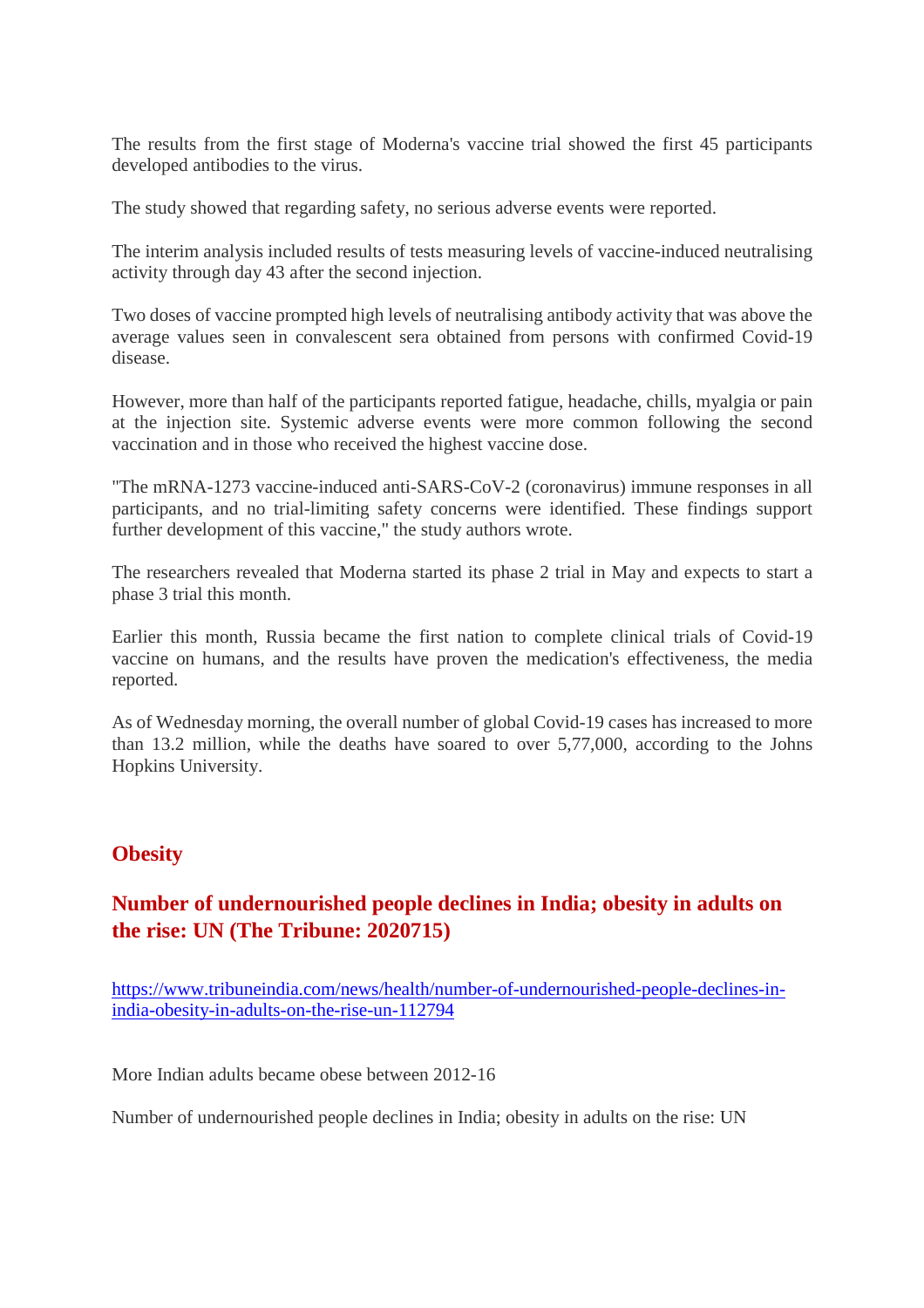The number of undernourished people in India has declined by 60 million in over a decade, according to a UN report which said that there were less stunted children but more obese adults in the country.

The State of Food Security and Nutrition in the World report, released on Monday, estimated that almost 690 million people globally were undernourished (or hungry) in 2019, up by 10 million from 2018.

The report—considered the most authoritative global study tracking progress towards ending hunger and malnutrition—said that the number of undernourished people in India declined from 249.4 million in 2004–06 to 189.2 million in 2017–19.

In percentage terms, the prevalence of undernourishment in the total population in India declined from 21.7 per cent in 2004-06 to 14 per cent in 2017-19, it said.

"The two subregions showing reductions in undernourishment—eastern and southern Asia are dominated by the two largest economies of the continent—China and India.

"Despite very different conditions, histories and rates of progress, the reduction in hunger in both the countries stems from long-term economic growth, reduced inequality, and improved access to basic goods and services," it said.

The report is prepared jointly by the Food and Agriculture Organisation of the United Nations (FAO), the International Fund for Agricultural Development (IFAD), the United Nations Children's Fund (UNICEF), the UN World Food Programme (WFP) and the World Health Organization (WHO).

It further said that the prevalence of stunting in children under 5 years of age in India declined from 47.8 per cent in 2012 to 34.7 per cent in 2019 or from 62 million in 2012 to 40.3 million in 2019.

More Indian adults became obese between 2012-16, the report said.

The number of adults (18 years and older) who are obese grew from 25.2 million in 2012 to 34.3 million in 2016, growing from 3.1 per cent to 3.9 per cent.

The number of women of reproductive age (15–49) affected by anaemia grew from 165.6 million in 2012 to 175.6 million in 2016.

The number of infants 0–5 months of age exclusively breastfed grew from 11.2 million in 2012 to 13.9 million in 2019.

The hungry are most numerous in Asia, but expanding fastest in Africa.

Across the planet, the report forecasts, that the COVID-19 pandemic could push over 130 million more people into chronic hunger by the end of 2020.

In percentage terms, Africa is the hardest hit region and becoming more so, with 19.1 per cent of its people undernourished.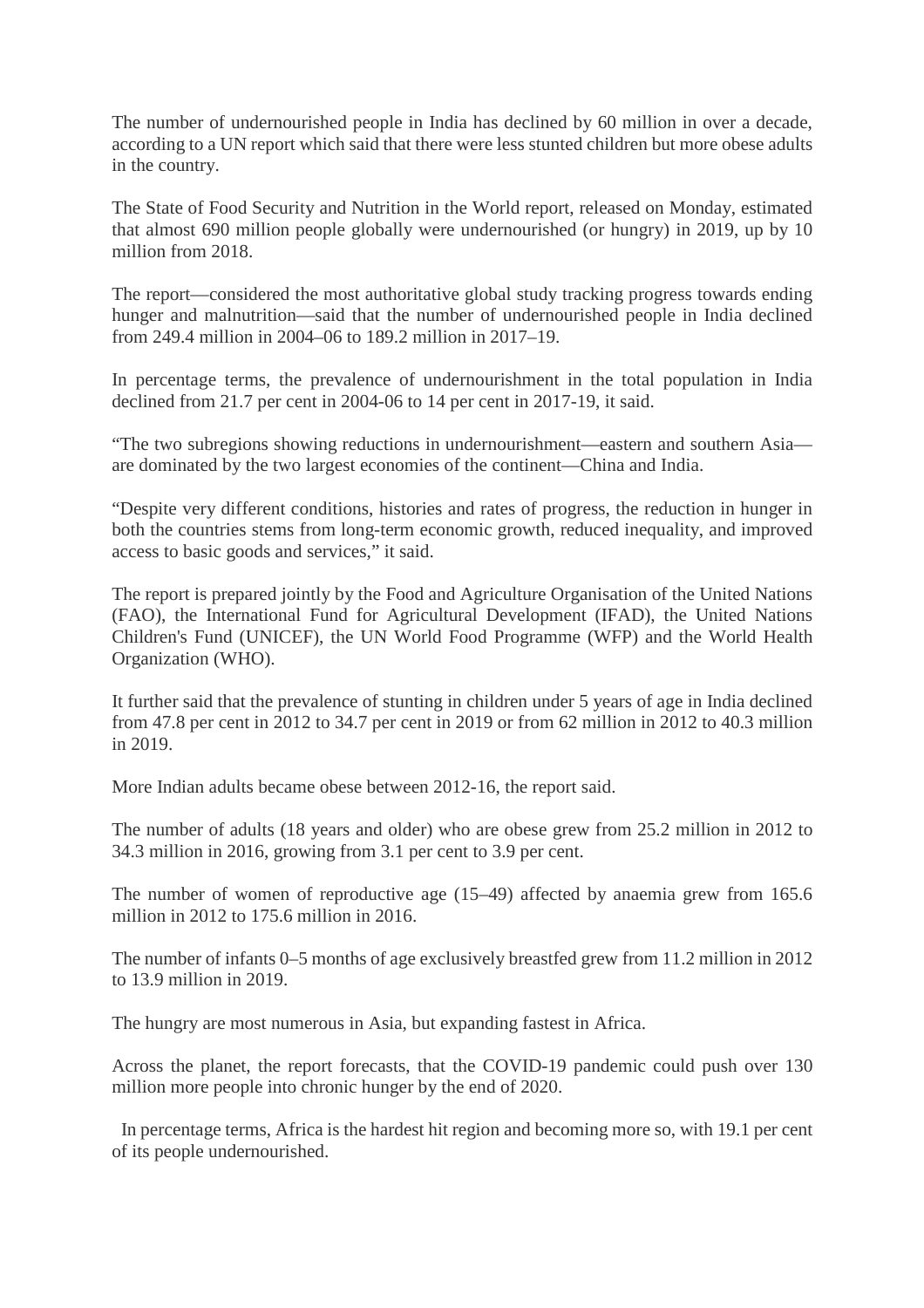At the current trends, by 2030, Africa will be home to more than half of the world's chronically hungry.

The COVID-19 is intensifying the vulnerabilities and inadequacies of global food systems understood as all the activities and processes affecting the production, distribution and consumption of food.

"While it is too soon to assess the full impact of the lockdowns and other containment measures, the report estimates that at a minimum, another 83 million people, and possibly as many as 132 million, may go hungry in 2020 as a result of the economic recession triggered by COVID-19," it said, adding that the setback throws into further doubt the achievement of the Sustainable Development Goal two, whose target is achieving zero hunger.

The latest estimates are that a staggering three billion people or more cannot afford a healthy diet.

In sub-Saharan Africa and southern Asia, this is the case for 57 per cent of the population though no region, including north America and Europe, is spared.

In 2019, 191 million children under five were stunted or wasted - too short or too thin. Another 38 million under-fives were overweight.

Among adults, meanwhile, obesity has become a global pandemic in its own right.

The study calls on the governments to mainstream nutrition in their approaches to agriculture; work to cut cost-escalating factors in the production, storage, transport, distribution and marketing of food - including by reducing inefficiencies and food loss and waste.

It also urges them to support local small-scale producers to grow and sell more nutritious foods, and secure their access to markets; prioritise children's nutrition as the category in greatest need; foster behaviour change through education and communication; and embed nutrition in national social protection systems and investment strategies.

The report noted that generally, cash transfer programmes are considered an appropriate instrument to increase dietary diversity in well-connected urban or rural contexts, while in-kind transfers are more appropriate for remote areas, where access to markets is severely limited.

"In India, for instance, the country's Targeted Public Distribution System represents the largest social protection programme in the world, reaching 800 million people with subsidised cereals that can be purchased from more than 500,000 fair price shops across the country." In India, rural business hubs have facilitated linking smallholder farmers to rapidly growing urban markets.

Apart from procuring food products from the farmers, these hubs provide services such as farm inputs and equipment, as well as access to credit.

Having food processing, packaging and cooling facilities at the same location allows consumers to benefit from economies of agglomeration and, on the whole, reduce transaction costs throughout the food supply chain.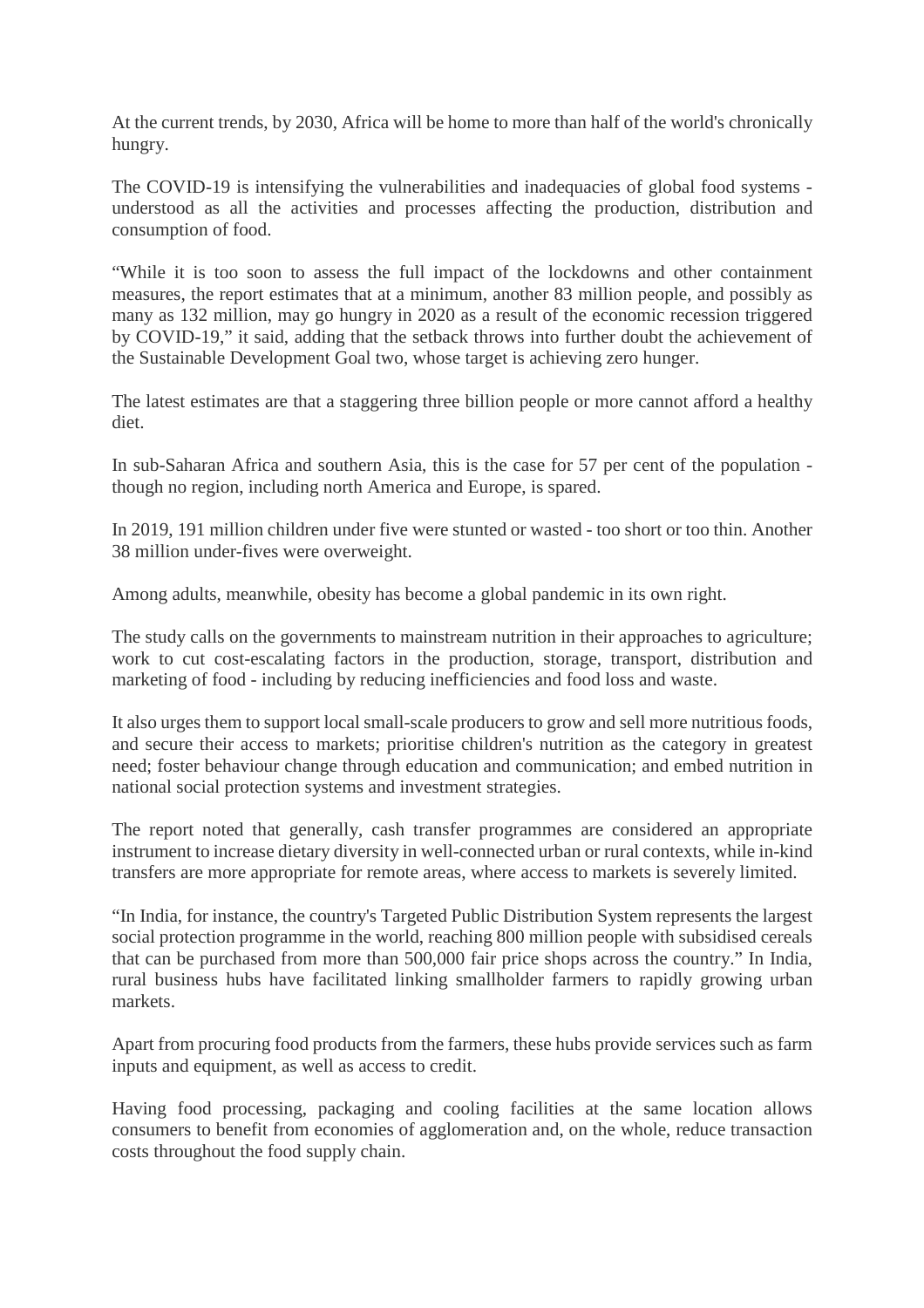This model in India has given rise to rural supermarkets that provide cheaper staple food, it added. PTI

#### **COVID biomedical waste**

#### **COVID biomedical waste poses environmental challenge (The Tribune: 2020715)**

https://www.tribuneindia.com/news/health/covid-biomedical-waste-poses-environmentalchallenge-112389

Experts seek pro-active action from government, industry, stake-holders

COVID biomedical waste poses environmental challenge The world is facing a new challenge in disposing masks, gloves and personal protective equipment amid the COVID-19 crisis.

Already fighting pollution created by single-use plastics and other non-biodegradable material, the world is facing a new challenge in disposing masks, gloves and personal protective equipment amid the COVID-19 crisis.

Environmentalists say PPEs, masks and gloves are mainly made of plastic and are neither biodegradable nor recyclable. Amid the ongoing health crises, they are creating an unexpected impact on the environment resulting in "a silent, invisible health hazard for a large number of people"

"The government needs to act now to ensure a green recovery that incentivises sustainability. Our health care governance and industry must also quickly respond, install toxic gas absorbing filters and take all necessary steps for safe disposal of the huge amounts of biomedical waste being generated," says Soumya Dutta, an environmental expert.

Dutta says while health workers and frontline workers must be protected, in many places these are openly disposed of, threatening the spread of diseases to larger populations. Even in the case of "systematic disposal" most of these are being burned in incinerators, leading to the creation of two very toxic carcinogenic gases—Dioxin and Furan.

"Most of our hospital Incinerators do not lave specialised filters to eliminate them. This is creating a silent, invisible health hazard for a large number of people living around these incinerators and might end up having cancer and other diseases in the years to come," adds Dutta.

Meanwhile, according to Ramnath Vaidyanathan, General Manager (Sustainability) at Godrej Industries Limited, carelessly discarded PPEs can end up polluting land, rivers and oceans, adding to the glut of plastic waste already threatening the ecosystem. "It is imperative for the country to step up efforts to sensitise regarding proper handling of biomedical waste to protect the environment and reduce the threat of Covid-19," he says.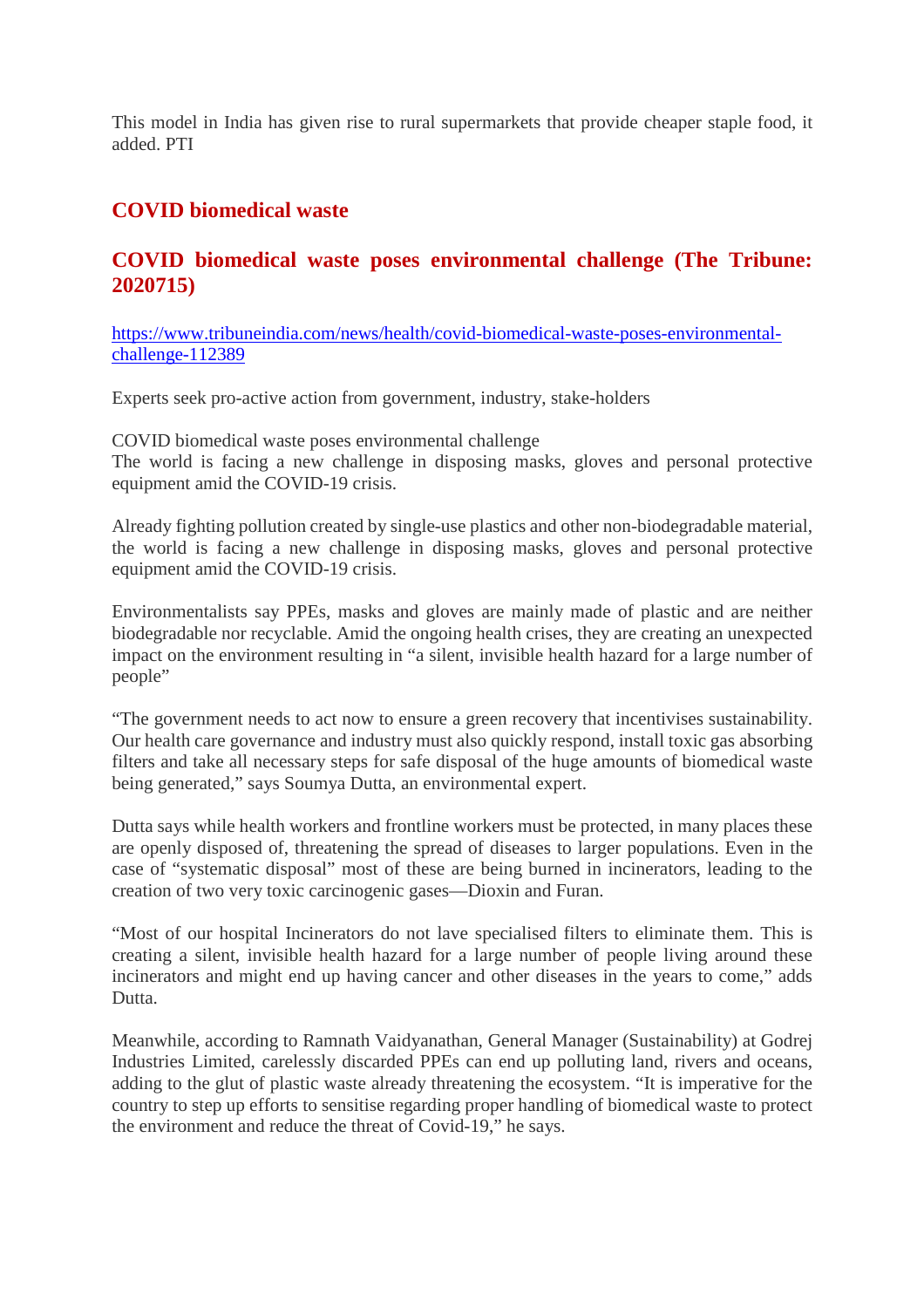Understanding bat immune system may help identify new COVID-19 drug targets, scientists say

Bats have specific mechanisms which reduce the replication of viruses in their bodies, and also dampen their immune response to a virus.

Understanding bat immune system may help identify new COVID-19 drug targets, scientists say

bats have specific mechanisms which reduce the replication of viruses in their bodies, and also dampen their immune response to a virus..

The capacity of bats to tolerate viruses such as the novel coronavirus may stem from their ability to control inflammation, according to a review of studies which says understanding the immune system of the flying mammals can provide new drug targets for human therapies against COVID-19.

Researchers, including those from the University of Rochester in the US, said while bats are the ancestral hosts to many deadly viruses affecting humans such as Ebola, rabies, and the novel coronavirus, SARS-CoV-2, the flying mammals themselves tolerate these pathogens without ill effects.

"Although humans experience adverse symptoms when afflicted with these pathogens, bats are remarkably able to tolerate viruses, and, additionally, live much longer than similar-sized land mammals," they noted in a statement.

In the review research, published in the journal Cell Metabolism, the scientists assessed how the natural ability of bats to control inflammation may be contributing to their longevity and tendency to fight off diseases.

"With COVID-19, the inflammation goes haywire, and it may be the inflammatory response that is killing the patient, more so than the virus itself," said study co-author Vera Gorbunova from the University of Rochester.

"The human immune system works like that—once we get infected, our body sounds an alarm and we develop a fever and inflammation," Gorbunova explained.

She said the goal of this immune system response in humans is to kill the virus and fight infection, but added that it can also be a detrimental response as patients' bodies overreact to the threat.

But unlike humans, the scientists said bats have specific mechanisms which reduce the replication of viruses in their bodies, and also dampen their immune response to a virus.

As a result, they said there is a beneficial balance in bats with their immune systems controlling viruses, and at the same time not mounting a strong inflammatory response.

According to the researchers, one of the factors for this ability may be driven by their flight.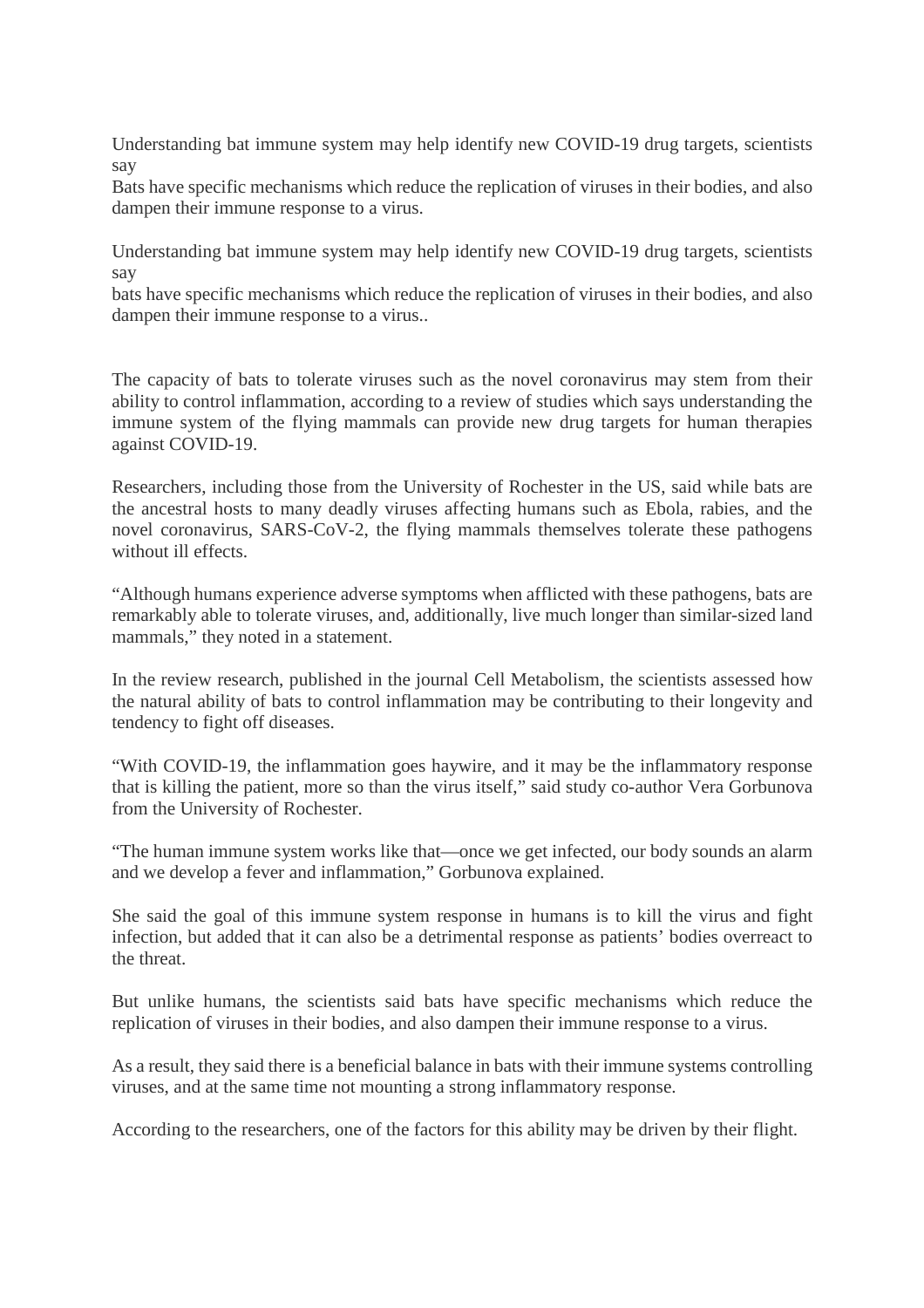Bats, being the only mammals that can fly, require that they adapt to rapid increases in body temperature, sudden surges in metabolism, and molecular damage, the scientists explained.

They said these adaptations may also assist in disease resistance.

The researchers said another factor contributing to the heightened immunity in bats may be due to their environment, where many species of the flying mammals live in dense colonies, and hang close together on cave ceilings or trees.

"Bats are constantly exposed to viruses. They are always flying out and bringing back something new to the cave or nest, and they transfer the virus because they live in such close proximity to each other," said Andrei Seluanov, another co-author of the study.

Because bats are constantly exposed to viruses, the scientists believe their immune systems are in a "perpetual arms race with pathogens"—a pathogen will enter the organism, the immune system will evolve a mechanism to combat the pathogen, the pathogen will evolve again, and so on.

"Dealing with all of these viruses may be shaping bats' immunity and longevity," Gorbunova said.

While humans may be developing social habits that parallel those of bats, we have not yet evolved bats' sophisticated mechanisms to combat viruses as they emerge and swiftly spread, the scientists noted.

"COVID-19 has such a different pathogenesis in older people. Age is one of the most critical factors between living and dying, and we have to treat aging as a whole process instead of just treating individual symptoms," Gorbunova said.

According to the researchers studying bats' immune systems can provide new targets for human therapies to fight diseases and aging.

Citing an example, they said bats have mutated or completely eliminated several genes involved in inflammation, adding that scientists can develop drugs to inhibit these genes in humans.

"Humans have two possible strategies if we want to prevent inflammation, live longer, and avoid the deadly effects of diseases like COVID-19," Gorbunova said.

"One would be to not be exposed to any viruses, but that's not practical. The second would be to regulate our immune system more like a bat," she added. PTI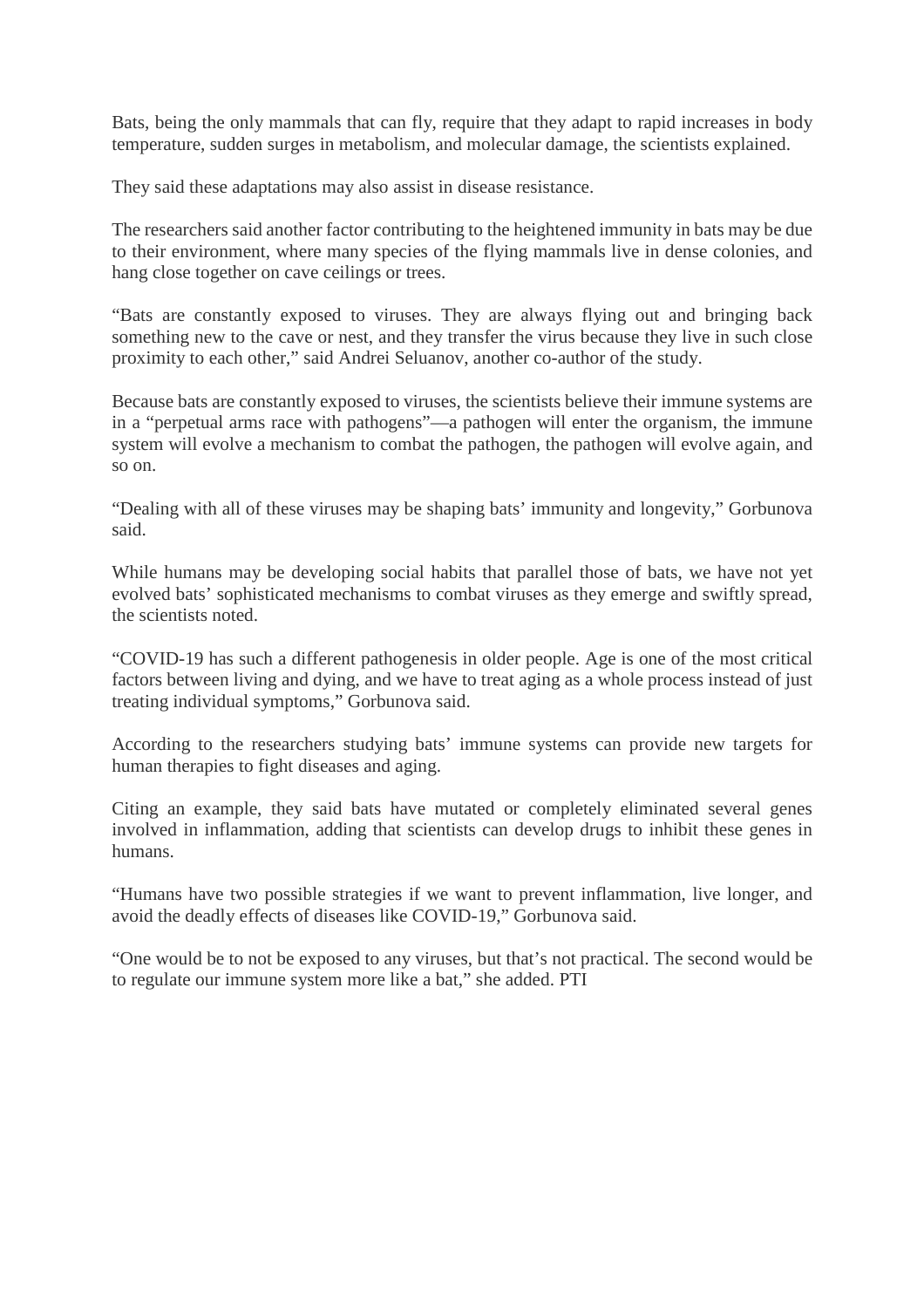#### **Covid-19 (The Asian Age: 2020715)**

http://onlineepaper.asianage.com/articledetailpage.aspx?id=14992244

# Only 7-8 people out of 100<br>are found Covid +ve: Kejri

Says death rate going down, but people should not be complacent

#### **SHASHI BHUSHAN** NEW DELHI, JULY 14

Chief minister Arvind Kejriwal on Tuesday said that the spread of Covid-19 in the city is gradually<br>improving with an improving with an increase in the recovery<br>rate of patients and a decrease in the number of fatalities due to virus infection. Meanwhile, as many as 1,606 new cases and 35 deaths were reported in the<br>last 24 hours. Of the total 1,15,346 cases in Delhi,<br>18,664 are active and 93,236 patients have recovered. Of the total recovered patients, 1,924 recovered in<br>the last 24 hours. The fatalities virus-related have gone up to 3,446.

After inaugurating the eity's second plasma bank<br>at LNJP Hospital, Mr<br>Rejriwal said, "The recovery rate of patients is increasing very fast.<br>Earlier in 100 tests, 35 of them used to come positive whereas now only seven or<br>eight people out of 100 are found to be positive. The<br>number of fatalities due to Covid has decreased. In mid-June, there were about



 $101$  deaths per day but there are about  $40$  deaths now.

"The rate of doubling of cases in Delhi has been<br>steadily increasing. I want to appeal to the people of Delhi that we should not become complacent about the situation. Nothing is known about Covid, it may rise again tomorrow Therefore, we need to take precautions. We always<br>have to wear a mask, maintain social distancing, and also we need to wash our hands and sanitize them repeatedly,"

The new plasma bank at<br>the LNJP hospital has been<br>set up after 15 days of the first plasma bank, which was set up at the ILBS hos-

According to CM, recovery rate of<br>patients is increasing<br>very fast. Earlier in 100 tests, 35 of them used to come positive whereas now only seven or eight people out of 100 are found to be positive.

pital. Mr Kejriwal also said that plasma has an important role in the declining death rate of Corona patients and until a vaccine comes, plasma therapy should be looked at as an effective treatment for Coronavirus. Even if the beds in the facilities and<br>hospitals in Delhi are vacant now, the Delhi government will continue its efforts of installing more facilities and beds to rule out any possibilities of<br>lack of treatment if the<br>cases surge in the city," he added. Mr Kejriwal tweeted. "After the huge success of our first plasma bank,<br>we launched Delhi's 2nd we Taunched Delhi's 2nd<br>plasma bank today at LNJP<br>Hospital #DelhiFightsCorona."

Mr Kejriwal pointed out that now people are not afraid to conduct the Covid<br>test. "People are spontaneously coming forward to get tested. Now we are doing 20,000 to 22,000 thousand tests every day. Apart from this, many more steps have been taken because of these steps the number of Covid patients in Delhi is decreasing. I am happy<br>that the Prime Minister<br>has also praised the model of Delhi and everyone's cooperation in it. All of this has been achieved with the support of every-<br>one," he said.

According  $t_0$ Mr Kejriwal, more than 200 people have taken plasma<br>from ILBS so far. "We do not want to store plasma in<br>the plasma bank forever. but no one should suffer for lack of plasma either. The arrangement should be such that one who comes to get plasma must get it easiget passina must get teasi-<br>ly. So far, as many people<br>are coming for plasma,<br>they are getting it and no<br>one is denied plasma.<br>Everyone is now getting<br>plasma easily," he added.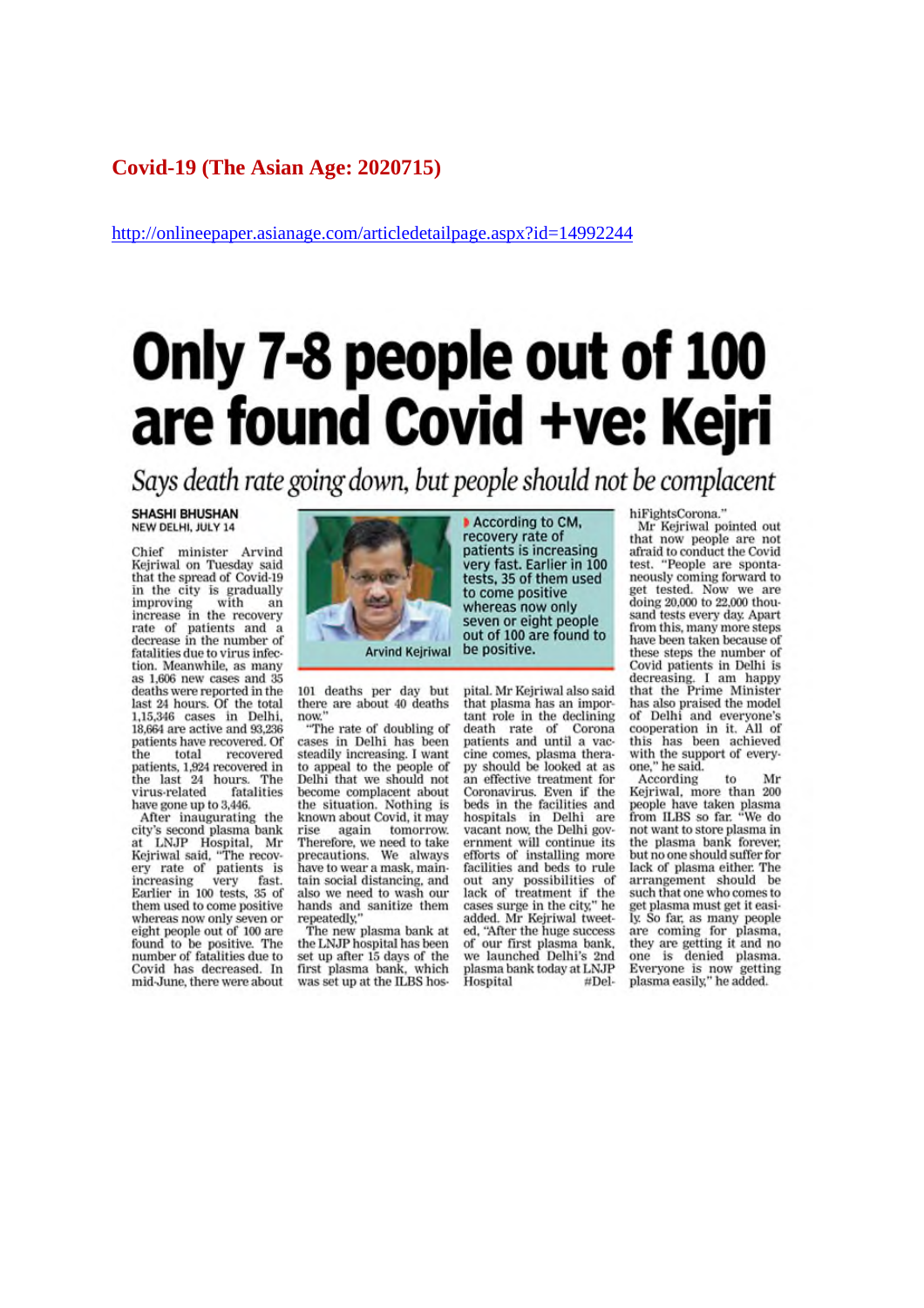#### **Covid-19: What you need to know today**

#### **Covid-19: What you need to know today (Hindustan Times: 2020715)**

#### https://epaper.hindustantimes.com/Home/ArticleView

It is clear, from the trajectory of infections in countries around the world, that the coronavirus disease (Covid-19) starts slow, builds up momentum, rises to a peak, then starts plateauing, and finally falls.

This is more or less true for every country in Europe. It is true for Italy, France, Spain, and Germany.

And, within every country, it is true for every region.

In large countries, it is also true of states that were early hunting grounds for the virus — New York in the US; Delhi, perhaps, in India.

So, the first question is simply this: Is there a pattern?

Does the trajectory of infections across countries follow a certain timeline? If so, what is this timeline? 45 days? Two months?

Or, does it dance to a different metric — say, the population infection rate, rising till a certain proportion of the population is infected, and then falling? If so, what is this proportion? 15%? 20%? 25%?

And if this is indeed the case, what does it mean for the herd immunity level? 60% or 43%? Or could it be some other value?

I ask these questions because I haven't come across any answers on why the infection followed the pattern it did in continental Europe, and New York City. Countries on the continent may see a flare-up, but, on current evidence and case statistics, the worst is definitely behind them. That can be said of New York State and New York City too. And closer home, the same can be said, albeit tentatively, of Delhi.

Why did the infections start falling in Europe? Why did they start falling in New York? And why in Delhi?

Sure, masks, lockdowns, social distancing, better hygiene, and extensive testing and tracing helped, but the infection still traversed a similar trajectory in most countries (and states within countries) that have seen off the worst of it.

Does it indicate an overall population infection rate that is rarely crossed? And because this can't be herd immunity (not at the levels we are talking of), does this mean only 15%, 20%,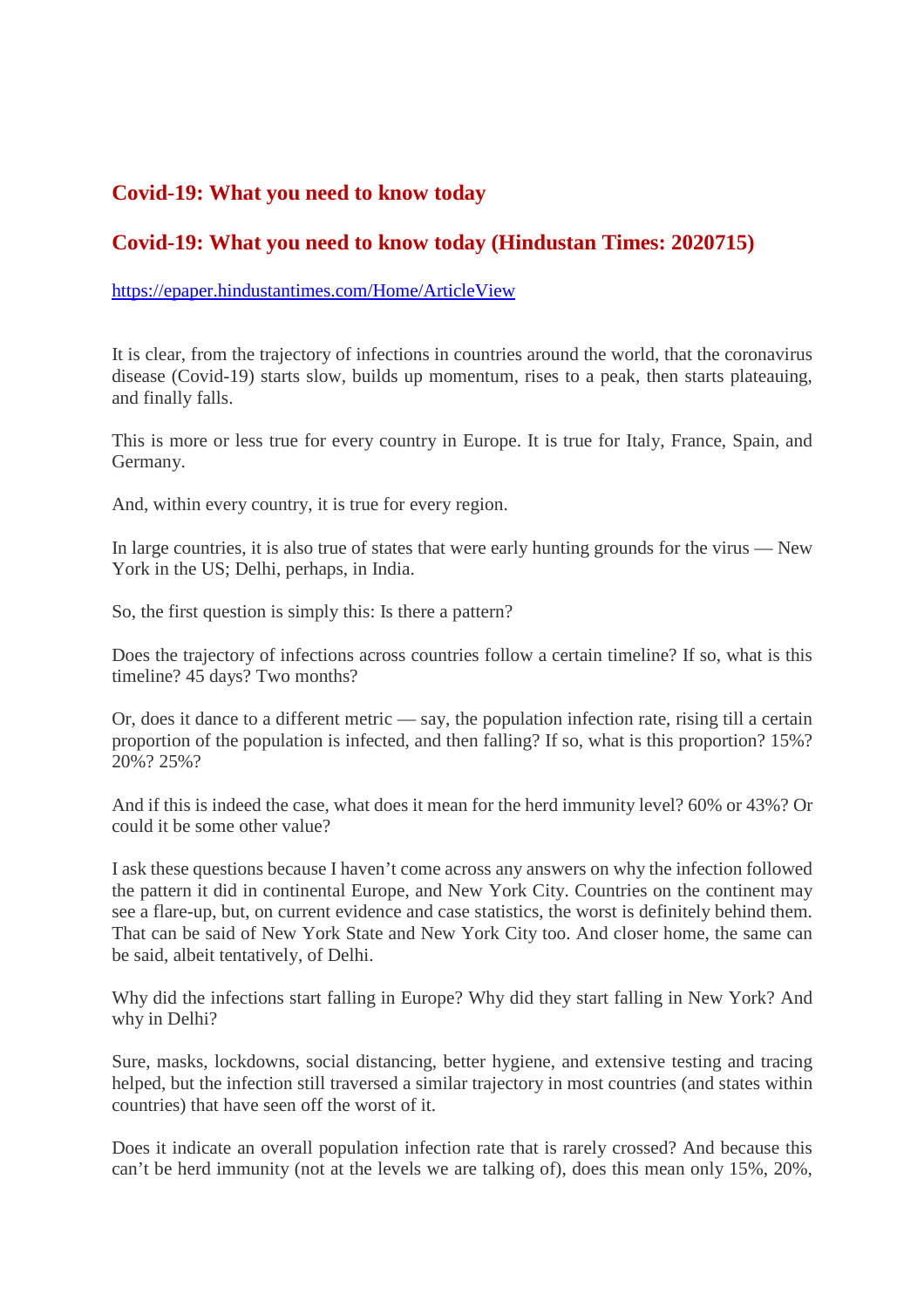25% of a population is vulnerable to the infection itself under certain conditions (which would include our current response to the disease)?

Like I said at the beginning of this column, I have questions. Scientists who believe they are good enough to be hypotheses that merit research are welcome to use them. I'm not particular about credit — I just want the answers.

We know that the Sars-CoV2 virus which causes Covid-19 does not infect everybody. In fact, why it infects who it does is one of the questions researchers are scrambling to answer (they have a reasonably good explanation on how it infects, though, and also how it kills). It might be even better to flip the question around – why does the virus not infect those it doesn't?

We also know that not everyone who is infected spreads the disease — research has shown that a lot of the spreading is caused by super spreaders, perhaps explaining the clusters of infection that emerge.

And finally, we know that the infection rate on the Diamond Princess (the yacht, which for some time had more cases than most countries) was 20%, and that on the US Navy's Theodore Roosevelt 25%. Both were contained spaces and, at least in theory, the virus should have infected more people, perhaps everyone on board.

Why did it not?

Still, the preceding three statements are internally consistent – not everyone exposed to the virus gets infected; and not everyone infected by the virus passes it on.

It would help to know the prevalence of the infection in, say, Italy, New York City, and Delhi, because that could be a starting point for some of the answers.

That's what makes serological surveys (blood tests) of the population, to find out who has antibodies to the virus and who doesn't, important.

#### **Healthy life**

#### **Eat simple plant-based diets for a longer, healthy life (New Kerala2020715)**

https://www.newkerala.com/news/2020/125209.htm

Eat simple plant-based diets for a longer, healthy life

It looks like we have now another reason to follow plant-based diets as researchers have found that adopting a plant-based diet can help promote healthful ageing and mitigate the global burden of disease.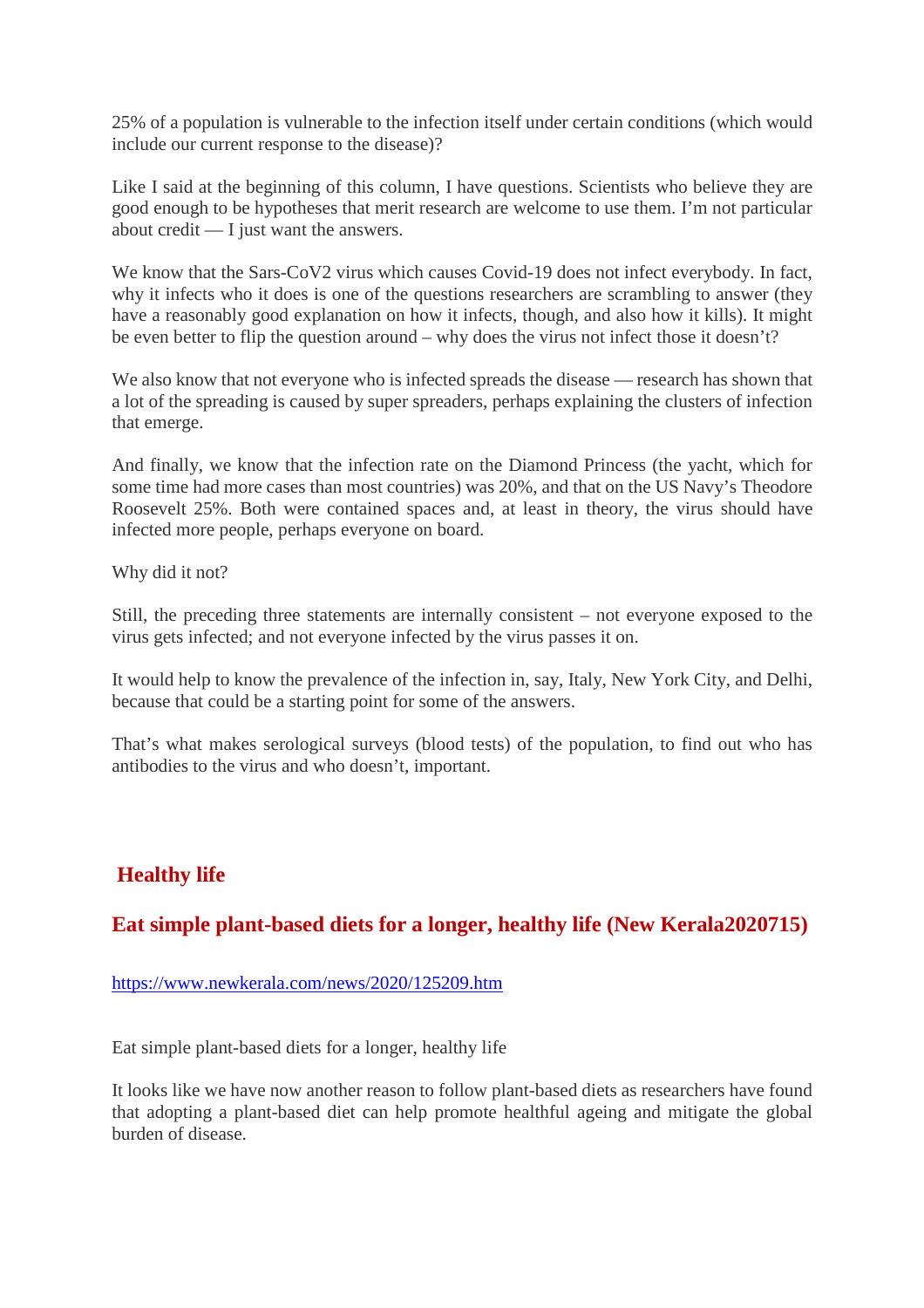For the findings, published in the Journal of the American College of Nutrition, the research team reviewed clinical trials and epidemiological studies related to ageing.

The study found that while ageing increases the risk for noncommunicable chronic diseases, healthful diets can help.

"The global population of adults 60 years old or older is expected to double from 841 million to 2 billion by 2050, presenting clear challenges for our health care system," said study author Hana Kahleova from Physicians Committee for Responsible Medicine in the US.

The study shows that plant-based diets can reduce the risk of diseases such as type 2 diabetes, cancer, and heart disease by almost 50 per cent and could cut cardiometabolic-related deaths in the US by half.

"Modulating lifestyle risk factors and adopting a healthful diet are powerful tools that may delay the ageing process, decrease age-associated co-morbidities and mortality, and increase life expectancy," the study authors wrote.

The authors cite studies showing that plant-based diets rich in fruits, vegetables, grains, and legumes reduce the risk of developing metabolic syndrome and type 2 diabetes by about 50 per cent.

The findings also revealed that plant-based diets reduce the risk of coronary heart disease events by an estimated 40 per cent and the risk of cerebral vascular disease events by 29 per cent.The researchers found that adopting a plant-based diet may reduce the risk for cognitive diseases such as Alzheimer's disease by almost 50 per cent.

The researchers also noted that plant-based diets have been tied to increased life expectancy. They also noted that these improvements in health will reduce health care costs caused by chronic diseases.

"Fortunately, simple diet changes can go a long way in helping populations lead longer, healthier lives," the study authors wrote.

#### **Antibody**

#### **Scientists discover key element of strong antibody response to COVID-19 (New Kerala: 2020715)**

https://www.newkerala.com/news/2020/125172.htm

Researchers have discovered a common molecular feature found in many of the human antibodies that neutralise SARS-CoV-2, the coronavirus that causes COVID-19.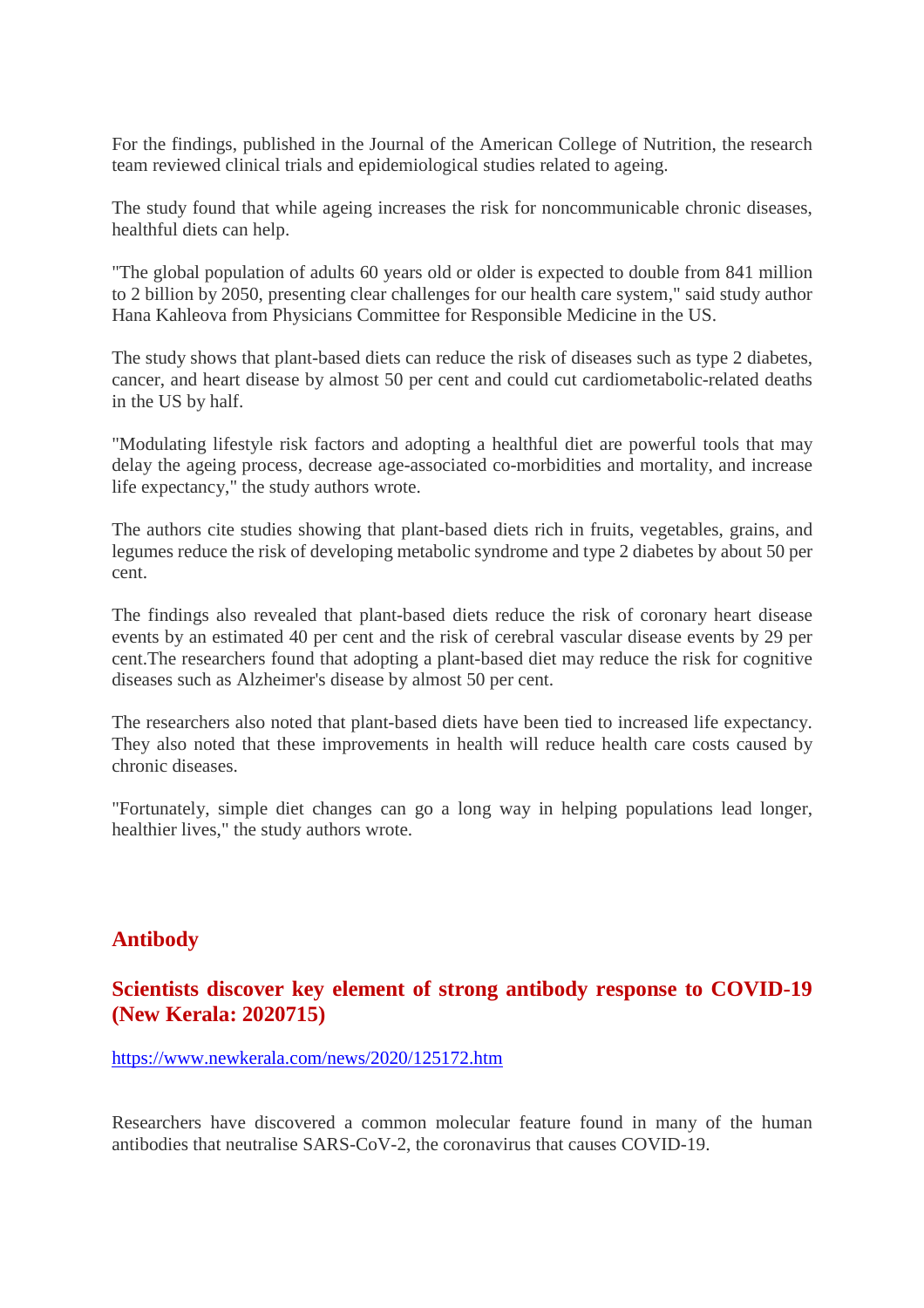For the findings, published in the journal Science, the research team reviewed data on nearly 300 anti-SARS-CoV-2 antibodies that their labs and others have found in convalescent Covid-19 patients over the past few months. They noted that a subset of these antibodies is particularly powerful at neutralising the virus and these potent antibodies are all encoded, in part, by the same antibody gene, IGHV3-53.

"This study provides important inspiration for effective Covid-19 vaccine design," said study co-author Dennis Burton from the Scripps Research Institute in the US. Prior research suggests that antibodies encoded by IGHV3-53 are generally present, at least in small numbers, in healthy people's blood.

According to the researchers, the results contribute to growing structural insight that will be needed for successful vaccine development against SARS-CoV-2. As the global Covid-19 pandemic continues, multiple vaccine candidates have entered clinical trials. Yet, the molecular features that contribute to the most effective antibody response remain unclear.

The researchers said that the spike protein of SARS-CoV-2 uses its receptor-binding domain (RBD) to infect the host receptor, ACE2, on human cells. Antibodies that could target RBD and block binding to ACE2 are highly sought, and a number have been discovered. Here, the research team compiled a list of 294 such RBD-targeting antibodies.

By analysing them, they found that a gene in the IGHV gene family, known as IGHV3-53, is the most frequently used IGHV gene for targeting the RBD of the virus spike protein. IGHV3- 53 antibodies, the authors said, not only have lower mutation rates but are also more potent. By studying the crystal structures of two IGHV3-53 antibodies bound to the RBD, the researchers identified the features that lead them to be so effective at binding and so highly potent, features that make them promising for vaccine design.

This detailed insight into IGHV-53 neutralising antibodies should facilitate design of vaccine antigens that elicit this type of neutralising antibody response, the researchers said. "As IGHV3-53 is found at a reasonable frequency in healthy individuals, this particular antibody response could be commonly elicited during vaccination," the study authors wrote.

#### **Pregnant women, beware of UTIs this monsoon (New Kerala: 2020715)**

#### https://www.newkerala.com/news/2020/125137.htm

Although the monsoon brings respite from summer's scorching heat, it also invites a plethora of allergies and infections. Pregnant women should be cautious because they are at a higher risk of suffering from Urinary Tract Infections (UTI).

According to Dr. Pratima Thamke, Consultant Obstetrician and Gynaecologist, Motherhood Hospital, Kharghar, monsoons can be worrisome for pregnant women as, during those rainy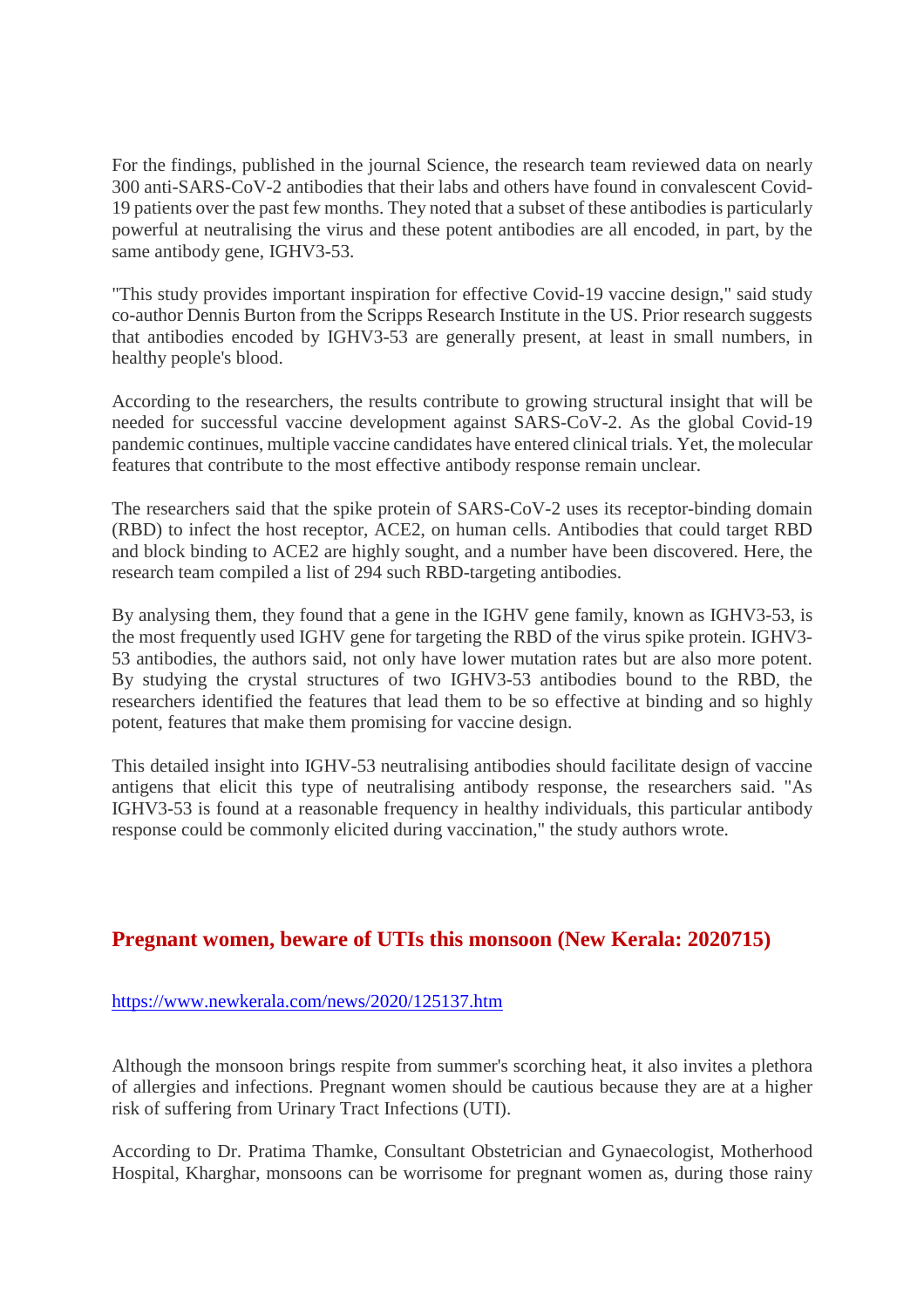days, bacteria tend to live on our bodies and tend to multiply at a rapid rate. Moreover, the unwanted growth of the bacteria leads to UTI.

A UTI, also known as bladder infection, can be termed as a bacterial infection that occurs in the urinary tract affecting one's kidneys, uterus, bladder, and urethra. "You will be shocked to know that pregnant women are at higher risk of suffering from UTIs in the 6th week through 24 weeks owing to the changes in the urinary tract that takes place. The uterus is located on top of the bladder. When the uterus grows, its increased weight tends to block the drainage of the urine from one's bladder, inviting a urinary tract infection during pregnancy," Dr. Pratima told IANSlife.

The symptoms of a UTI are pain and discomfort while urinating, chills, fever, sweat, tenderness of the bladder, fatigue, cramps and lower abdominal pain, blood from the urine, urge to urinate frequently and foul smell while urinating. Thus, if the UTI is left untreated then it can cause kidney infections that in turn can lead to early labor and low birth weight in the baby. Treating it at the right time can be helpful for pregnant women.

Here are a few tips from the doctor for pregnant women to keep UTIs at bay during monsoon

Avoid holding it back If you tend to avoid visiting the washroom for peeing then you are doing it all wrong. Many women may hold back their urine in order to finish their work or daily chores and doing so is a strict no-no. This can lead to the development of bacteria and putting you at the risk of a UTI.

Maintain good hygiene If you happen to access a public washroom then make sure that you must follow proper hygiene measures. Wipe off the area with a tissue or water after urinating to avoid the spread of bacteria. Do not wear tight underwear. Avoid using soaps loaded with chemicals down there.

Drink a lot of water See to it that you drink maximum water to stay hydrated and flush out toxins present in the urinary tract. Limit your consumption of alcohol and caffeine that can irritate the bladder.

Stick to a well-balanced diet Include zinc and vitamin C rich foods in the diet. Opt for strawberry, broccoli, citrus fruits, sprouts, seeds, legumes, and eggs. Say no to refined foods and sugar.

If you experience symptoms, don't ignore them and seek medical attention. This can help you prevent your condition from worsening.

#### **HIV, TB, and malaria**

#### **Surge in HIV, TB, and malaria deaths due to Covid-19: Lancet (New Kerala: 2020715)**

https://www.newkerala.com/news/2020/125068.htm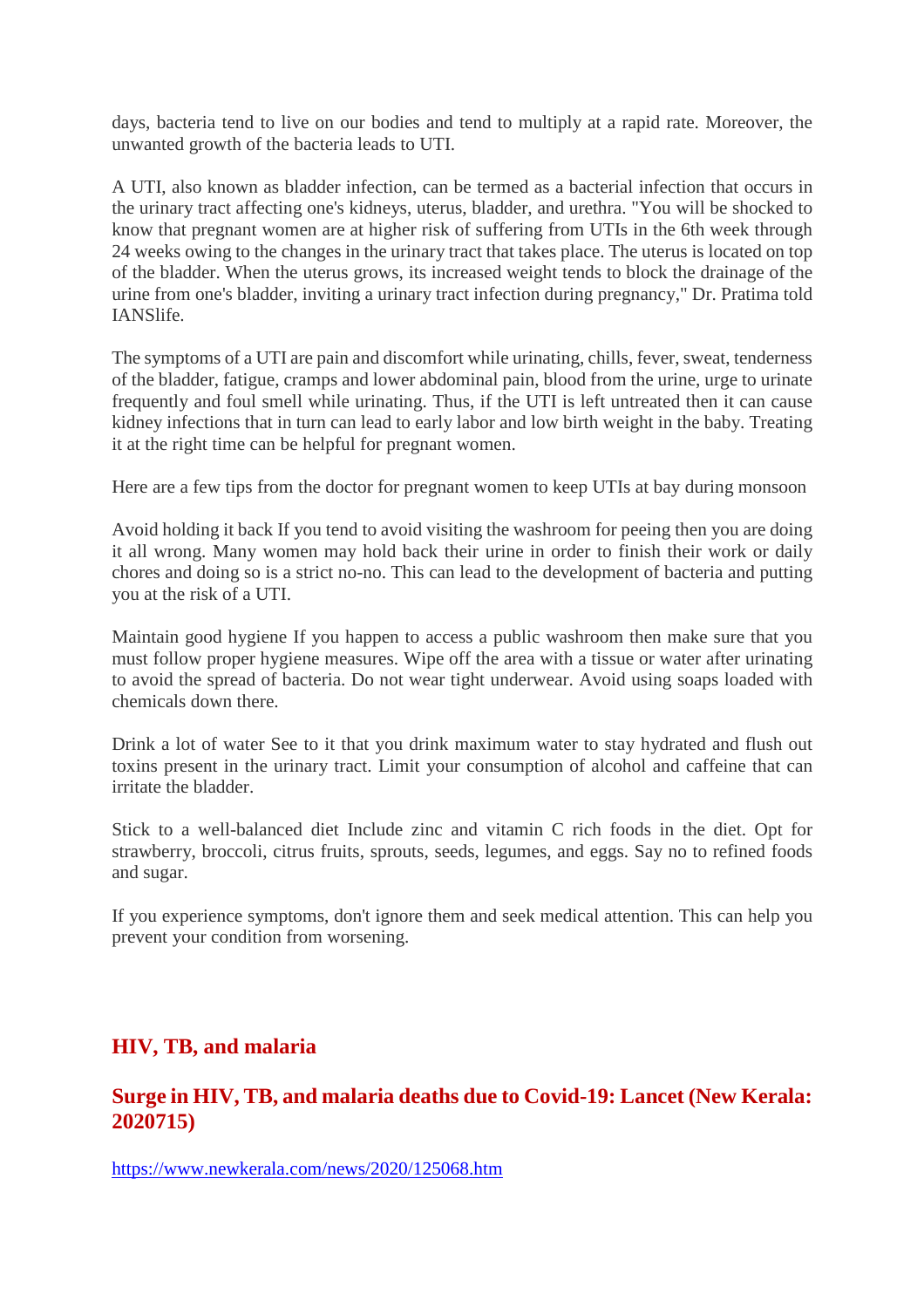Some low- and middle-income countries (LMICs) could experience a surge in HIV, tuberculosis (TB), and malaria deaths over the next five years because of disruption to health services caused by the Covid-19 pandemic, according to a new study, published in The Lancet Global Health journal.

The researchers have estimated that in areas heavily affected by these major infectious diseases, the impact of Covid-19 disruption on years of life lost could be of a similar scale to the direct impact of the pandemic itself.

Maintaining core services for HIV, TB, and malaria could largely mitigate the broader health impact of Covid-19, they said.

This includes ensuring access to antiretroviral therapy (Art), timely TB diagnosis and treatment, and early resumption of the distribution of long-lasting insecticide-treated nets (LLINs) and anti-malarial treatment.

"The Covid-19 pandemic and actions taken in response to it could undo the some of the advances made against major diseases such as HIV, TB, and malaria over the past two decades," said study researcher Timothy Hallett from Imperial College London in the UK.

"Our findings underscore the extraordinarily difficult decisions facing policymakers. Well managed, long-term suppression measures could avert the most Covid-19 deaths," Hallett added.

In the study, the research team assumed a basic reproductive number  $(R)$  - the average number of people each individual with the virus is likely to infect - of three to develop four different policy response scenarios to the Covid-19 pandemic.

These included no action, mitigation, which represents a 45 per cent reduction in R for six months using interventions such as physical distancing, suppression-lift -- a 75 per cent reduction in R for two months, or suppression, a 75 per cent reduction in R for one year.

Then they used transmission models of HIV, TB, and malaria to estimate the additional impact on health that could be caused in different settings.

Overall, the findings suggest that the impact of the pandemic varies according to the extent to which interventions against Covid-19 cause long disruptions to activities, and how successfully those measures reduce transmission of SARS-CoV-2, and avoid the health system being overwhelmed.

The greatest impact on HIV is projected to be from interruption to the supply and administering of ART, which may occur during times of high health system demand.

For TB, the greatest impact is predicted to be from reductions in timely diagnosis and treatment of new cases.

The model predicts that the greatest impact on malaria burden could result from interruption of planned net campaigns, which usually take place every three years.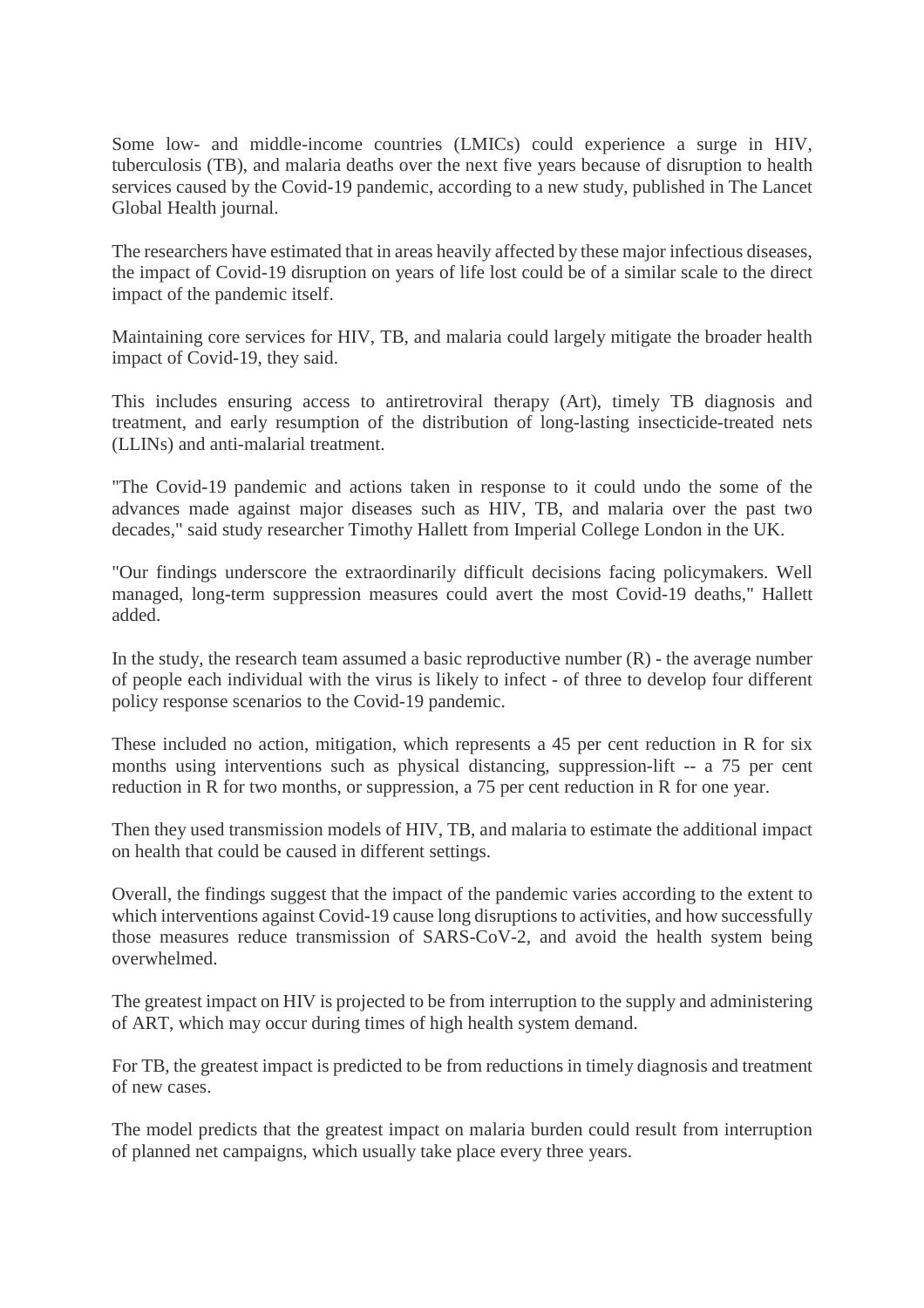#### **Protein**

#### **Only 3% Indians realise the importance of consuming adequate protein: Study (New Kerala: 2020715)**

#### https://www.newkerala.com/news/2020/125055.htm

Only 3% Indians realise the importance of consuming adequate protein: Study Although 95 per cent of Indian mothers claim to know protein as a macro-nutrient, only three per cent of the population really understands the prominent functions of protein or why one should consume it daily, reveals a new study.

Across cities, 82 per cent mothers residing in mini-metros such as Ahmedabad, Bengaluru and Hyderabad were unable to correctly associate protein with its functions and attributed low importance to its consumption as a part of balanced meals. Therefore, while eight out of ten mothers believe the protein as 'important', protein may not adequately be included in their daily diet. The majority of the mothers (91 per cent) are not able to relate to protein with its crucial functions such as repair of tissues in the body, muscle health and long-term immunity, the study added.

Right to Protein, a nationwide public health awareness initiative, released the findings of a study that uncovers a paradox in India's daily protein consumption habits. Nielsen surveyed 2,142 mothers across 16 Indian cities, revealing a worrying trend where due to a poor understanding of protein as a macronutrient, Indians consume inadequate levels of proteins.

Some of the key findings include

Over 70 per cent Indian mothers strongly believe in common myths such as 'protein is difficult to digest', 'it leads to weight gain', and 'it is only for body-builders'.

On an average, 85 per cent mothers incorrectly believe that protein leads to 'weight gain' and mentioned that they would prioritise the consumption of vitamins and carbohydrates over protein for their families including for children. Most disturbingly, nearly 80 per cent holds the view that lack of protein does not impact overall health!

Majority of the mothers do not know the most common sources of plant-or-animal-based protein and failed to correctly identify 8 of 11 protein-rich food items presented to them. Furthermore 81 per cent of mothers incorrectly believe that just a regular Indian diet consisting of roti, dal, rice is enough for daily protein needs. As a result, only dairy and pulses are considered as the sources of protein in majority Indian households

"In our country, adequate protein consumption has been a rather under-debated issue when it comes to general discourse on food and nutrients. Very few studies have been published recently that provide insights about the consumption patterns about this 'major building block' of our lives. This study is, therefore, an insight in terms of highlighting our knowledge gaps and misconceptions that plague adequate protein consumption", said Dr. Jagmeet Madan,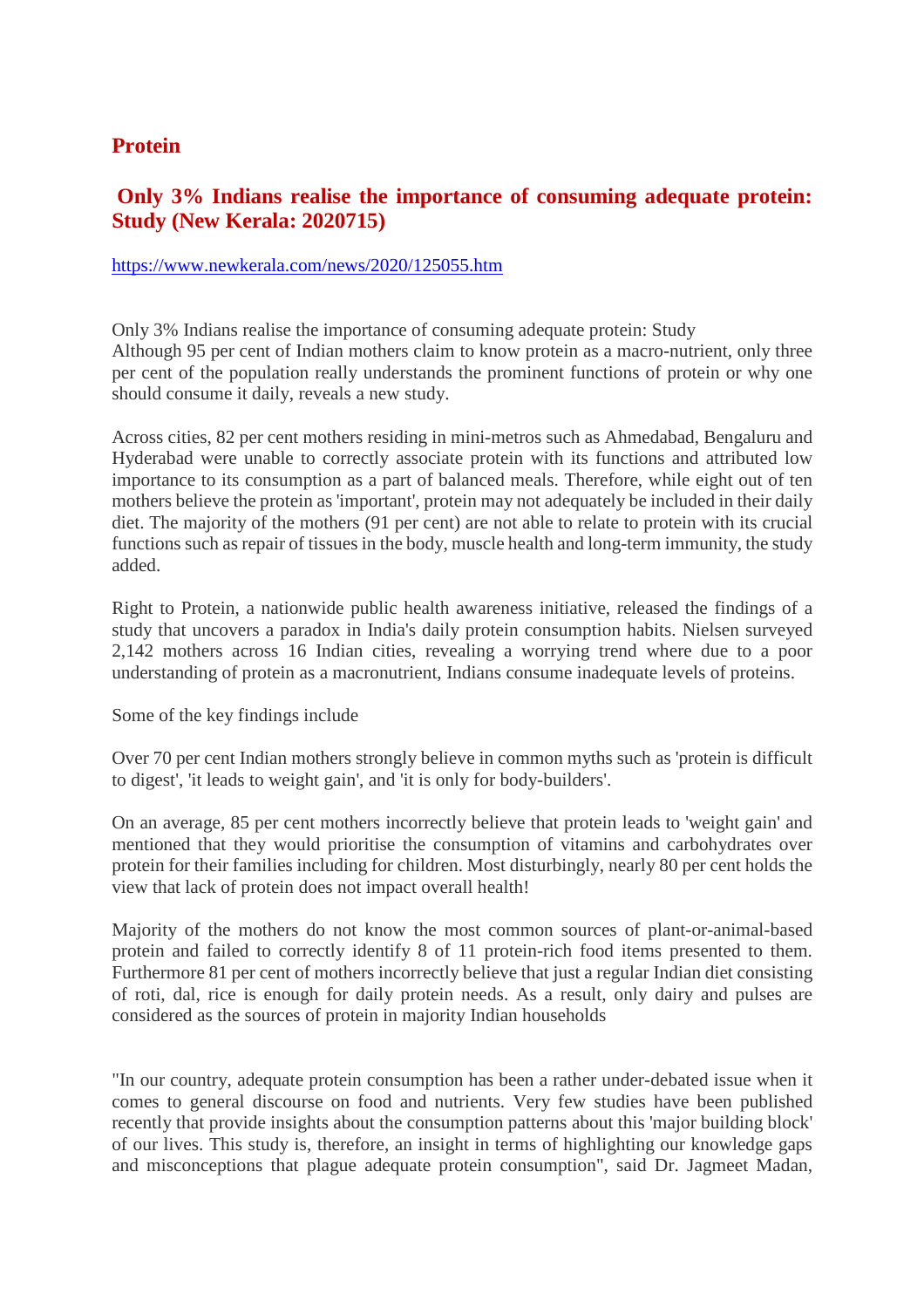Eminent Nutrition Expert, Professor, Principal, Sir Vithaldas Thackersey College of Home Science (Autonomous) SNDTWU, Mumbai and National President, Indian Dietetic Association, Supporter of the Right To Protein Initiative

Dr. Suresh Itapu, Nutraceutical Expert, and Director, NutriTech India said "The Protein Paradox study, reiterates the importance of building a general protein understanding and awareness in India. Any individual or entity can benefit from these insights and take corrective measures to improve quality protein intake, course-correct and eventually reverse the decline in protein consumption, especially among kids."

#### **Fatty acid**

#### **Major study finds fatty acid that kills cancer cells (New Kerala: 2020715)**

https://www.newkerala.com/news/2020/124955.htm

In a major study, the researchers have showed that a fatty acid called dihomogamma-linolenic acid, or DGLA, can kill human cancer cells.

The study, published in Developmental Cell, found that DGLA can induce ferroptosis in an animal model and in actual human cancer cells. Ferroptosis is an iron-dependent type of cell death that was discovered in recent years and has become a focal point for disease research as it is closely related to many disease processes.

"If you could deliver DGLA precisely to a cancer cell, it could promote ferroptosis and lead to tumour cell death," said study author Jennifer Watts from Washington State University in the US.

"Also, just knowing that this fat promotes ferroptosis might also affect how we think about conditions such as kidney disease and neurodegeneration where we want to prevent this type of cell death," Watts added.

The research team revealed that DGLA is a polyunsaturated fatty acid found in small amounts in the human body, though rarely in the human diet. Compared to other fatty acids, such as those found in fish oil, DGLA is relatively understudied. Watts has been researching dietary fats including DGLA for nearly twenty years, using the nematode 'Caenorhabditis elegans' as an animal model.

A microscopic worm, C. elegans is often used in molecular research because it is transparent and allows scientists to easily study cell-level activity in a whole animal over its relatively short lifespan.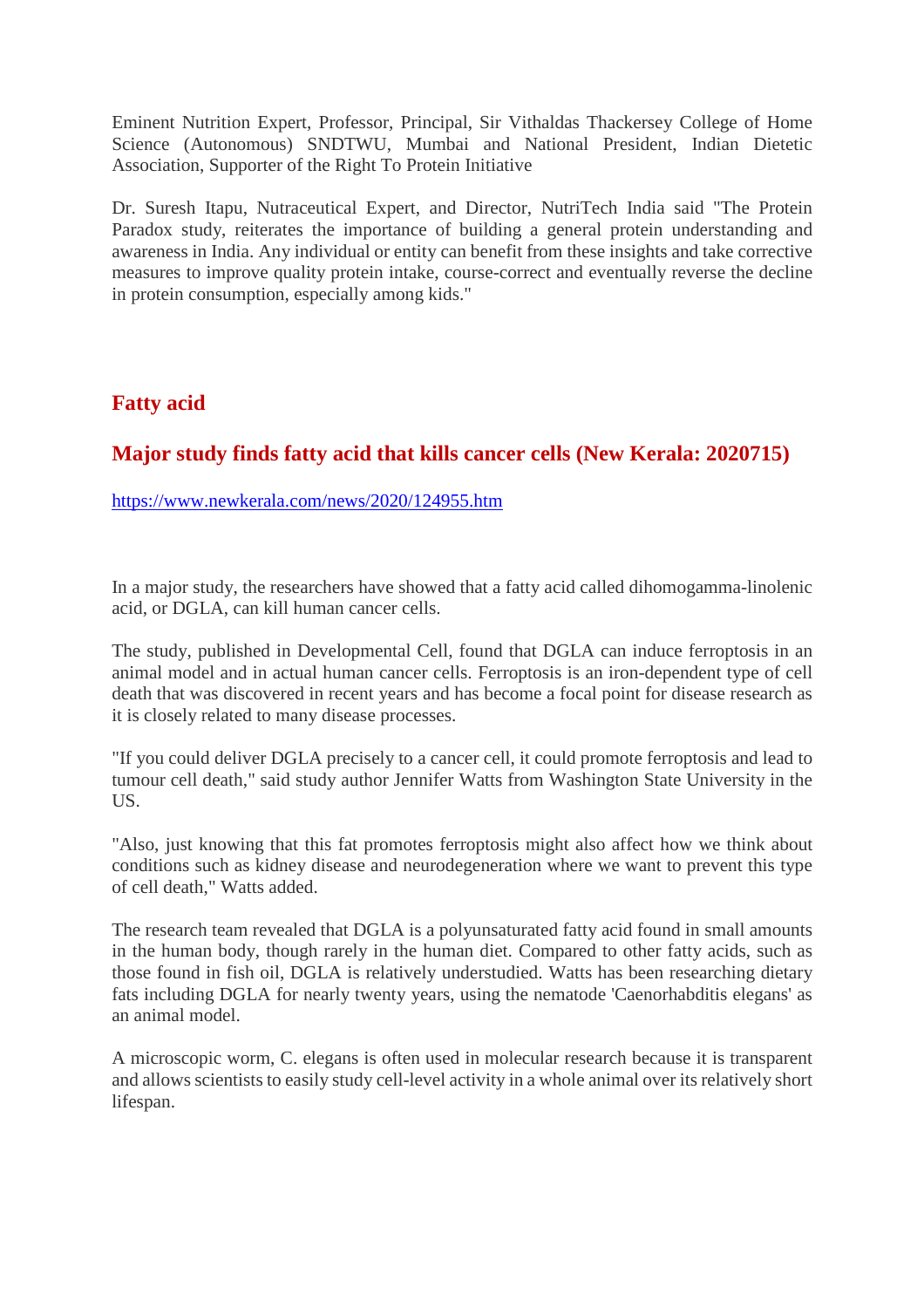Results found in the C. elegans cells are also often transferable to human cells. The research team discovered that feeding nematodes a diet of DGLA-laden bacteria killed all the germ cells in the worms as well as the stem cells that make the germ cells.

The way the cells died carried many signs of ferroptosis.

To see if the results would translate to human cells, Watts team collaborated with Scott Dixon of Stanford University, who has been studying ferroptosis and its potential for battling cancer for many years. Taking what they had learned from the nematode work, the researchers showed that DGLA could induce ferroptosis in human cancer cells.

They also found interaction with another fatty acid class, called an ether lipid, that had a protective effect against DGLA. When they took out the ether lipids, the cells died faster in the presence of DGLA.

#### **Corona Vaccine (Hindustan: 2020715)**

https://epaper.livehindustan.com/imageview\_196517\_87217026\_4\_1\_15-07- 2020\_2\_i\_1\_sf.html

## कोरोना वैक्सीन के कारगर होने पर वैज्ञानिकों को संदेह खुल्लुल्लुल्लुल्लु

#### | आशंका

#### नई दिल्ली | हिन्दुस्तान ब्यूरो

अब तक माना जा रहा था कि वैक्सीन -<br>दुनिया को कोरोना के संकट से बचा<br>लेगी। लेकिन कुछ नए रिसर्च में दावा किया गया है कि बीमारी से तीक होने .<br>बालों में वायरस के खिलाफ मजबूत इम्यनिटी नहीं बन रही। जिन लोगों मे बन रही वह भी महज कुछ महीने में ही कम हो रही। इसलिए वैज्ञानिकों को वैक्सीन के कारगर होने पर संदेह होने लगा है।

संदेह क्यों : ज्यादातर वैक्सीन इंसानी शरीर में वायरस के प्रति एक ग्वास तरीके की पंटीबॉडी तैयार करने .<br>में मदद करती हैं। इन्हीं एंटीबॉडी से शरीर का प्रतिरक्षा तंत्र ( इम्यन

भी कोई वायरस शरीर पर हमल करता है तो यह प्रतिरक्षा तंत्र उससे बचाव करता है। किंग्स कॉलेज लंदन के वैज्ञानिक डॉ. केटी डोरेस के क वज्ञानिक डा. कहा डारस क<br>मुताबिक, अगर एंटीबॉडी टिकाऊ नहीं हुई और कुछ ही महीनों में इसका स्तर कम होने लगा तो इसका मतलब हुआ कि शरीर संक्रमण से लड़ने की क्षमता खो देगा। यानी वैक्सीन का

सिस्टम ) मजबत बनता है और जब

असर कम माना जाए डब्ल्यएचओ को भी शक : विश्व स्वास्थ्य संगठन के आपातकालीन<br>निदेशक माइक रायन ने कहा कि यह उम्मीद करना कि कुछ महीनों में प्रभावी वैक्सीन तैयार हो जाएगी, यह मच नहीं है। एंटीबॉडी कब तक प्रभावी बनी रहेगी, इसके बारे में भी अभी पृष्ट जानकारी नहीं मिल पाई है।

टान



कोरोना मरीजों को प्लाज्मा डोनेट करने में भी यही दिक्कत प्लाज्मा ..<br>में से .<br>आ रही है । कोवैलेंसेंट प्लाज्मा बैंक के मुताबिक, हर तीन कोविड मरीज प्लाज्मा दान करने के लायक ही नहीं हैं ाने का उनके शरीर में पर्याप्त मात्रा में न्यूदौलाईजिंग<br>एंटीबॉडीज नहीं बन रहे हैं । जब तक पर्याप्त एंटीबॉडीज नहीं<br>बनेंगे तब तब उनके शरीर से प्लाज्मा नहीं लिया जा सकता। करने में टिक्कत

#### वैज्ञानिकों के डन दावों से शंका

एंटीबॉडी १७ फीसदी तक घट गई

लिए में कार्य कोलेज लंदन के<br>शोधकर्ताओं ने ठीक हो चुके मरीजों<br>पर अध्ययन किया। उन्होंने पाया कि इन पर अध्ययन किया। उन्होन पाया कि अन्<br>मरीजों में बनी इम्युनिटी छोटी अवधि के<br>लिए ही है। करीब आधे लोगों में तीसरे<br>हफ्ते से ही एंटीबॉडी कम होने लगी और तीन महीने में मात्र 17 फीसदी रह गई। यानी ये लोग फिर संक्रमित हो सकते थे।

सबमें एक

समान

एंटीबॉडी

नहीं बनती मजबूत इम्युनिटी रेलबर्न यूनिवर्सिटी के<br>वैज्ञानिकों ने 41 मरीजों पर रिसर्च<br>किया। उन्होंने पाया कि 41 में से तीन ार्थना में मजबूत इम्युनिटी विकसित हुई।<br>इतना ही नहीं, ठीक हो चुके मरीजों के<br>दोबारा संक्रमित होने पर सिर्फ 14.1<br>फौसदी इम्युनिटी बनी। इतनी एंटीबॉडी

#### संक्रमण से लड़ने में ज्यादा कारगर नहीं। ⊣ विशेषज्ञ की राय ।−

.<br>एम्स के मेडिसिन विभाग में प्रोफेसर डॉ . नवल विक्रम के अनुसार, फ्रांस और चीन में हुए कुछ शोध के मुताबिक, एंटीबॉडी शरीर में 80 से 90 दिनों तक रह सकती है । हालाँकि, भारत में इस पर कोई अध्ययन नहीं हुआ है । ९८१०७ र राउंट ने ठार से जग पत्ना कि यह रुप्तमा है। इस बात की साथ ने इस जर प्रश्न के अल्पना नहां छुआ है ।<br>किसी मरीज़ में कितने दिन तक एंटीबॉडी रहेगी वह उस व्यक्ति की शारीरिक क्षमता पर भी निर्भर करता है। यह<br>भी सही है कि सभी नहीं बनती /

#### **Pendamic (Hindustan: 2020715)**

https://epaper.livehindustan.com/imageview\_196517\_87217646\_4\_1\_15-07- 2020\_2\_i\_1\_sf.html

#### अवयव ढूंढ निकाला .<br>सबसे मजबूत एंटीबॉडी बनाने में जुटे

सबस नजबूरी स्टाबाज बनान न जुट<br>वैज्ञानिकों को महत्वपूर्ण सफलता हाथ<br>लगी है । अमेरिका के स्क्रिप्स रिसर्च<br>इंस्टीट्यूट के शोधकर्ताओं ने वायरस<br>को निष्क्रिय करने वाले पूंटीबॉडी में एक ऐसी चीज की घहचान की है जो इंसान रसा चाठा का बहुबान का है जा इसा<br>की कई एंटीबॉडी में पाया जाता है ।<br>उनका दावा है कि इससे वायरस का टीका बनाने में मदद मिल सकती है । टाज बनान न नपर गरा सरकारी की<br>अनुसंधानकर्ताओं ने 300 एंटीबॉडी की<br>जांच में पाया कि वायरस के खिलाफ<br>सबसे प्रभावी तरीके से काम करने वाले में एक जीन शामिल रहा है। इसका नाम न २००१ सामिल रहा है।<br>आईजीएचवी3–53 है जो आईजीएचवी<br>जीन परिवार का हिस्सा है।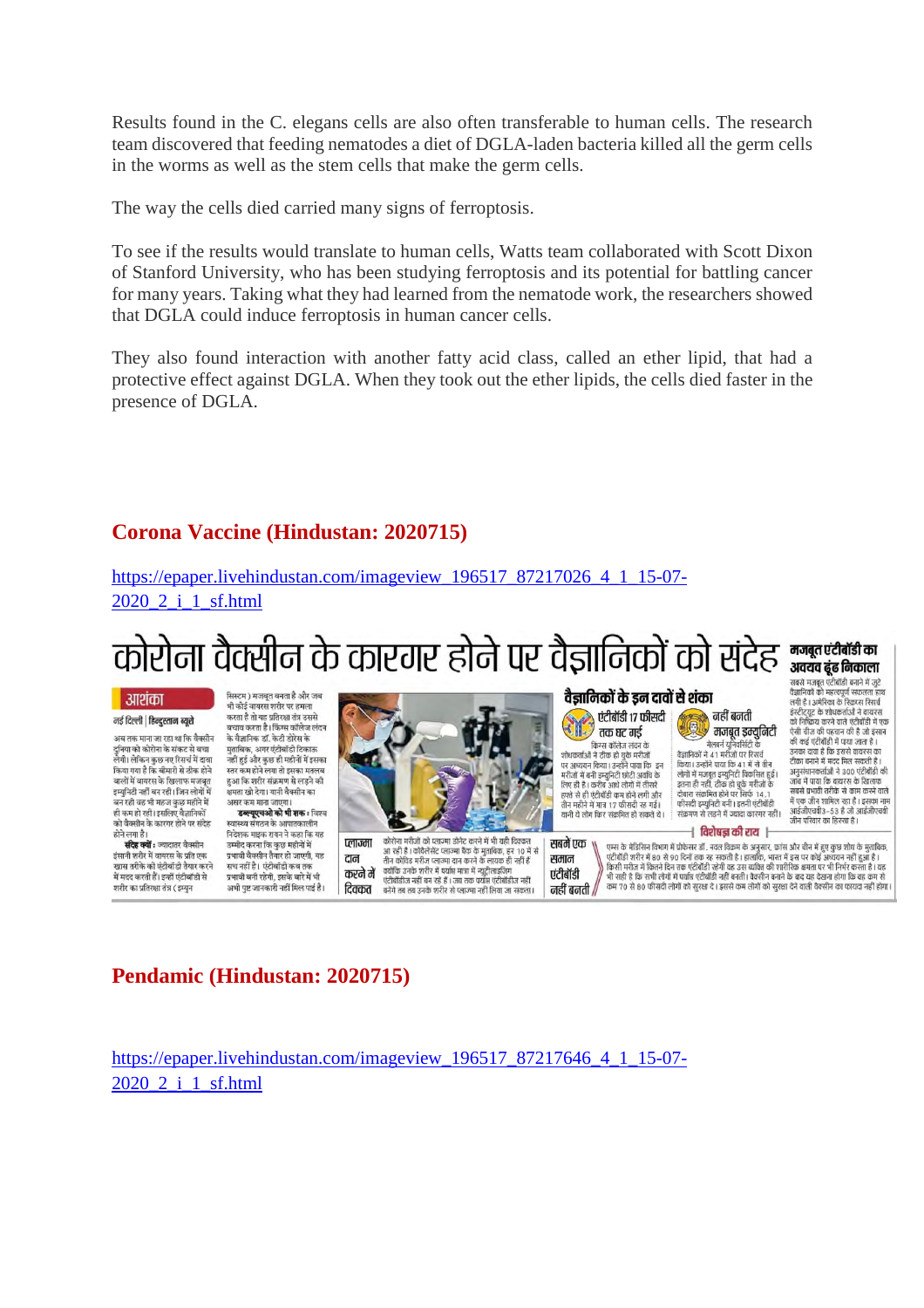## महामारी से उबरने को हरित प्लान बनाएं शहर

नर्ड दिल्ली | विशेष संवाददाता

मेयरों के वैश्विक संगठन सी-40 ने शहरों को कोविड-19 महामारी के प्रभावों से उबारने के लिए नई कार्ययोजना का ऐलान किया है। इसके तहत लोगों को स्वास्थ्य, रोजगार और स्वच्छ हवा उपलब्ध कराने के प्रयासों पर ध्यान केंद्रित किया जाएगा।

सी-40 दनिया के 96 मेयरों का एक महागठबंधन है. जिसमें दिल्ली. फ्रीटाउन, हांगकांग, लिस्बन, लांस एजिल्स, ढाका, डरबन, टोक्यो, मेलबार्न, मांट्रियल, सियोल आदि शामिल हैं। यह संगठन करीब 70 करोड नागरिकों का प्रतिनिधित्व करता है।

नौकरियों के सजन की जरूरत : सी-40 ने एक बयान जारी कर कहा है कि कोरोना के चलते 1.2 करोड लोग और 30.5 करोड नौकरियां खतरे में हैं। इसलिए लोगों के स्वास्थ्य की रक्षा करने के साथ-साथ क्लीन रिकवरी प्लान के जरिये नौकरियों का सुजन किया जाना चाहिए।

संगठन ने अपनी कार्ययोजना में कहा है कि क्लीन ऊर्जा के इस्तेमाल को बढावा देकर यह भी सुनिश्चित किया जाए कि लोगों को स्वच्छ हवा

## ऐलान

- मेयरों के वैश्विक संगठन ने नई कार्ययोजना का ऐलान किया
- कोरोना से 1.2 करोड लोग और 30 .5 करोड नौकरियां खतरे में

भी मिले। इन मुद्दों को लेकर संगठन ने स्थानीय सरकारों से भी कार्ययोजना तैयार करने को कहा है।

साल 2030 तक 8 करोड नई **नौकरियां पैदा करने पर जोर :** संगठन की तरफ से प्रस्तावित कार्रवाइयों में लोगों को वापस काम पर लाना. कामगारों को प्रशिक्षण देकर उन्हें नई नौकरियों के योग्य बनाना. एक सरक्षित मास टांजिट प्रणाली विकसित करना. जलवायु तकनीकों में निवेश बढ़ाकर 2030 तक 8 करोड नई नौकरियों का सजन करना शामिल है।

## कुछ शहरों की पहल

• लंदन ने साइकिल चलाने के लिए सविधाओं का विस्तार किया

- मिलान ने पैदल और साइकिल चलाने के लिए महत्त्वाकांक्षी योजना घोषित की
	- लांस एजिल्स ने कम आय वाले दो हजार घरों में सौर पैनल स्थापित किए

**Coronavirus Infection (Hindustan: 2020715)**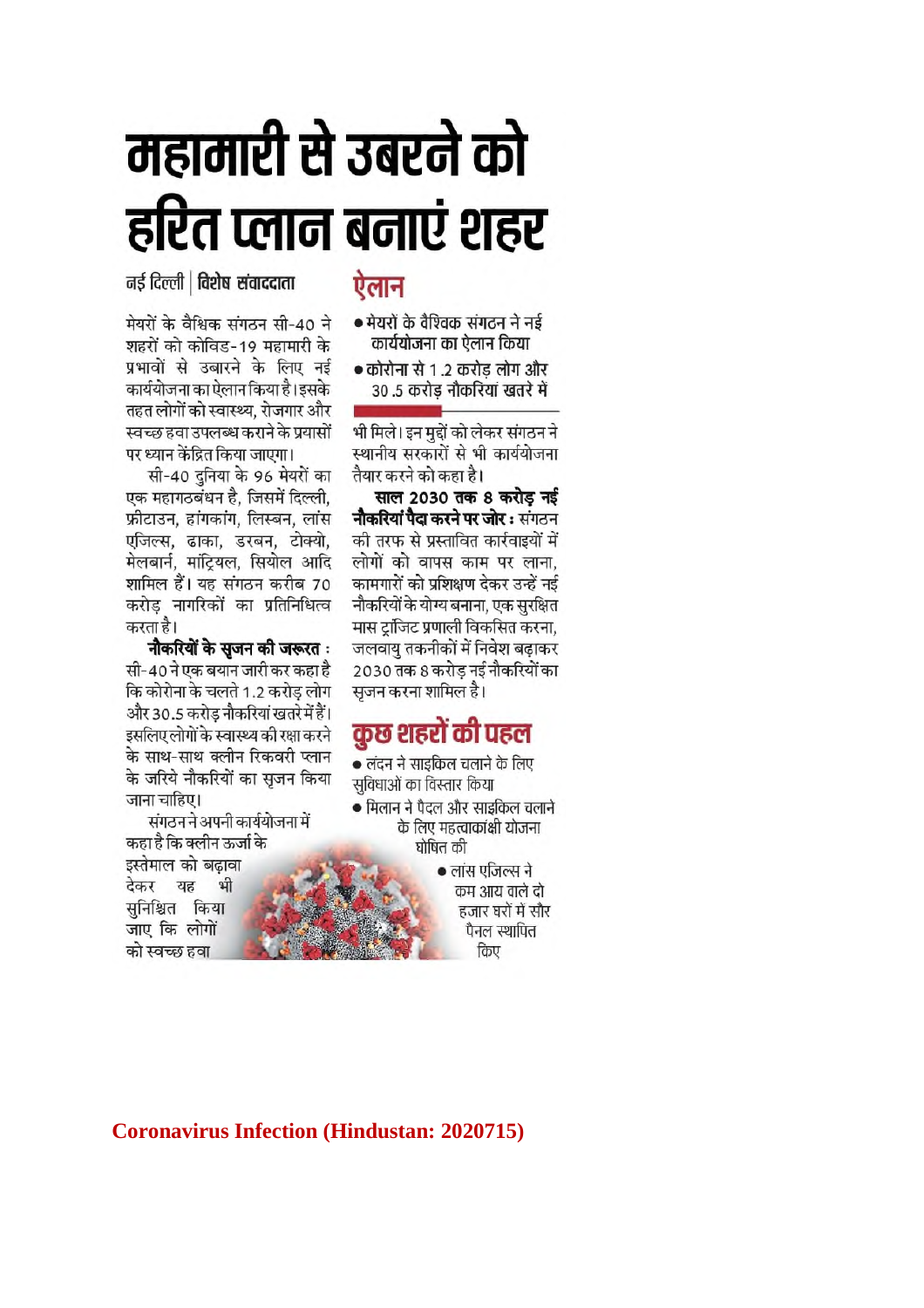## चिंताजनक:देश के दस राज्यों में 86% मरीज

#### नई दिल्ली | विशेष संवाददाता

केंद्रीय स्वास्थ्य मंत्रालय ने कहा कि कोरोना के 86 फीसदी मामले सिर्फ दस राज्यों में हैं। साथ ही सरकार ने कोरोना की दैनिक संक्रमण वृद्धि दर में कमी आने का भी दावा किया है।

केंद्रीय स्वास्थ्य मंत्रालय में विशेष कार्याधिकारी राजेश भूषण ने कहा कि कुल मामलों के 50 फीसदी मरीज महाराष्ट्र एवं तमिलनाडु में हैं। जबकि आठ अन्य राज्यों कर्नाटक, दिल्ली, आंध्र प्रदेश, यूपी, तेलंगाना, पश्चिम बंगाल, गुजरात तथा असम में 36% मामले हैं। उन्होंने कहा कि देश में कोरोना मरीजों के स्वस्थ होने की दर

| और इधर राहत भी : मृत्युदर कम होकर 2.6%, संक्रमण की रफ्तार में भी लगातार कमी                                                                                                                 |                                                                                                                                                                                         |                                                                                                                                                                           |  |  |  |  |  |  |
|---------------------------------------------------------------------------------------------------------------------------------------------------------------------------------------------|-----------------------------------------------------------------------------------------------------------------------------------------------------------------------------------------|---------------------------------------------------------------------------------------------------------------------------------------------------------------------------|--|--|--|--|--|--|
| 63 फीसदी हो गई है देश में                                                                                                                                                                   | कोरोना महामारी को लेकर<br>सकारात्मक संकेत ये भी हैं कि देश में<br>मृत्यु दर में भी कमी दर्ज की गई है ।                                                                                  | स्वास्थ्य मंत्रालय के अधिकारी ने कहा<br>कि 12 जुलाई को देश में करोना<br>वायरस की दैनिक संक्रमण वृद्धि दर                                                                  |  |  |  |  |  |  |
| 20 राज्यों में स्वस्थ होने की दर<br>राष्ट्रीय औसत से ज्यादा है                                                                                                                              | अब ये कम होकर 2.6 फीसदी रह<br>गई है । पहले यह तीन फीसदी के                                                                                                                              | 3 .24 फीसदी दर्ज की गई है, जबकि<br>२९ मार्च को यह ३१.२८ फीसदी थी।<br>इससे साबित होता है कि संक्रमण की                                                                     |  |  |  |  |  |  |
| <b>1.0</b> गुना है स्वस्थ हुए लोगों की<br>1.0 संख्या उपचाराधीन लोगों से                                                                                                                     | करीब थी। वैश्विक मामलों की तुलना<br>में देश में मृत्युदर काफी कम है। इसे<br>बेहतर संकेत माना जा रहा है।                                                                                 | रफ्तार घटी है । आगे भी इसके<br>लगातार घटने की उम्मीद है।                                                                                                                  |  |  |  |  |  |  |
| भी बढ़ रही है। उन्होंने प्रति दस लाख<br>आबादी पर मौतें एवं संक्रमण की दर<br>भी देश में कम होने का दावा किया।<br>ठीक हुए मरीजों के लिए दिशा-<br><b>निर्देश जल्द</b> ः एक प्रश्न के उत्तर में | उन्होंने कहा कि ठीक हो चुके गंभीर<br>रोगियों को बाद में भी स्वास्थ्य संबंधी<br>कई दिक्कतें आने की शिकायतें मिल<br>रही हैं। एम्स समेत केंद्र के सभी<br>अस्पताल ऐसे मरीजों को सलाह दे रहे | हैं। इस बाबत आंकड़े जुटाए जा रहे<br>हैं। इनके आधार पर अस्पताल से<br>छुट्टी पा चुके मरीजों के लिए अलग<br>से भी एक गाइडलाइन जारी की जा<br>सकती है कि वे कैसे एहतियात बरतें। |  |  |  |  |  |  |

#### **Health Care (Hindustan: 2020715)**

https://epaper.livehindustan.com/imageview\_196521\_87335720\_4\_1\_15-07- 2020\_6\_i\_1\_sf.html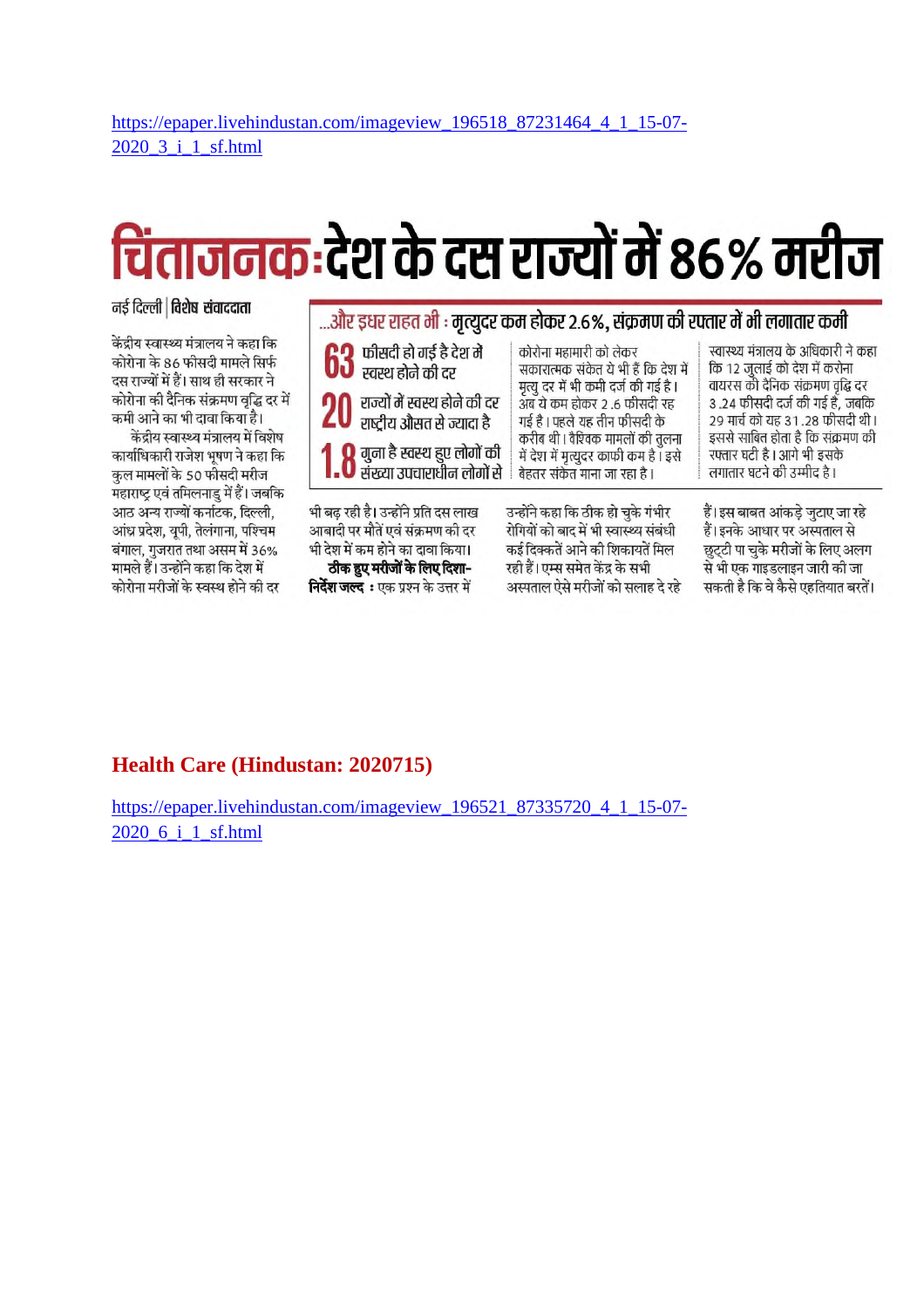एलएनजेपी में दूसरा प्लाज्मा बैंक शुरू, मुख्यमंत्री ने कोरोना के मामले कम होने पर आभार जताया

सबके प्रयास से संभली दिल्ली : केजरीवाल

#### सफलता

नई दिल्ली | वरिष्ट संवाददाता

मख्यमंत्री अरविंद केजरीवाल ने कहा .<br>कि सामहिक पयास के चलते दिल्ली में कोरोना की स्थिति नियंत्रित है। राज्य. केंद्र सरकार, सामाजिक संस्था, डॉक्टर, नर्स सभी की भागीदारी से दिल्ली में कोरोना की स्थिति पहले से बेहतर हुई है। एलएनजेपी में मंगलवार को दिल्ली के दूसरे प्लाज्मा बैंक को शुरुआत के मौके पर मुख्यमंत्री ने वह बातें कहीं। इस दौरान उपमुख्यमंत्री मनीष सिसोदिया भी मौजूद रहे।

मुख्यमंत्री ने कहा कि कोरोना से मौत के मामले कम करने में प्लाज्मा थेरेपी की अहम भूमिका रही है। गंभीर मरीजों को ठीक करने में हमें सफलता मिली है। मुख्यमंत्री ने कहा कि कोरोना के इलाज में प्लाज्मा की जरूरत को देखते हुए आईएलबीएस में प्लाज्मा बैंक की शुरुआत की गई थी। उसकी सफलता के बाद दूसरा प्लाज्मा बैंक एलएनजेपी में खोला है।



.<br>एनजेपी अस्पताल में मंगलवार को प्लाज्मा दान करने वाले युवक को प्रमाण पत्र देते मुख्यमंत्री अरविंद केजरीवाल। ● राज के राज

केजरीवाल ने कहा, प्लाज्मा कोरोना की दवा नहीं है, मगर जब तक कोई वैक्सीन नहीं आ जाती, तब तक जान बचाने में यह मददगार साबित हो रहा है। उन्होंने कहा कि एलएनजेपी दिल्ली के मध्य में स्थित है। मझे उम्मीद है कि इससे प्लाज्मा दान करने वालों को आने जाने में आसानी होगी। केजरीवाल

ने कहा कि अभी तक आईएलबीएस में 200 से अधिक लोग प्लाज्मा ले चुके हैं। हमें प्लाज्मा स्टोर करके नहीं रखना है, लेकिन किसी को प्लाज्मा की कमी भी नहीं होनी चाहिए। इसकी व्यवस्था ऐसी होनी चाहिए कि जो लेने आए. उसे आसानी से मिल सके। अभी तक जितने लोग भी प्लाज्मा के लिए आ रहे हैं, उन्हें

मिल रहा है और किसी को कमी नहीं हो रही है। एक सवाल का जवाब देते हुए केजरीवाल ने कहा कि कुछ दिनों तक .<br>बेड भले खाली रह जाएं, लेकिन यदि केस में उछाल आए तो ऐसा नहीं होना चाहिए कि हमारे पास बेड कम हो जाए। उन्होंने प्लाज्मा दान कर रहे लोगों के मिलकर बातचीत भी की।



#### प्रधानमंत्री के तारीफ करने पर खुशी जताई

दिल्ली के प्रयासों को एनसीआर में लागू करने वाले प्रधानमंत्री नरेंद्र मोदी के बयान पर मुख्यमंत्री ने खशी क बनान पर मुख्यमंत्रा न खुशा<br>जताई | उन्होंने कहा कि मुझे खुशी<br>हुई कि प्रधानमंत्री ने दिल्ली मॉडल की तारीफ की। यह सभी के सामहिक दोनों कम करने में सफलता मिली है।

#### कोरोना का कुछ पता नहीं, ऐहतियात जरूरी

.<br>केजरीवाल ने कहा कि दिल्ली में कडारानारा । कहानक रास्ता ।<br>कोरोना की स्थिति धीरे–धीरे सुधर रही है । मरीजों के ठीक होने की दर तेजी से बढ़ रही है। पहले 100 टेस्ट करते थे तो 35 लोग संक्रमित मिलते .<br>थे अब यह संख्या सात से आद हो गई है। मौत भी बहुत कम हुई हैं, लेकिन हमें लापरवाह नहीं होना है।

#### **Covid-19**

## **Covid-19 सेजीतनी हैजंग तो अपनाएं येज रकदम, छ ू भी नहं पाएगा कोरोना (Hindustan: 20200715)**

https://www.livehindustan.com/lifestyle/story-coronavirus-winning-habits-simple-easyhabits-you-need-to-adopt-to-win-the-fight-with-covid-19-3351178.html

कोरोना संक्रमण और मौसमी बीमारियों के लक्षण लगभग समान हैं। ऐसे में सामान्य व्यक्ति लक्षणों को लेकर भ्रम में है। यही वजह है कि अस्पतालों की फीवर क्लीनिक में बड़ी संख्या में लोग कोरोना समझकर पहुंच रहे हैं। मरीजों में संक्रमण का खतरा भी बढ़ रहा है। केजीएमयू के डॉक्टर की पहल आपकी मुश्किलों को कम कर सकती है। डॉक्टर ने कोरोना किट बनाई है। उसे सोशल मीडिया में साझा किया गया है।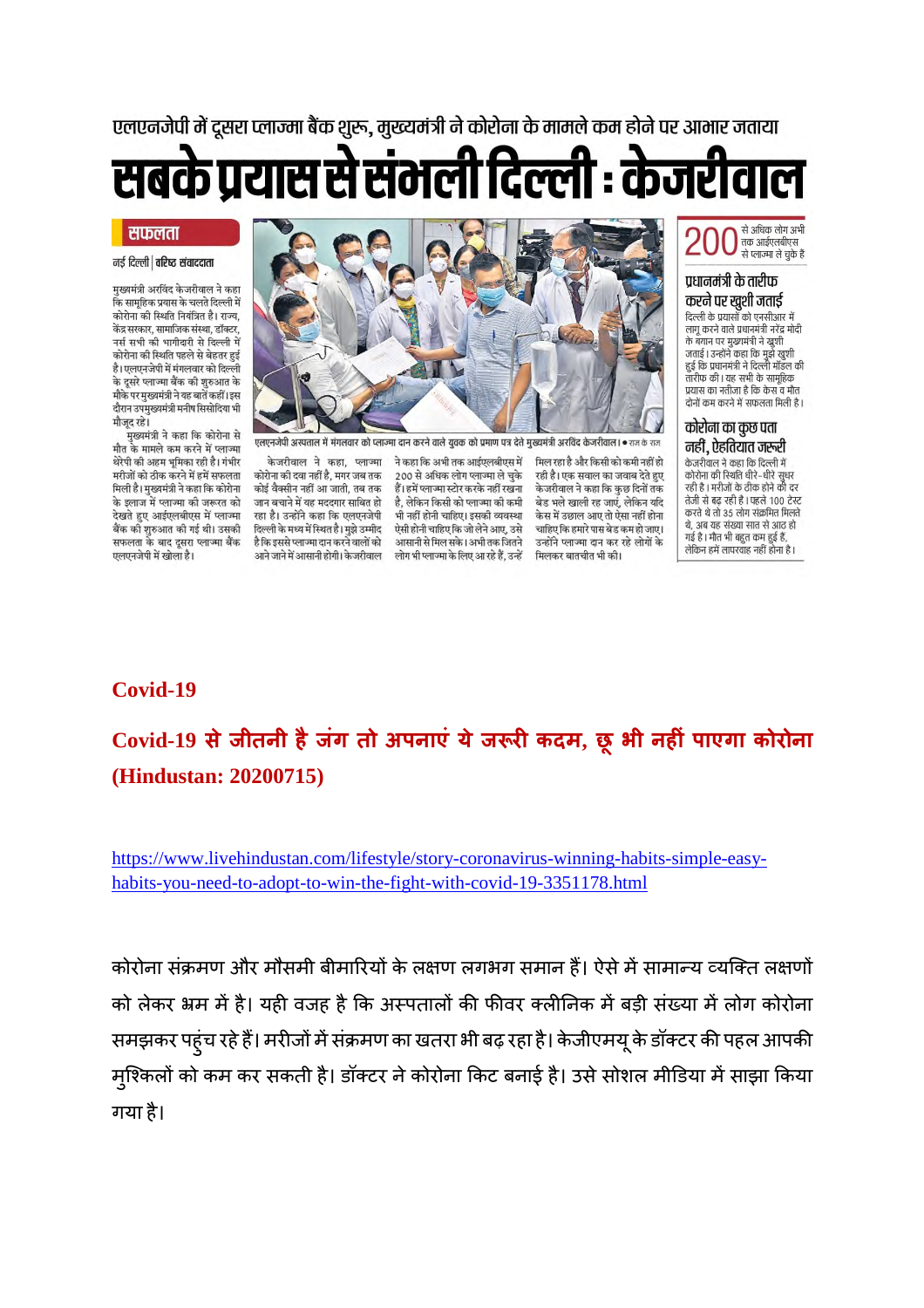केजीएमयू पल्मोनरी एंड क्रिटिकल केयर मेडिकल विभागाध्यक्ष डॉ. वेद प्रकाश के मृताबिक डॉक्टर टेलीमेडिसिन से सलाह दे रहे हैं। मरीजों को दवाओं के लिए भटकना पड़ रहा है। कोविड मेडिकल किट घर पर ही रख सकते हैं। डॉक्टर की सलाह पर वयस्कों को दी जा सकती है। बच्चों को बिना डॉक्टर को दखाए दवाएंन द।

गुनगुने पानी में नीबू मिलाकर पिएं

गर्म पानी में नींबू का रस मिलाकर पिएं। यह पेय पदार्थ वायरस को फेफड़ों तक पहुंचने से पहले खत्म कर देता है। सुबह और शाम को नींबूपानी का सेवन फायदमद है।

कब अपताल पहुंचे

डॉ. वेद प्रकाश के मुताबिक उच्च जोखिम वालों को घर में अलग स्थान पर रखें। ब्लड प्रेशर, डायबिटीज, दिल, सांस संबंधी मरीज व अंग प्रत्यारोपण कराने वाले मरीज सावधानी बरतें। दो साल से कम उम्र के बच्चे, गर्भवती महिलाएं भी सावधानी बरतें।

ये दवाओं की पोटली-

-टैबलेट पैरासटॉमाल

-विटामिन सी, विटामिन ई, विटामिन बी, विटामिन डी दवा का सेवन डॉक्टर की सलाह पर लें

 $-$ रोज धृप में 15-20 मिनट बैठे

-पौष्टिक गर्म भोजन ही लें

-रोज सात से आठ घंटे नींद लें

-दो सेतीन लटर पानी पएं

-30 मनट पैदल चल, कसरत रोज कर

-दिन में दो बार गर्म पानी से भाप लें

-थर्मामीटर व पल्स ऑक्सीमीटर रखें

-श्वास अभ्यास व रोजाना एक घंटे नियमित व्यायाम करें

-मास्क पहनकर ही बाहर निकलें।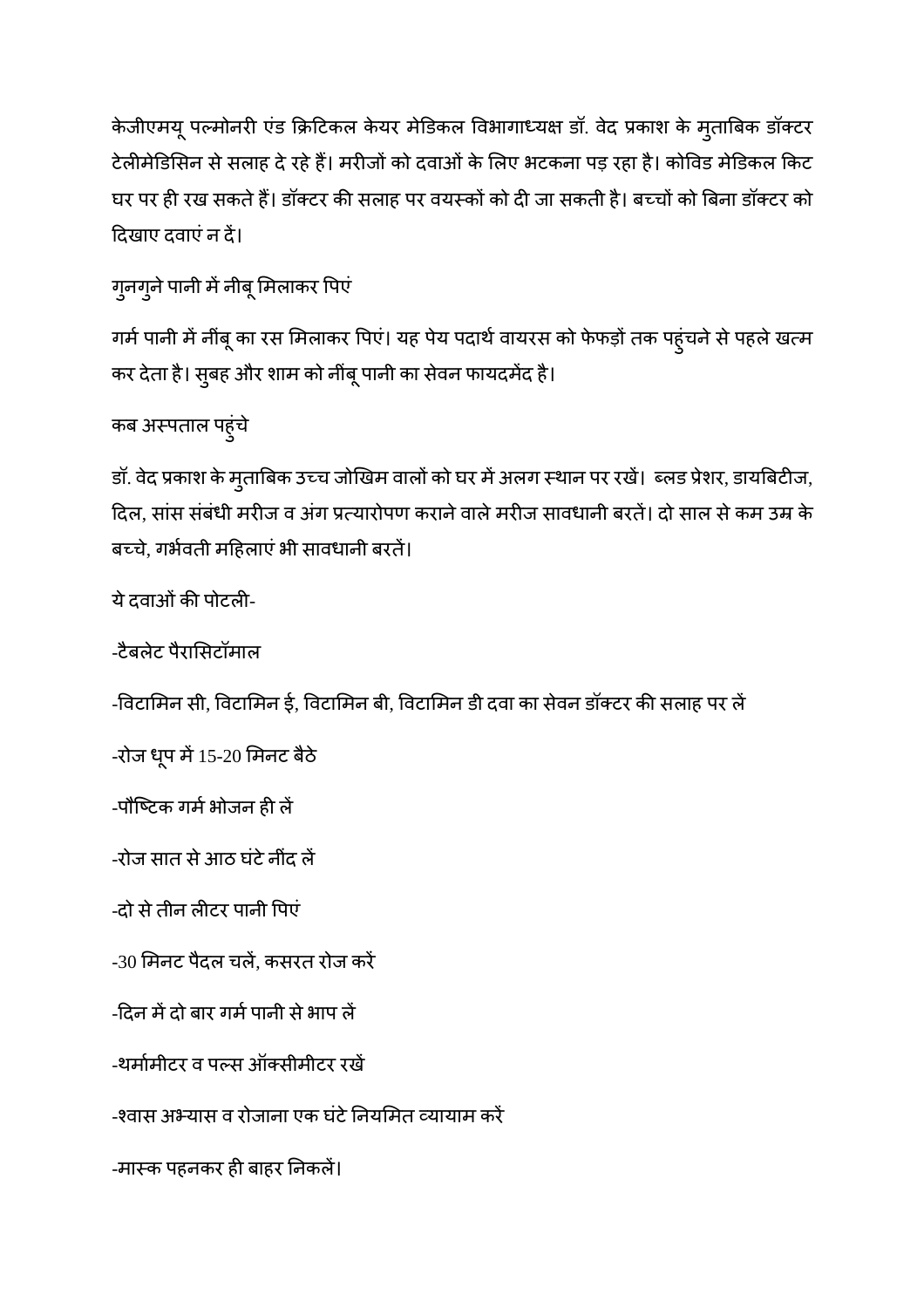कोरोना संक्रमण तीन चरणों में होता है-

-पहली स्टेज के मरीज में लक्षण नजर नहीं आते हैं

-दूसरी स्टेज के मरीज में गले में खराश व बुखार होता है। मरीज पानी में नमक मिलाकर गरारा करें। पैरासिटामॉल लें। डॉक्टर की सलाह पर एंटीबायोटिक दवा लें।

-तीसरी स्टेज के मरीज को खांसी, सांस लेने में तकलीफ होती है। ऐसे मरीज गर्म पानी व गर्म पेय पदार्थ का सेवन कर।

लक्षण

-गले में खराश या खुजली

-सूखा गला

-सूखी खांसी

-बुखार

-सांस फूंलना।

**महामारी**

### **महामारनेहमजो सीख दहै(Hindustan: 20200715)**

https://www.livehindustan.com/blog/story-hindustan-opinion-column-15-july-2020- 3350437.html

कोविड-19 महामारी ने भारत को कई पीड़ादायक सबक दिए हैं। पहला सबक तो यही है कि हम अब प्रकृति का निर्मम शोषण जारी नहीं रख सकते। जलवायु संकट, अनियमित मौसमी परिघटनाएं और वायु, भूमि व महासागर के प्रदूषण ने देश और दुनिया को एक खतरनाक मुहाने पर ला खड़ा कर दिया है। जब तक कि ये सभी तुरंत पुराने रूप में नहीं ढल जाते, हम गंभीर संकट में हैं। यह देखना अद्भुत रहा कि लॉकडाउन ने प्रकृति को फिर से संवारने का काम किया है। इस अवधि में हमने कई दशकों के बाद फिर से नीला आसमान देखा, प्रदूषण का स्तर नीचे गिरा और जीवों, पक्षियों व कीटों की कई प्रजातियों को नवजीवन मिला। हमें लगातार प्रयास करना होगा और यह सुनिश्चित करना होगा कि ये सकारात्मक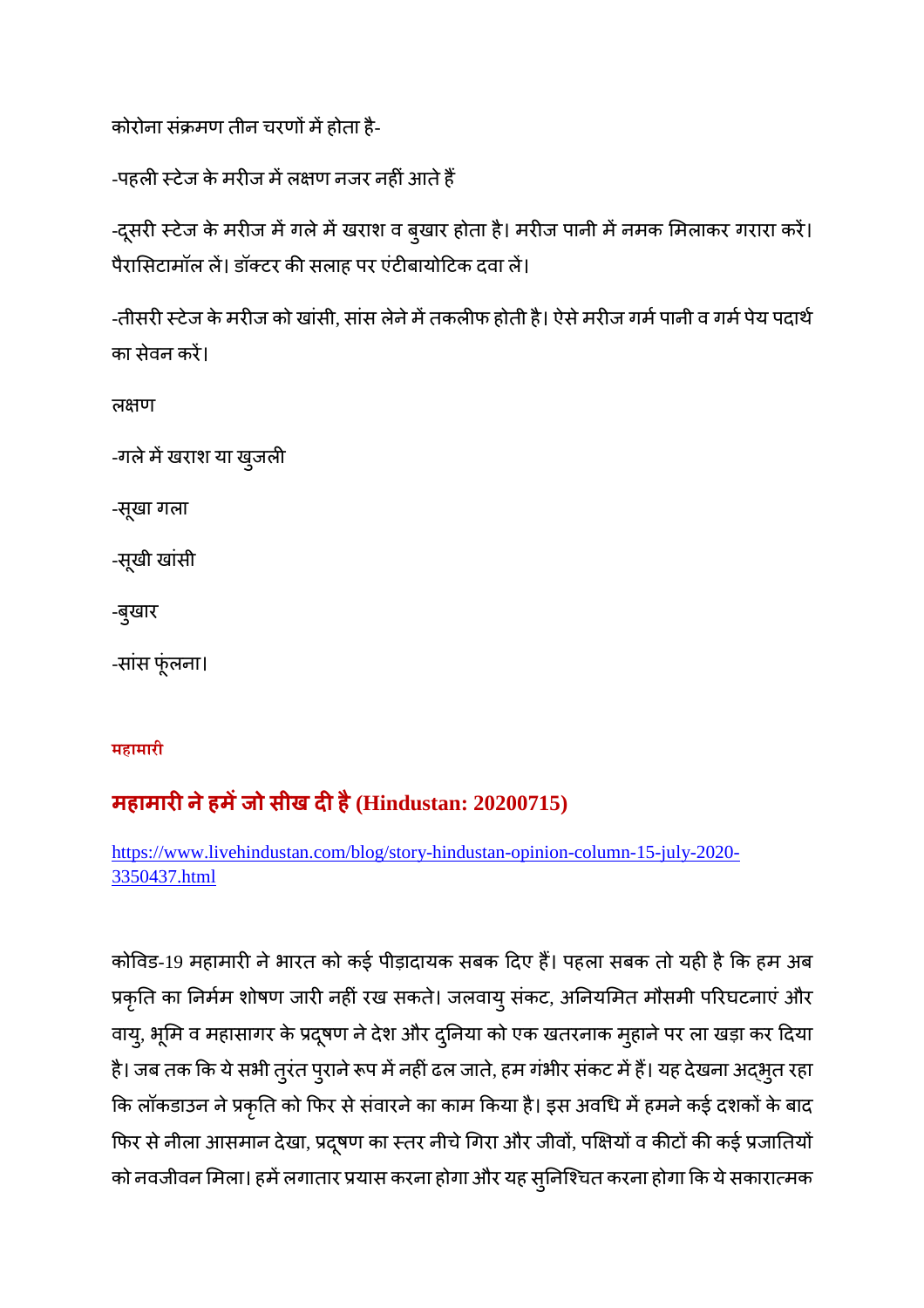बदलाव निरंतर कायम रहें, ताकि हम 'ओल्ड नॉर्मल' की तरफ वापस न लौट जाएं, बल्कि प्रकृति को समान तवज्जो देते हुए 'न्यू नॉर्मल' को अपनाएं।

दूसरा सबक यह है कि हमें अपनी विकास योजनाओं को नए सिरे से गढ़ना होगा, जिनमें स्वास्थ्य और शिक्षा के मद में सकल घरेलू उत्पाद (जीडीपी) का कम से कम तीन-तीन प्रतिशत आवंटन अनिवार्य होना चाहिए। अगर भारत इन क्षेत्रों को मजबूत नहीं करता है, तो वैश्विक ताकत बनने की सारी उम्मीदें बिखर जाएंगी। हमारी यह राष्ट्रीय विफलता रही है कि आजादी के बाद से अब तक हमने इन पर इस कदर ध्यान नहीं दिया है। यह भी साफ है कि भारत जैसे विशाल संघ वाले राष्ट्र में कोविड जैसा संकट केंद्र और राज्यों के बीच मजबूत सहयोग की मांग करता है, फिर चाहे सत्ता में कोई भी राजनीतिक दल क्यों न हो। स्वास्थ्य राज्य के अधीन विषय है, और इस संकट से जमीनी तौर पर सूबों और केंद्रशासित क्षेत्रों को ही लड़ना है। लिहाजा यहां टकराववादी संघवाद की बजाय सहकारी संघवाद की दरकार है।

तीसरा सबक, अमेरिकी राष्ट्रपति डोनाल्ड ट्रंप जैसे नेताओं दवारा वैश्वीकरण की अवधारणा को नष्ट करने के प्रयासों के बावजूद तथ्य यही है कि कोविड-19 जैसी मुश्किलों से पार पाने के लिए अंतरराष्ट्रीय सहयोग अनिवार्य है। यह वैक्सीन की खोज के लिए भी जरूरी है और दवाओं व व्यक्तिगत सुरक्षा उपकरणों (पीपीई किट) की उपलब्धता के लिहाज से भी। 'वसुधैव कुटुंबकम' की हमारी प्राचीन अवधारणा बताती है कि कोई भी राष्ट्र, फिर चाहे वह कितना भी महान क्यों न हो, खुद के लिए एक द्वीप नहीं बना रह सकता। मानव जाति अंतत: एक साथ ही डूबेगी या फिर उबरेगी। हमारे पास दुनिया के कुछ सर्वश्रेष्ठ वैज्ञानिक और शोधकर्ता हैं, और भारत की कई प्रयोगशालाएं कोरोना वायरस के खिलाफ टीका बनाने के लिए दिन-रात काम कर रही हैं। हमारे लिए अन्य देशों की प्रयोगशालाओं के साथ सहयोग मूयवान साबत होगा।

स्वास्थ्य मंत्री के तौर कई मौकों पर विश्व स्वास्थ्य संगठन (डब्ल्यूएचओ) के कॉन्फ्रेंस में मैंने भारतीय प्रतिनिधिमंडल का नेतृत्व किया है। डब्ल्यूएचओ की जिनेवा की इमारत में नटराज की एक सुंदर तस्वीर है। इसे मैंने ही तत्कालीन महानिदेशक डॉ एच महलर को भेंट की थी, जब वह चेचक के वैश्विक उन्मूलन के जश्न समारोह में हिस्सा लेने दिल्ली आए थे। बेशक हाल के दिनों में इस संगठन की खासा आलोचना हुई हो, फिर भी मुझे लगता है कि हमें इसके साथ भरपूर सहयोग करना चाहिए और इसकी संगठनात्मक विशेषता का लाभ उठाना चाहिए।

चौथा सबक यह है कि लॉकडाउन के अचानक लिए गए फैसले और जरूरी तैयारी न किए जाने के कारण लाखों प्रवासी मजदूरों को हुआ असहनीय कष्ट राष्ट्र के लिए गहरे शर्म का विषय है। यह हमें बता रहा है कि समाज के सबसे कमजोर वर्गों के लिए एक सुरक्षा जाल होना ही चाहिए। ऐसा इसलिए भी, क्योंकि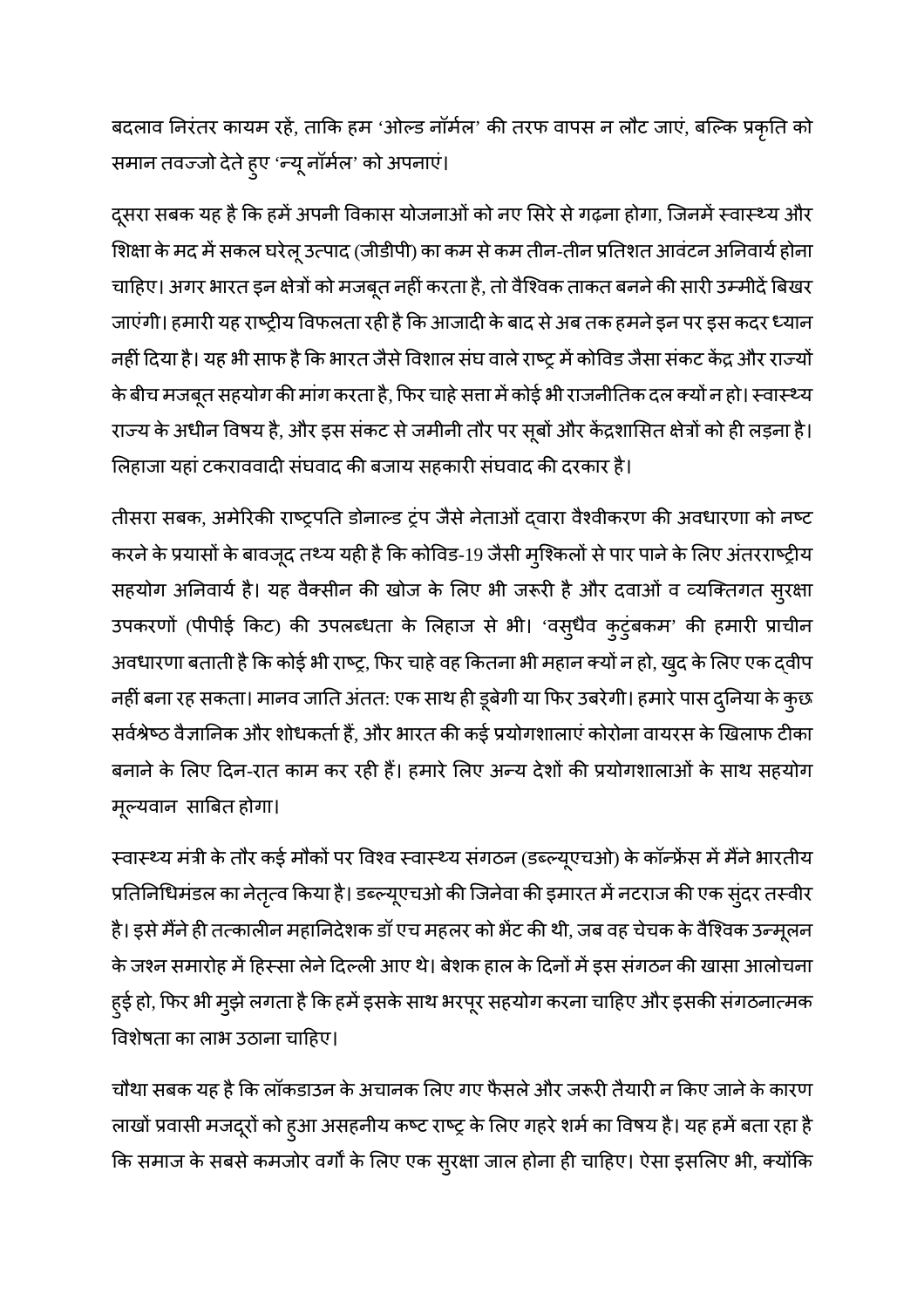देश की एक चौथाई आबादी आज भी गरीबी रेखा के नीच जीवन बसर कर रही है। इसके लिए अन्य तमाम उपायों के अलावा, एक तरीका उनके बैंक खातों में एक सुनिश्चिय न्यूनतम आय जमा करना है। बतौर राष्ट्र भारत कम से कम इतना तो कर ही सकता है। अपनी वितीय योजनाओं को फिर से गढ़कर और मौद्रिक नीति को इनके अनुकूल बनाकर हम ऐसा कर सकते हैं।

पांचवां सबक, इस वायरस ने हमें पारिवारिक रिश्तों को फिर से बनाने और विशेषकर बुजुर्गों के साथ स्नेह व सहयोग बढ़ाने को प्रेरित किया है। लॉकडाउन के दौरान घरेलू हिंसा की बढ़ी घटनाएं परेशान कर रही हैं। यह उसके उलट है, जिसकी हमें जरूरत है। मौजूदा कानूनों को सख्ती से लागू करने की आवश्यकता है, क्योंकि महिलाओं, बच्चों या बुजुर्गों के प्रति किसी भी तरह का अनुचित व्यवहार अस्वीकार्य है। यह भारतीय संस्कृति के सिद्धांतों के खिलाफ भी है। कोविड-19 संकट ने हमें निजी जीवनशैली को भी इस कदर बदलने के लिए मजबूर किया है कि विलासिता की वस्तुओं पर अनावश्यक खर्च कम से कम हो। हममें से कुछ बेशक काफी ज्यादा खर्च कर सकने में सक्षम हैं, लेकिन इससे अनावश्यक खर्च का औचित्य साबित नहीं हो जाता। बाकायदा कानून द्वारा सगाई और विवाह समारोहों में पैसों का होने वाला अश्लील प्रदर्शन रोका जाना चाहिए, और अनगिनत मेहमानों का आना नियंत्रित किया जाना चाहिए। ऐसे आयोजनों में अधिकतम 50 अतिथि शामिल होने चाहिए। ऐसे देश में, जहां लाखों लोगों को दिन भर में संतुलित भोजन तक न मिल पाता हो, वहां चंद लोगों पर बेहिसाब पैसे खर्च करना कसी अपराध सेकम नहंहै।

और आखिरी सबक, कोरोना वायरस ने हमें मौन और एकांत के लाभ सिखाए हैं, ताकि हम खुद के भीतर झांक सकें और अपनी चेतना की गहनता का पता लगा सकें। हम सतही गतिविधियों में इस कदर खो जाते हैं कि हमें शायद ही कभी खुद में देखने का समय मिलता है। यह दरअसल, हमारी आंतरिक चेतना है, जो हमारे कार्यों और संबंधों में खुद को व्यक्त करेगी। यदि हम स्वयं के भीतर उस दिव्य प्रकाश को खोज सकें, जो हमारे अस्तित्व का मूल है, तो यह न केवल हर इंसान, बल्कि समाज को भी बड़े पैमाने पर लाभािवत करेगा।

(ये लेखक के अपने विचार हैं)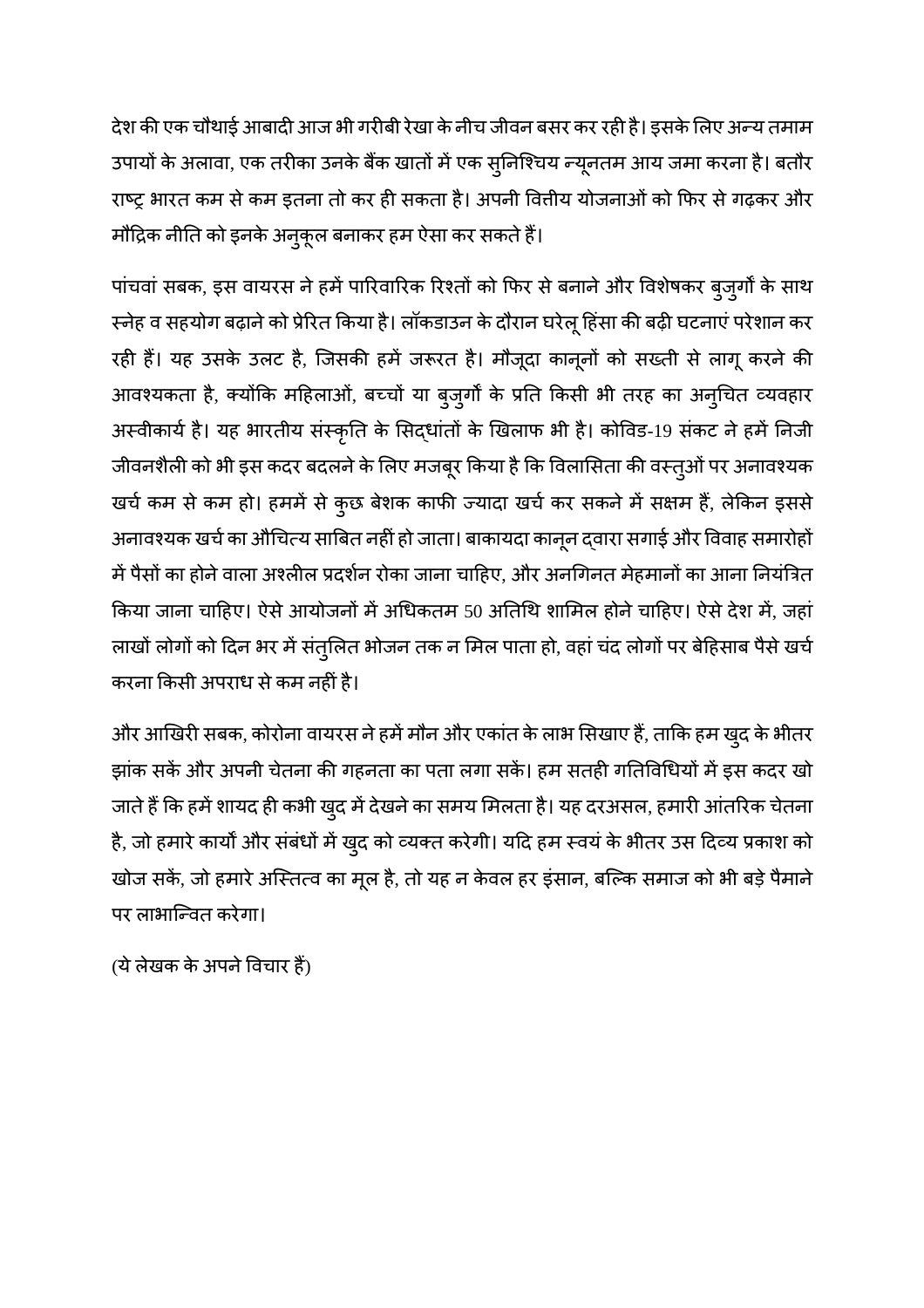#### **Recovery Rate**

## **देश मकोरोना केकरब 6 लाख मरज ह ु ए ठक, 3.19 लाख सं मत (Dainik Jagran: 20200715)**

https://www.jagran.com/news/national-india-coronavirus-news-updates-nearly-6-lakhcorona-virus-patients-recover-in-india-20514033.html?itm\_source=website&itm\_medium=homepage&itm\_campaign=p1\_compone nt

नई दिल्ली, एएनआइ। भारत में कोरोना वायरस से संक्रमित मरीजों की संख्या बढ़कर 9.36 लाख को पार कर गई है। इसमे से 5.92 लाख लोग ठीक हो चुके हैं और 3.19 लाख एक्टिव केस बचे हैं। बीते 24 घेटों के दौरान 20 हजार से ज्यादा लोग ठीक भी हुए हैं। भारतीय चिकित्सा अनुसंधान परिषद के मुताबिक मंगलवार 14 जुलाई तक कुल एक करोड़ 24 लाख 12 हजार 664 नमूनों की जांच की गई है। मंगलवार को एक दिन में ही 3,20,161 सैंपल के टेस्ट किए गए है।

केंद्रीय स्वास्थ्य मंत्रालय के आंकड़ों के अनुसार, पिछले 24 घंटों के दौरान कोरोना वायरस के 29,429 नए मामले सामने आए हैं, जबकि 582 लोगों की मौत हुई है। देश में कोरोना वायरस से संक्रमित लोगों की कुल संख्या 9 लाख 36 हजार 181 हो गई है। इसमें से 3 लाख 19 हजार 840 एक्टिव मामले हैं, जबकि 5

लाख 92 हजार 32 लोग स्वस्थ हो चुके हैं। देश में अब तक कुल 24,309 लोगों की जान जा चुकी है।

मंत्रालय के अनुसार, महाराष्ट्र कोरोना वायरस के संक्रमण से सबसे अधिक प्रभावित राज्य है। यहां कुल 2 लाख 67 हजार 665 मामले सामने आ चुके हैं और अब तक 10,695 लोगों की मौत हो चुकी है। वहीं, तमिलनाडु में कोरोना वायरस से संक्रमित लोगों की संख्या 1 लाख 47 हजार 324 पहुंच गई है। राज्य में वायरस से 2,099 लोगों की मौत हुई है। राजधानी दिल्ली में कोरोना संक्रमितों की संख्या 1 लाख 15 हजार 346 है और 3,446 लोगों की जान जा चुकी है।

#### **COVID-19 resurges**

#### **COVID-19 resurges in Kerala as migrants return, testing rate drops (The Hindu: 2020715)**

https://www.thehindu.com/data/covid-19-resurges-in-kerala-as-migrants-return-testing-ratedrops/article32087258.ece?homepage=true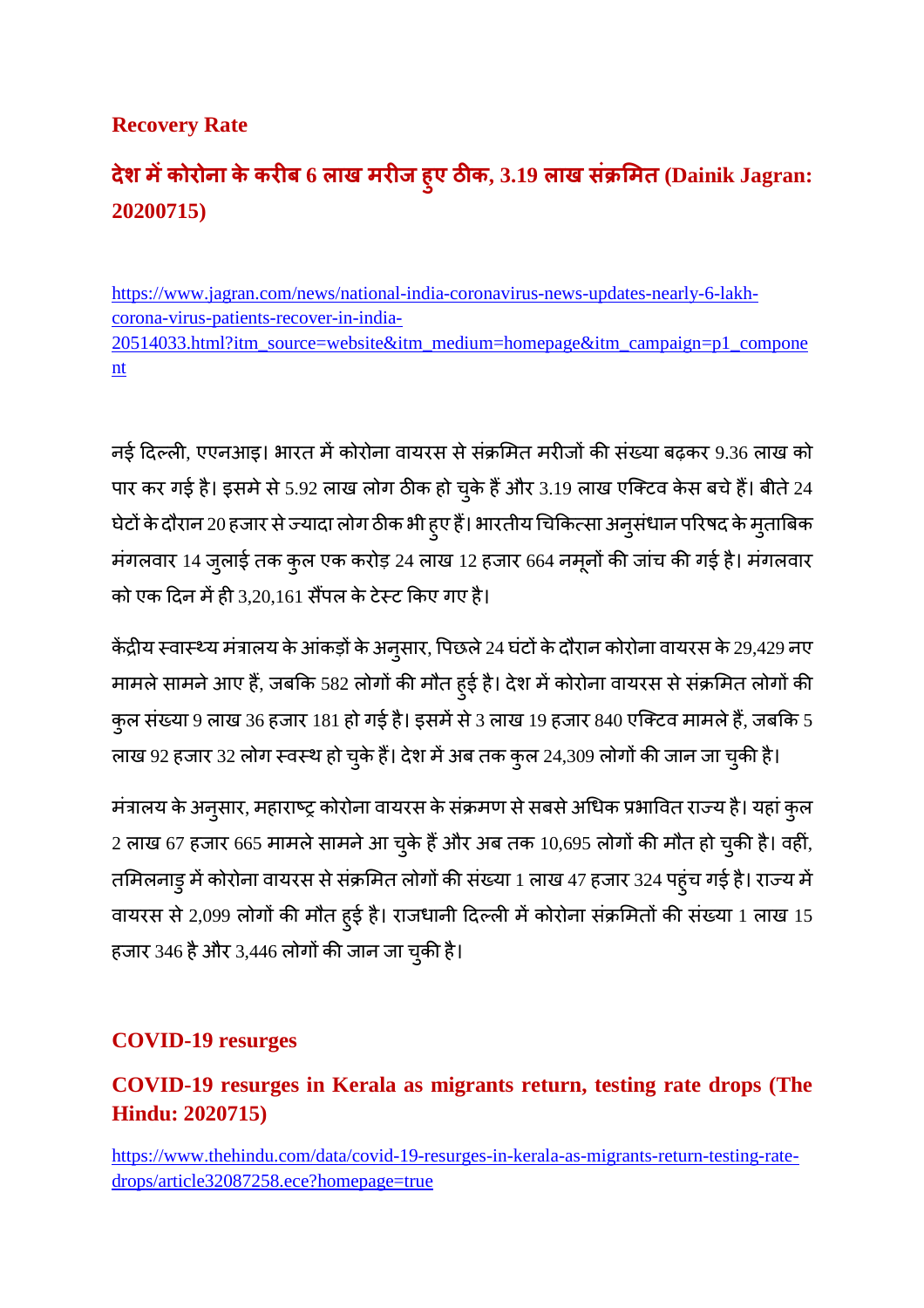Indians evacuated from the Maldives as part of Operation Samudra Setu under the Vande Bharat Mission undergo temperature tests as they come out of INS-Jalashwa at Kochi port on Sunday.

Indians evacuated from the Maldives as part of Operation Samudra Setu under the Vande Bharat Mission undergo temperature tests as they come out of INS-Jalashwa at Kochi port on Sunday. | Photo Credit: PTI

Worryingly, cases through local transmission is witnessing a surge

On Tuesday, Kerala recorded 608 new COVID-19 cases, the highest single-day spike since its first case on January 30. After the initial surge in March and April, the State successfully brought down the new cases to zero on many days in May.

Kerala increased its testing rates by a high margin in the initial months of the pandemic, a proven ploy to tackle the disease. However, after the economy opened up and migrants from abroad and other States started to return, the State was not able to test enough relative to its outbreak despite a significant increase in tests. Cases through local transmission (contacts of imported ones) have lately surged, a definite cause for concern for the State.

#### Cases surge

Kerala recorded more than 300 new cases (grey bar, left axis) on all days in the past week. The share of total tests that were positive — (blue line, right axis) also slightly increased to  $2.1\%$ on July 14 from 1.2% two months ago. However, it is still far below the national average of 7.5%.

#### Testing rate dips

The number of tests tripled in the State in the last fortnight (from around 6,000 average tests to around 18,000). But due to a sudden surge in cases, the State is still not testing relative to the size of its outbreak.

#### Migrants back home

The sudden rise in cases can be attributed directly to the fact that migrants flocked to the State from abroad and other States, especially by air, after mid-June.

#### Local transmission spikes

More worrying is the massive surge in local cases recently. Until July 6, more than 75% of Kerala's new cases (grey bar, left axis) were imported from outside the State. However, in the last one week, the share of local cases or contacts who turned positive rose to more than 50%.

India Coronavirus numbers explained: Karnataka goes past Gujarat, now has fourth biggest caseload (The Indian Express: 20200715)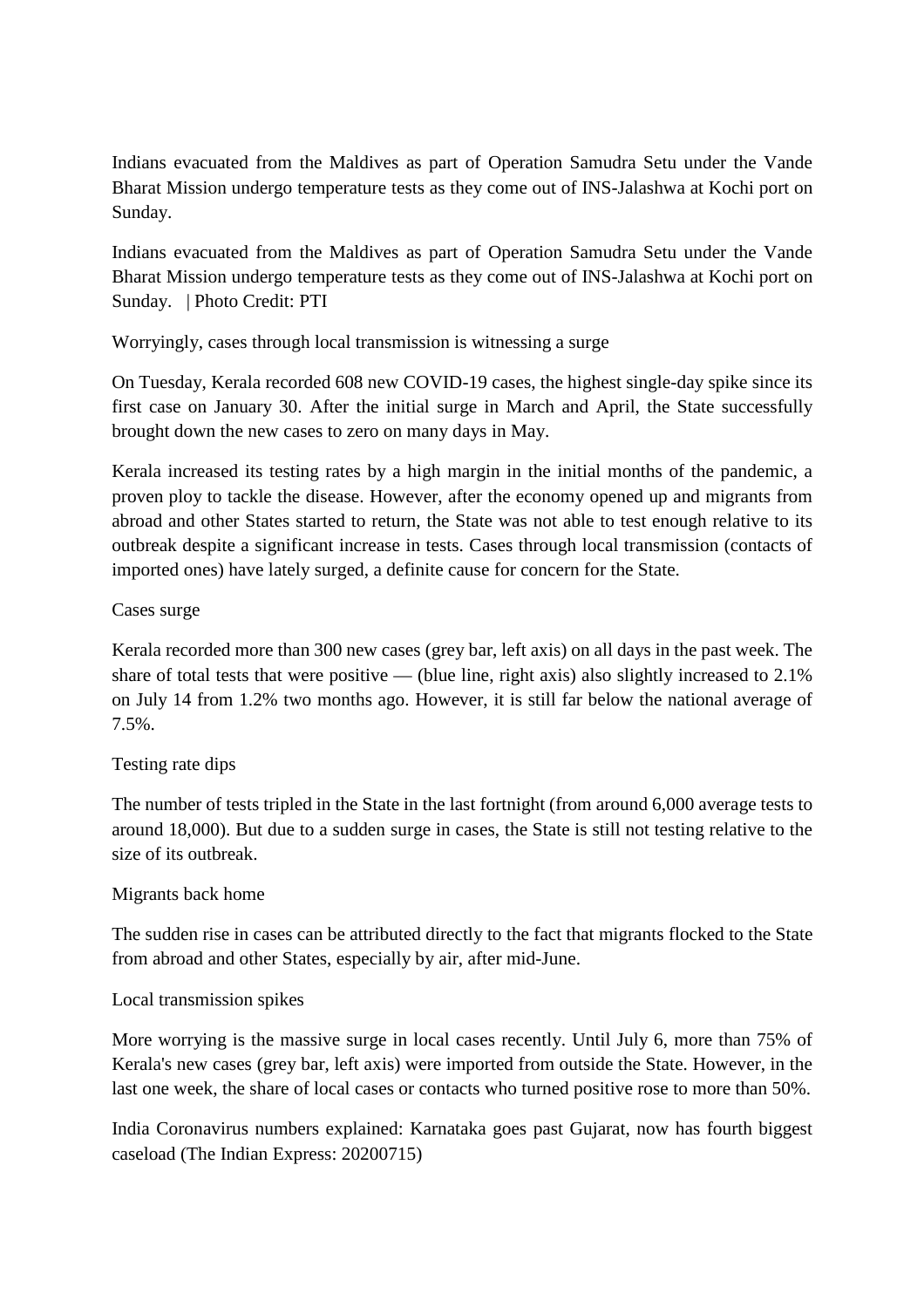#### **Coronavirus Cases Ian Express: 2020715)**

https://indianexpress.com/article/explained/india-coronavirus-numbers-explained-karnatakagrowth-rate-cases-deaths-testing-6506637/

India Coronavirus Cases Numbers: Karnataka's growth rate is 7.36 per cent, the highest in the country. It is the only state with a doubling time of less than ten days.

India Coronavirus Cases Numbers: On Tuesday, Karnataka overtook Gujarat to become the state with the fourth highest caseload of novel Coronavirus infections in the country. The state added about 2,500 new cases, and now has over 44,000 infections.

Karnataka, the fastest growing state in the country right now, has seen a very sharp rise in its Coronavirus numbers. In the two weeks of this month, the state has added almost 29,000 new cases, an average of more than 2,000 per day. Just a week prior to that, it was detecting between 350 and 450 cases every day.



Karnataka's growth rate is 7.36 per cent, the highest in the country.

The state government says one of the reasons for the steep rise has been more focussed and targeted testing of primary and secondary contacts of already infected persons. The state has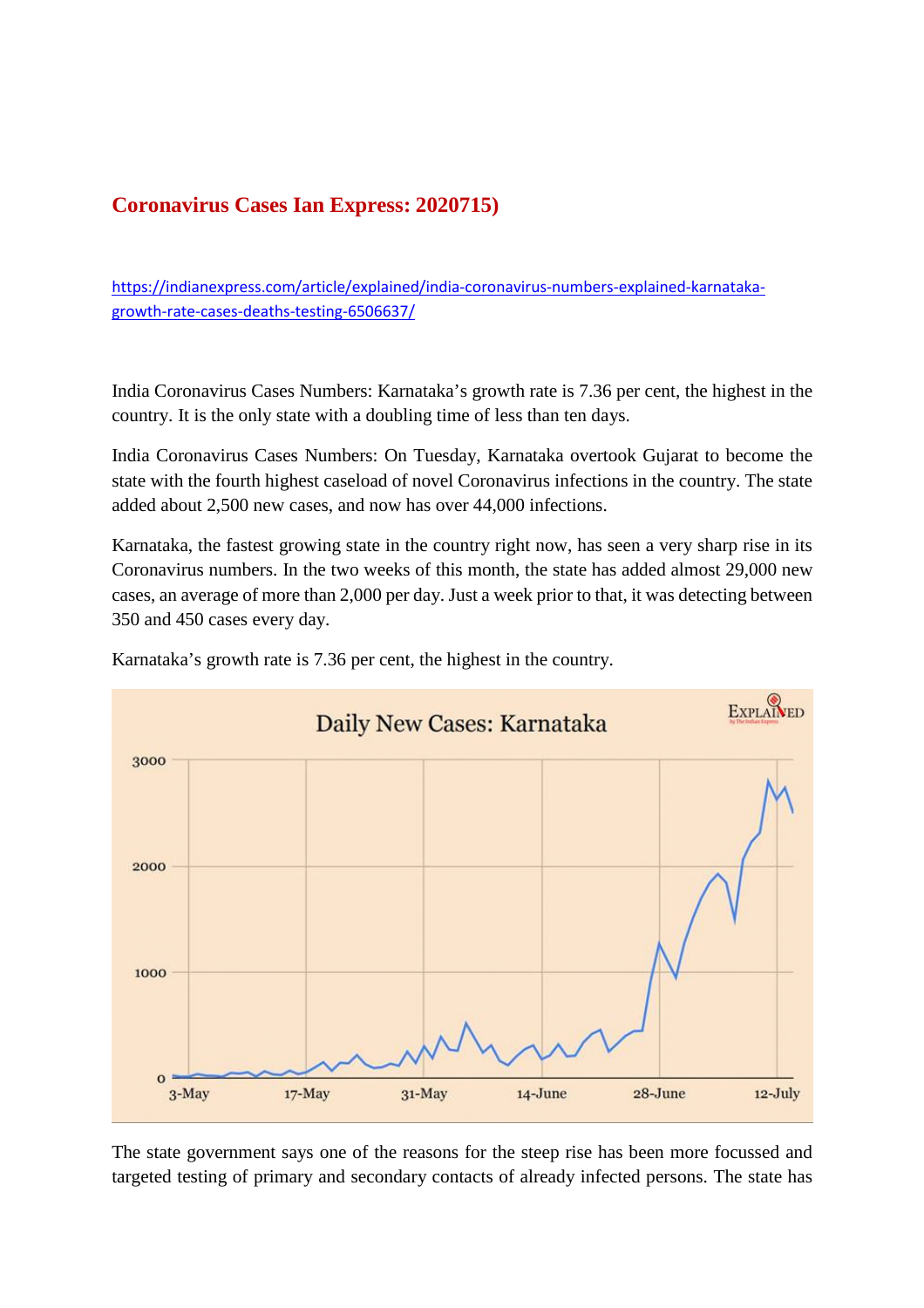also increased its testing numbers during this period. Karnataka was testing between 12,000 and 14,000 samples every day. That has increased to more than 20,000 samples now. On Tuesday, more than 23,000 samples were tested.

Increased testing and efficient contact tracing can help in finding infected persons at an early stage, and their isolation can contain the transmission of the virus to other people. While it does lead to rise in the number of cases in the short run, over a longer period, it can help in slowing down the transmission rate. This is what seems to be happening in Delhi right now. The city had seen an explosion in the number of Coronavirus cases in about three weeks ago, due to increased testing and improved contact tracing. But the surge is now over, and Delhi is the fastest-improving state right now, its growth rate having dropped below 1.65 per cent (7-day compounded daily growth rate).



Daily tests in Karnataka. On Tuesday, more than 23,000 samples were tested.

Karnataka's growth rate, on the other hand, is 7.36 per cent, the highest in the country. It is the only state with a doubling time of less than ten days. The national doubling time of cases right now is more than 21 days.

The bulk of the cases in the Karntaka, almost 50 per cent, is concentrated in Bengaluru. The city went into a seven-day complete lockdown from Tuesday evening.

Karnataka seems to be following a Delhi-like trajectory in terms of deaths as well. The mortality figures have shot up in the state in the last couple of weeks. At that time, the state used to report about 10-12 deaths every day, now it is reporting over 60 deaths. On Tuesday, the state counted 87 deaths, the highest so far in a single day. Delhi death numbers had risen similarly sharply but have come down now.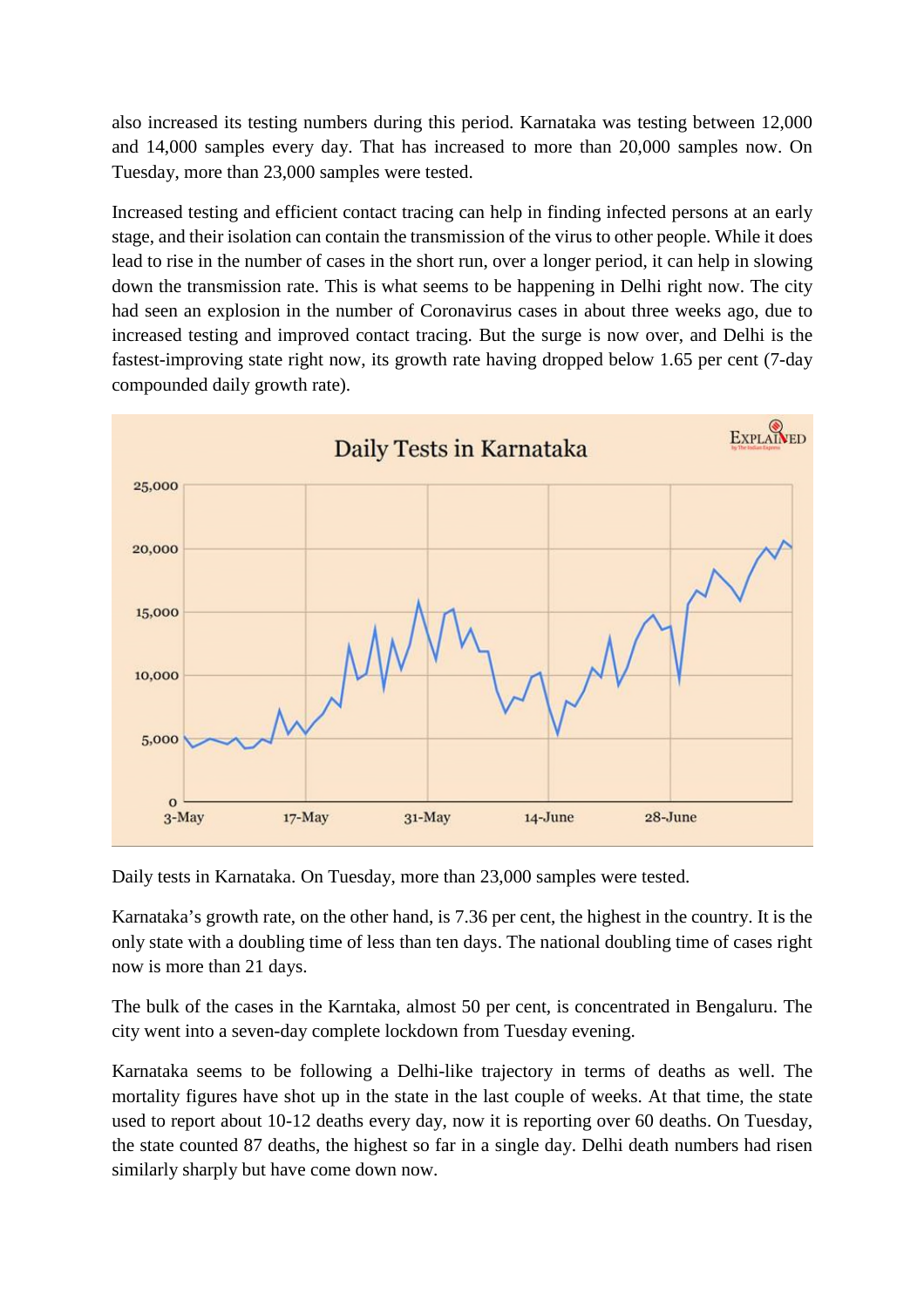Andhra Pradesh is the other state which is growing at a very fast pace. It reported almost 2,000 cases on Tuesday, and climbed up to the eighth position among states with highest caseloads. It has over 33,000 infections till now

Top ten states with maximum caseload:

| <b>STATE</b>                           |  |                                          | TOTAL POSITIVE NEW CASES TOTAL RECOVERIES | <b>DEATHS</b> |
|----------------------------------------|--|------------------------------------------|-------------------------------------------|---------------|
|                                        |  | Maharashtra 267,665 6,741 149,007 10,695 |                                           |               |
| Tamil Nadu 147,324 4,526 97,310 2,099  |  |                                          |                                           |               |
| Delhi 115,346 1,606 93,236 3,446       |  |                                          |                                           |               |
| Karnataka 44,077 2,496 17,390 848      |  |                                          |                                           |               |
| Gujarat43,723 915 30,555 2,071         |  |                                          |                                           |               |
| Uttar Pradesh 39,724 1,594 24,981 983  |  |                                          |                                           |               |
| Telangana 37,745 1,524 24,840 375      |  |                                          |                                           |               |
| Andhra Pradesh 33,019 1,916 17,467 408 |  |                                          |                                           |               |
| West Bengal 32,838 1,390 19,931 980    |  |                                          |                                           |               |
| Rajasthan 25,454 635 19,054 524        |  |                                          |                                           |               |

Outside of the top ten states, Bihar and Assam are experiencing very high growth rates right now. Both the states reported more than 1,000 cases on Tuesday, which, in Assam's case, was for the first time ever. Bihar has reported almost 6,500 new cases in the last one week, and now has a total of around 19,000 cases. The state has brought back lockdown restrictions from Tuesday in a bid to contain the spread.

Assam, which already has lockdown in place in Guwahati and some surrounding areas, has added more than 5,200 cases in the last one week. It has over 17,800 infections. Odisha, also in the same league, has reported more than 3,500 cases in the last one week.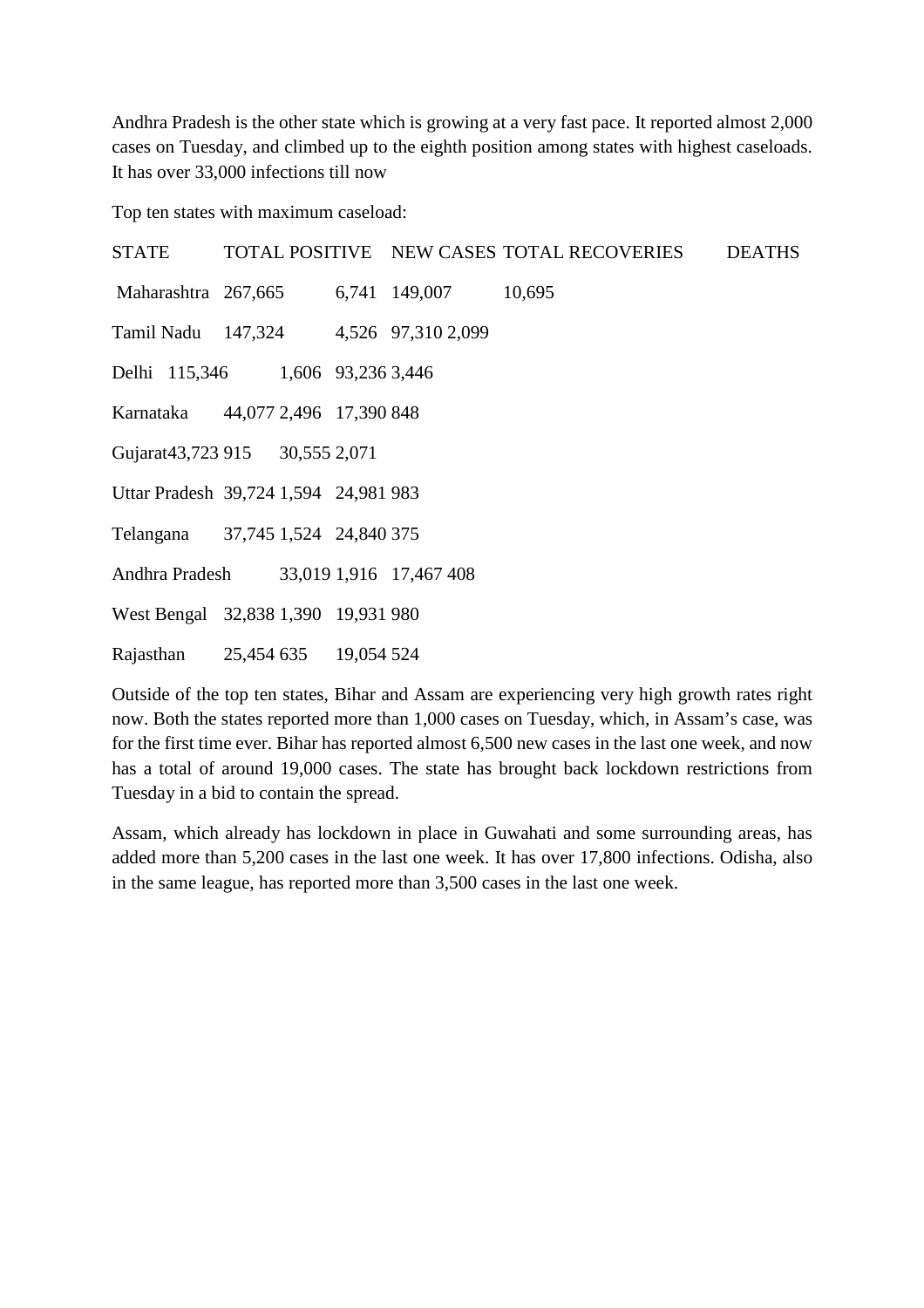

More than 29,000 cases were detected across the country on Tuesday, taking the total number of infected people to 9.36 lakh, out of which more than 5.92 lakh have already recovered. As many as 582 deaths were reported on Tuesday.

#### **कोिवड-19 िकट**

## **कोवड-19 कजांच कट आज होगी लॉच, बेहद कम लागत मबनाई गई हैयह कट (Hindustan: 20200715)**

https://www.livehindustan.com/health/story-iit-delhi-to-be-launched-low-cost-covid-19-testkit-on-wednesday-15-july-3351197.html

भारतीय प्रौदयोगिकी संस्थान दिल्ली दवारा विकसित एक कम लागत वाली कोविड-19 जांच किट को बुधवार को लांच किया जाएगा। इसमें एक वैकल्पिक जांच विधि का उपयोग किया गया है। आईआईटी के निदेशक ने यह जानकारी दी है। आईआईटी दिल्ली कोविड-19 जांच पदधति विकसित करने वाला पहला शैक्षणिक संस्थान बन गया है।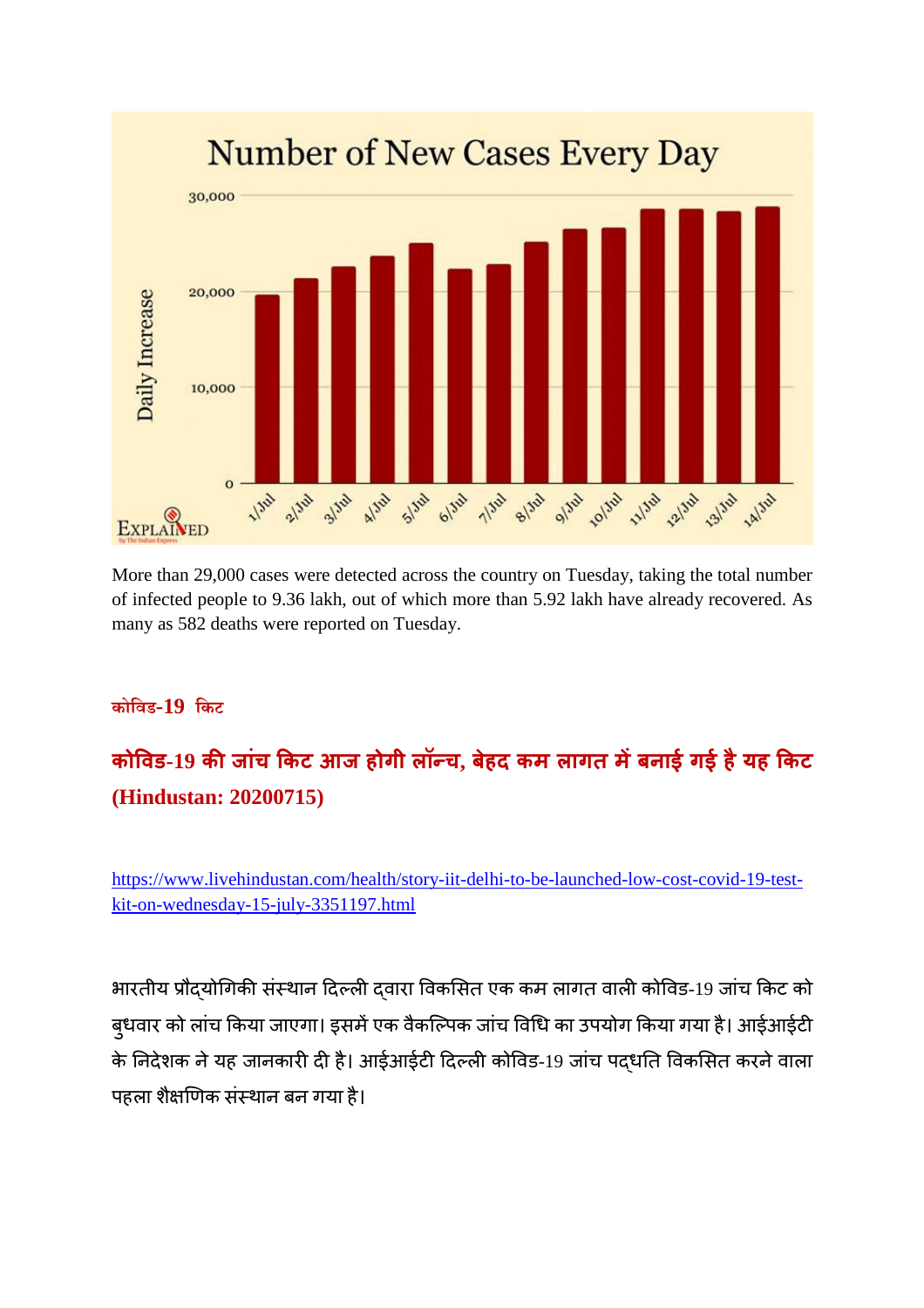संस्थान ने कंपनियों को जांच किट का व्यवसाय करने के लिए गैर-विशिष्ट मुक्त लाइसेंस प्रदान किया है। हालांकि संस्थान ने प्रति किट की कीमत 500 रुपये रखी थी, लेकिन कंपनी न्यूटेक मेडिकल डिवाइसेस ने अभी कीमत की घोषणा नहीं की है।

कंपनी बुधवार को कोरोस्योर नाम की किट लॉन्च कर रही है। केंद्रीय मानव संसाधन विकास (एचआरडी) मंत्री रमेश पोखरियाल निशंक और मानव संसाधन विकास राज्य मंत्री संजय धोत्रे किट को लांच करेंगे। आईआईटी दिल्ली के निदेशक वी रामगोपाल राव ने कहा, यह देश में पैमाने और लागत दोनों के संदर्भ में कोविड-19 जांच के प्रतिमान को बदल देगा।

आईसीएमआर (भारतीय चिकित्सा अनुसंधान परिषद) और डीसीजीआई (भारतीय दवा महानियंत्रक) दवारा स्वीकृत इस उत्पाद को बुधवार को लॉन्च किया जा रहा है।

#### **कोरोना वैसीन ायल**

## **अमेरका मअंतम टेज मकोरोना वै सीन ायल कतैयार, जद मल सकती है ख ु शखबर(Dainik Jagran: 20200715)**

https://www.jagran.com/world/america-coronavirus-vaccine-updates-moderna-start-latestage-covid-19-vaccine-trial-in-july27-20513843.html

मॉडर्ना कोरोना वायरस वैक्सीन के लास्ट स्टेज ट्रायल की तैयारी कर रही है। कंपनी के अनुसार 27 जुलाई को इस ट्रायल को शुरू किया जा सकता है।

वॉशिंगटन,एजेंसी। कोरोना महामारी के प्रकोप बीच लोगों के लिए एक राहतभरी खबर आ रही है। अमेरिकी दवा निर्माता कंपनी मॉडर्ना कोरोना वायरस वैक्सीन के लास्ट स्टेज ट्रायल की तैयारी कर रही है। कंपनी के अनुसार, 27 जुलाई को इस ट्रायल को शुरू किया जा सकता है। मॉडर्ना ने कहा कि वह अमेरिका के 87 स्थानों पर इस वैक्सीन के ट्रायल का आयोजन करेगी। परीक्षण के लिए 30 हजार लोगों को शामिल किया जाएगा। परीक्षण में सामिल लोगों को पहले दिन संभावित वैक्सीन के 100 माइक्रोग्राम की खुराक दी जाएगी, उसके 29 दिन बाद दूसरी खुराक दी जाएगी। माना जा रहा है कि तीसरे चरण के टायल के सफल होने के बाद कंपनी कोई बड़ी घोषणा कर सकती है।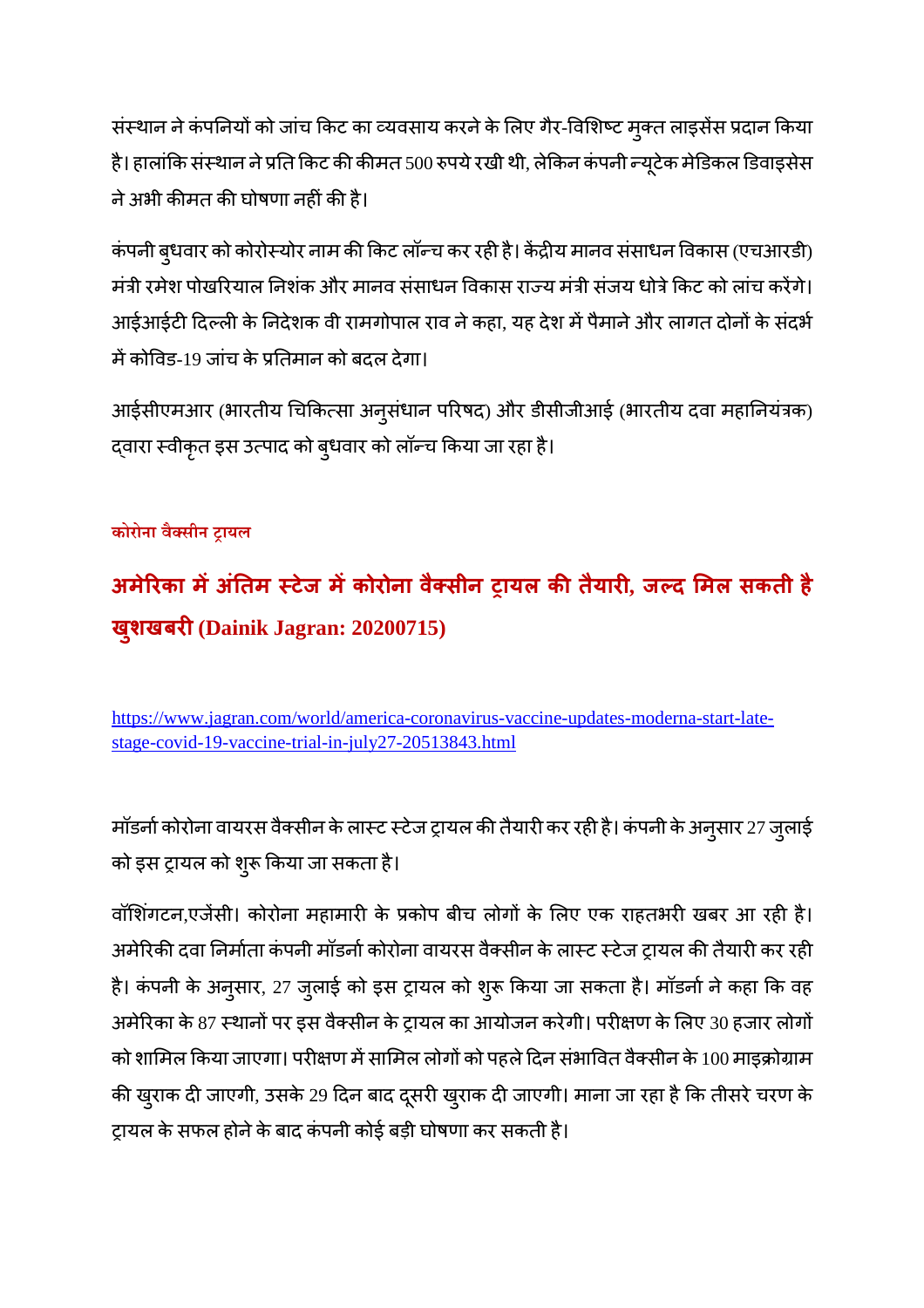#### पहले टेसट में सफल रही अमेरिकी वैकसीन

अमेरिकी कंपनी मॉडर्ना की कोरोना वायरस वैक्सीन अपने पहले ट्रायल में पूरी तरह से सफल रही। न्यू इंग्लैंड जर्नल ऑफ मेडिसीन में छपे अध्ययन में कहा गया है कि 45 सवस्थ लोगों पर इस वैक्सीन के पहले टेस्ट के परिणाम बह्त अच्छे रहे हैं। इस वैक्सीन ने प्रत्येक व्यक्ति के अंदर कोरोना से जंग के लिए एंटीबॉडी विकसित किया। मॉडर्ना की वैक्सीन की एक और अच्छी बात यह रही कि इसका इतना कोई खास साइड इफेक्ट नहीं रहा जिसकी वजह से वैक्सीन के ट्रायल को रोक दिया जाए। शुरुआती टेस्टिंग में अगर एंटीबॉडी बनती है तो इसे बड़ी सफलता माना जाता है लेकिन इसका मतलब यह नहीं है कि यह वैक्सीन कोरोना वायरस के खात्मे में प्रभावी होगी। इस पहले टेस्ट में 45 ऐसे लोगों को शामिल किया गया था जो सवस्थ थे और उनकी उम्र 18 से 55 साल के बीच थी।

#### सबसे ज्यादा कोरोना प्रभावित क्षेत्रों में होगा ट्रायल

इस संभावित वैक्सीन का ट्रायल राजधानी वॉशिंगटन डीसी के अलावा देश के 30 अन्य राज्यों में किया जाएगा। वैक्सीन के ट्रायल को लेकर चुने गए आधे से अधिक लोकेशन कोरोना वायरस से सबसे ज्यादा प्रभावित टेक्सास, कैलिफोर्निया, फ्लोरिडा, जॉर्जिया, एरिज़ोना और उत्तरी और दक्षिण कैरोलिना में िथत ह।

अमेरिकी सरकार ने मॉडर्ना को वैक्सीन विकसित करने के लिए आधा मिलियन डॉलर की आर्थिक सहायता भी दी है। इस वैक्सीन के पहले दो चरण के ट्रायल्स को लेकर कंपनी ने सफल होने का दावा किया था। हालांकि, इससे जुड़े डेटा को कंपनी ने शेयर नहीं किया है।

#### तीन गुना बढ़े कंपनी के शेयर

रिपोर्ट्स के अनुसार, मॉडर्ना कंपनी के शेयर फरवरी के बाद से तीन गुना से ज्यादा बढ़ गए हैं। अमेरिकी शेयर मॉर्केट नैस्डैक में लिस्टेड इस कंपनी के शेयर का मूल्य मंगलवार को 74.57 डॉलर है। बताया जा रहा है कि कोरोना वायरस वैक्सीन के सफल परीक्षण के बाद अमेरिकी दवा कंपनियों के शेयर्स में ये तेजी देखी जा रही है।

#### दुनिया भर में 13 वैक्सीन क्लिनिकल ट्रायल फेज में

बता दें कि दुनिया में वर्तमान समय में कोरोना वायरस वैक्सीन को लेकर 120 से ज्यादा प्रतिभागी काम कर रहे हैं। जबकि, इनमें से 13 वैक्सीन क्लिनिकल ट्रायल के फेज में पहुंच चुकी हैं। इनमें से सबसे ज्यादा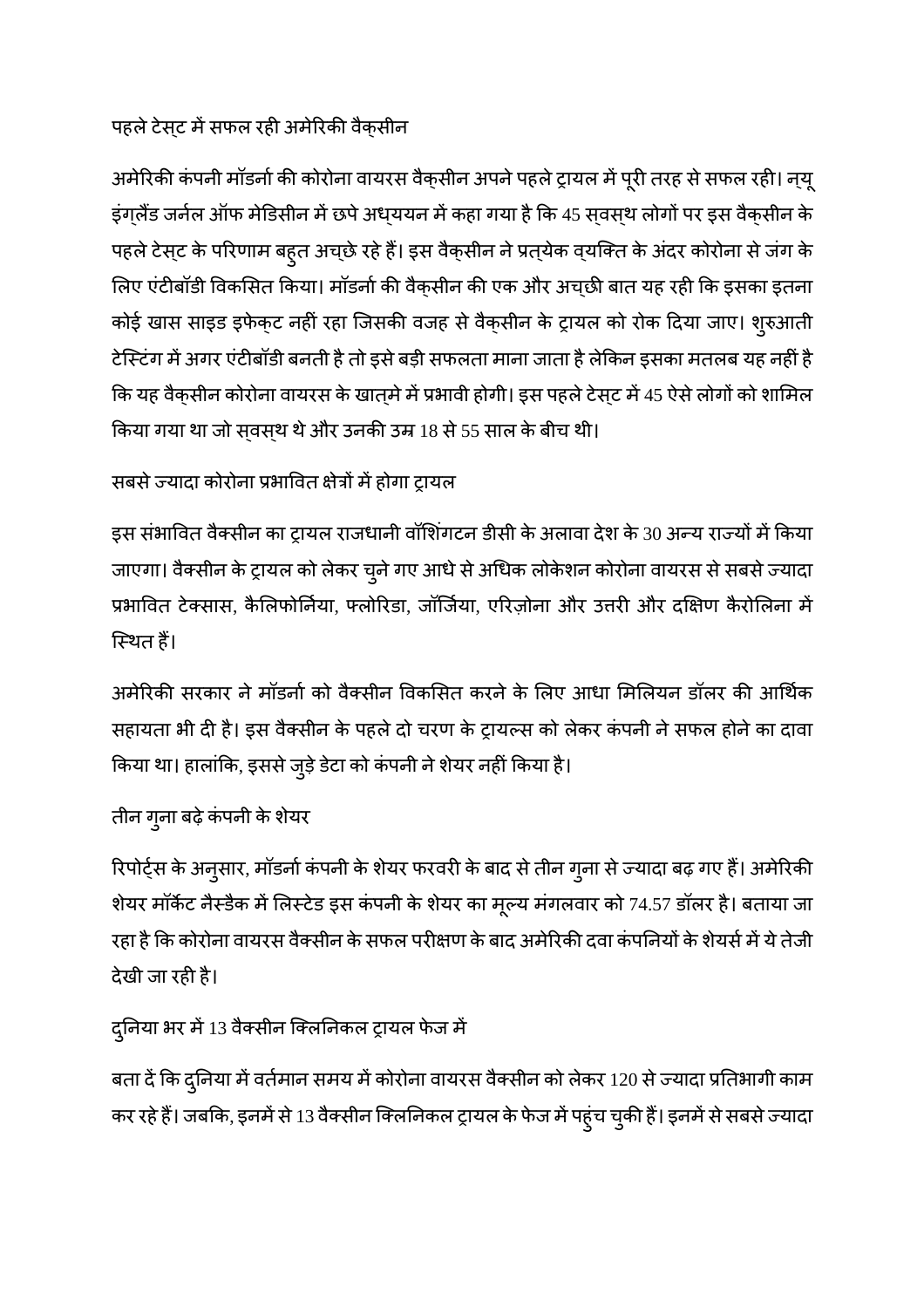चीन की वैक्सीन ह्यूमन ट्रायल में है। बता दें कि चीन में 5, ब्रिटेन में 2, अमेरिका में 3, रूस ऑस्ट्रेलिया और जर्मनी में 1-1 वैक्सीन क्लिनिकल टायल फेज में हैं।

#### भारत से संपर्क साध रहे हैं कोरोना की वैक्सीन तैयार करने वाले देश

कोरोना वैक्सीन तैयार करने वाले देश और उनकी कंपनियां इसके उत्पादन के लिए भारत की ओर रुख कर रही हैं। आइसीएमआर के महानिदेशक डॉक्टर बलराम भार्गव के अनुसार पूरी दुनिया में कुल वैक्सीन का 60 फीसद सप्लाई करने वाले भारत की कोरोना की वैक्सीन सप्लाई चैन में केंद्रीय भूमिका सुनिश्चित है। इसके साथ ही उन्होंने दो स्वदेशी वैक्सीन के मानव ट्रायल शुरू होने की जानकारी देते हुए कहा कि इनके रास्ते में प्रशासनिक स्तर पर एक दिन भी देरी नहीं आने दी जाएगी। कोरोना संक्रमण को रोकने में वैक्सीन को अंतिम विकल्प के रूप में संकेत करते हुए डॉक्टर बलराम भार्गव ने कहा कि दुनिया के सभी देश वैक्सीन को तैयार करने की प्रक्रिया को फास्ट ट्रैक करने में जुटे हैं और इसमें सफलता मिल रही है। उन्होंने कहा कि रूस तो वैक्सीन का ट्रायल पूरा भी कर चुका है। इसी तरह चीन, अमेरिका, ब्रिटेन और अन्य देश अपने-अपने यहां जल्द से जल्द वैक्सीन तैयार करने में जुटे हैं।

#### भारत में दो वैक्सीन का मानव ट्रायल शुरू

अपने देश में भी भारत बायोटेक और जायडस कैडिला की वैक्सीन का मानव ट्रायल शुरू हो गया है। डॉक्टर बलराम भार्गव ने कहा कि स्वदेशी वैक्सीन को फास्टट्रैक कर जल्द-से-जल्द आम लोगों के लिए उपलब्ध कराने की हमारी नैतिक जिम्मेदारी है। उन्होंने भरोसा दिलाया कि स्वदेशी वैक्सीन को तैयार करने में प्रशासनिक कारण से एक दिन की भी देरी नहीं होने दी जाएगी। अपने दो जुलाई की चिट्ठी में 15 अगस्त तक आम जनता के लिए स्वदेशी वैक्सीन उपलब्ध कराने की बात करने वाले डॉक्टर भार्गव ने अब इसके लिए किसी समय सीमा नहीं बताई। लेकिन उन्होंने भरोसा दिलाया कि दुनिया में बनने वाली कोरोना की वैक्सीन भारत में भी लोगों के लिए उपलब्ध होगी।

#### दुनिया में कहीं भी, कोई भी वैक्सीन बने, उत्पादन के लिए उसे भारत पर निर्भर होना पड़ेगा

उन्होंने कहा कि दुनिया की 60 फीसद वैक्सीन भारत में बनती है और यही कारण है कि आज 'दुनिया के सभी वैक्सीन बनाने वाले भारत के संपर्क में है।' उन्होंने कहा कि दुनिया में कहीं भी, कोई भी वैक्सीन बने, उत्पादन के लिए उसे भारत पर निर्भर होना पड़ेगा। ध्यान देने की बात है कि आक्सफोर्ड विश्वविद्यालय ने भी अपनी आने वाली वैक्सीन के उत्पादन के लिए भारतीय कंपनी सेरम इंस्टीट्यूट सेसमझौता कया है।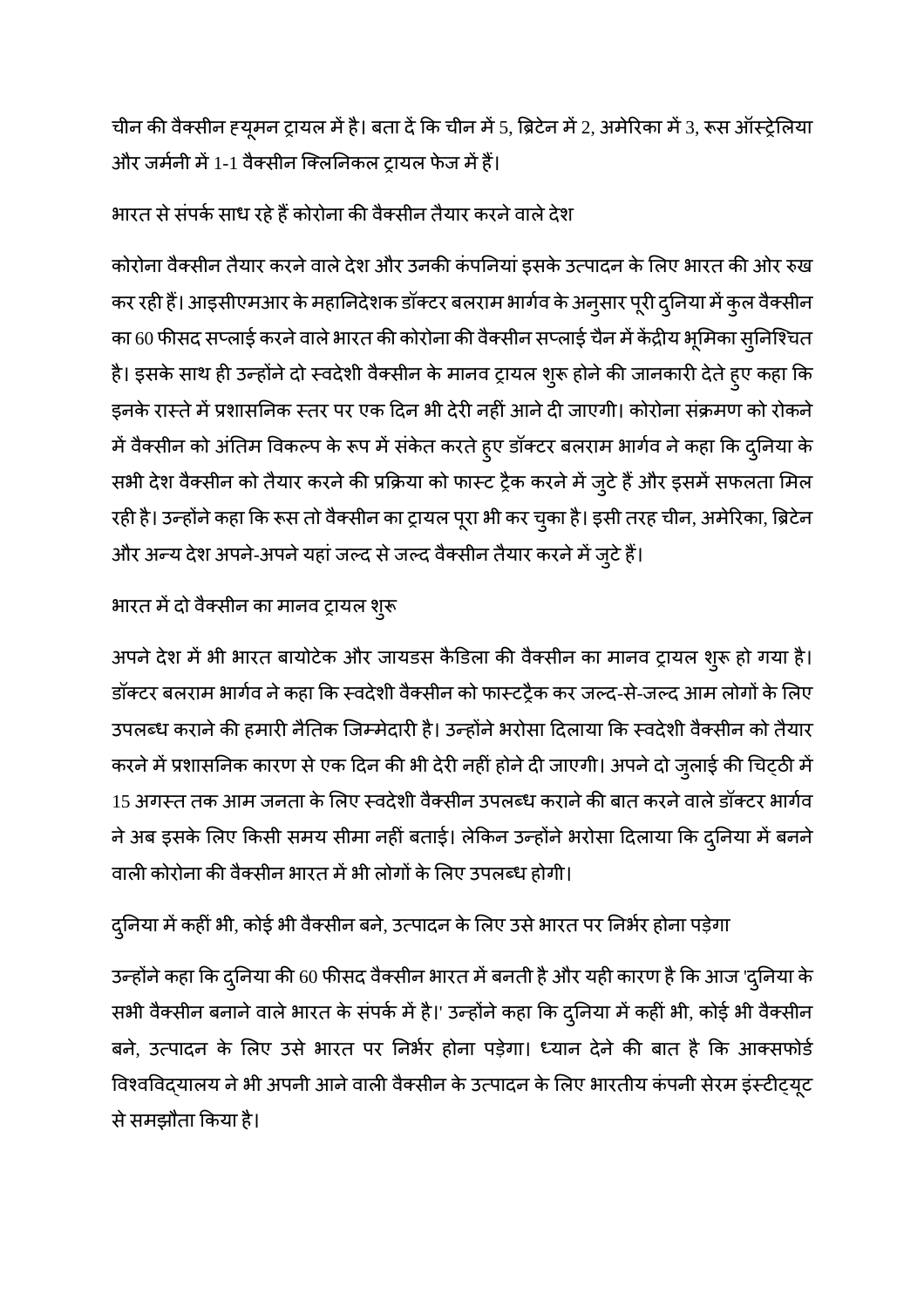#### **COVID-19 vaccine**

#### **First COVID-19 vaccine tested in U.S. shows promising results (The Hindu: 20200715)**

https://www.thehindu.com/sci-tech/science/first-covid-19-vaccine-tested-in-us-showspromising-results/article32086308.ece?homepage=true

The U.S. government is supporting Moderna's vaccine with nearly half a billion dollars and has chosen it as one of the first to enter large-scale human trials.

No volunteers experienced a serious side effect, but more than half reported mild or moderate reactions.

Biotech firm Moderna Inc's experimental vaccine for COVID-19 showed it was safe and provoked immune responses in all 45 healthy volunteers in an ongoing early-stage study, U.S. researchers reported on Tuesday.

Volunteers who got two doses of the vaccine had high levels of virus-killing antibodies that exceeded the average levels seen in people who had recovered from COVID-19, the team reported in the New England Journal of Medicine.

No study volunteers experienced a serious side effect, but more than half reported mild or moderate reactions such as fatigue, headache, chills, muscle aches or pain at the injection site. These were more likely to occur after the second dose and in people who got the highest dose.

Dr. Nita Patel, Director of Antibody discovery and Vaccine development, lifts a vial with a potential coronavirus (COVID-19) vaccine at Novavax labs in Rockville, Maryland on March 20, 2020, one of the labs developing a vaccine for the coronavirus.

When will a COVID-19 vaccine be ready?

Experts say a vaccine is needed to put an end to the coronavirus pandemic that has sickened millions and caused nearly 5,75,000 deaths worldwide.

Moderna was the first to start human testing of a vaccine for the novel coronavirus on March 16, 66 days after the genetic sequence of the virus was released.

Dr. Anthony Fauci, director of the National Institute of Allergy and Infectious Diseases, whose researchers developed Moderna's vaccine candidate, called the results "good news," noting that the study found no serious adverse events and the vaccine produced "reasonably high" levels of virus-killing or neutralising antibodies.

"If your vaccine can induce a response comparable with natural infection, that's a winner," Dr. Fauci said in a telephone interview. "That's why we're very pleased by the results."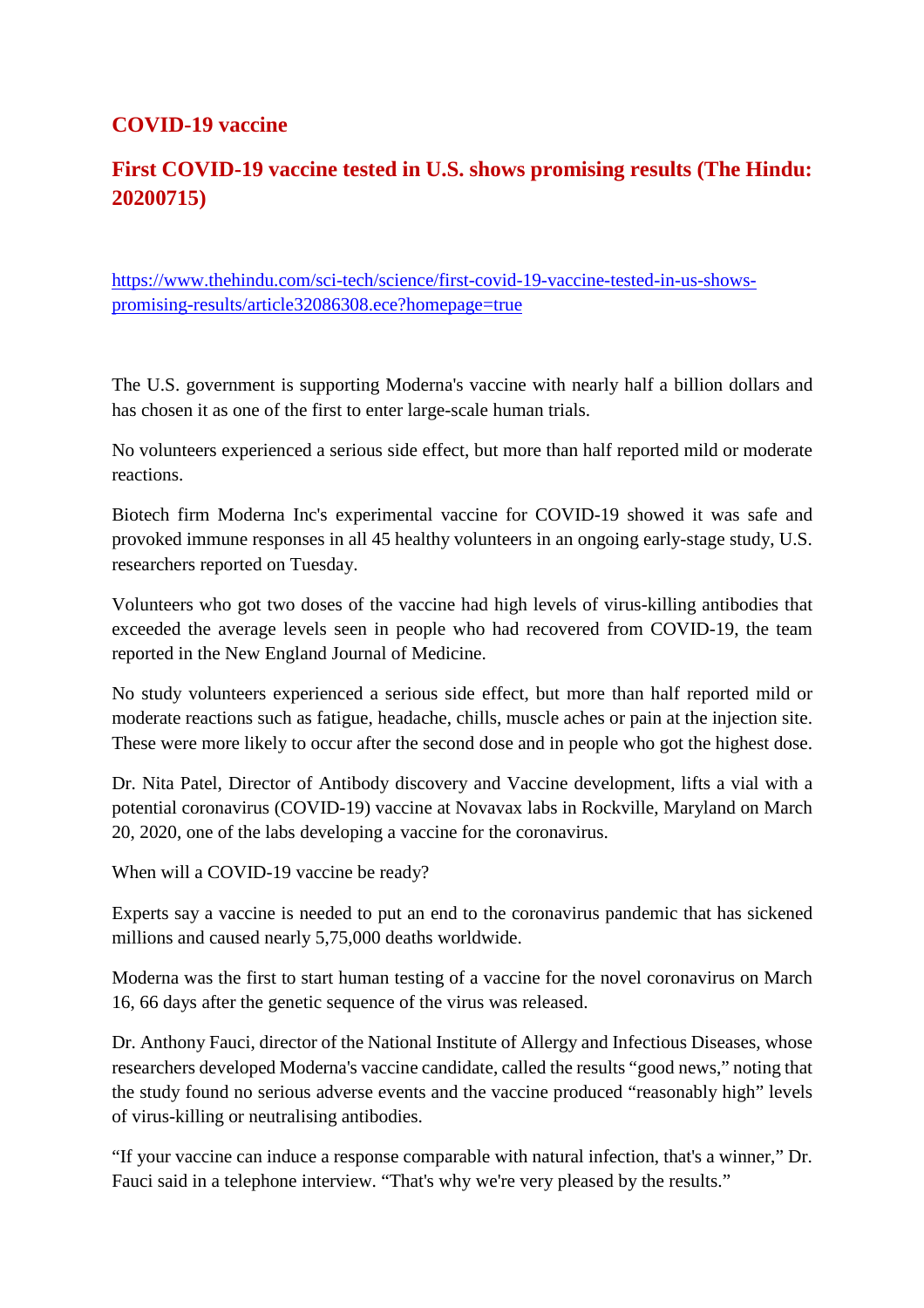Moderna shares jumped more than 15% in after-hours trading on Tuesday.

The U.S. government is supporting Moderna's vaccine with nearly half a billion dollars and has chosen it as one of the first to enter large-scale human trials. A successful vaccine could be a turning point for Cambridge, Massachusetts-based Moderna, which has never had a licensed product.

How it works

Moderna's shot, mRNA-1273, uses ribonucleic acid (RNA) — a chemical messenger that contains instructions for making proteins. When injected into people, the vaccine instructs cells to make proteins that mimic the outer surface of the coronavirus, which the body recognises as a foreign invader, and mounts an immune response against.

The results released on Tuesday involved three doses of the vaccine, tested in groups of 15 volunteers aged 18-55 who got two shots, 28 days apart. The groups tested 25, 100 or 250 micrograms of the vaccine.

Adverse events after the second dose occurred in seven of the 13 volunteers who got the 25 microgram dose, all 15 participants who received the 100 microgram dose and all 14 who got the 250 microgram dose. In the highest-dose group, three patients had severe reactions such as fever, chills, headache or nausea. One of these had a fever of 103.28 Fahrenheit (39.6 C).

"We didn't see any events that are characterised as serious adverse events," said lead author Dr. Lisa Jackson of Kaiser Permanente Washington Health Research Institute in Seattle, referring to reactions that require hospitalisation or result in death.

In June, Moderna said it selected the 100-microgram dose for its late-stage study to minimise adverse reactions.

At that dose, Moderna said the company is on track to deliver about 500 million doses per year, and possibly up to 1 billion doses per year, starting in 2021, from the company's internal U.S. manufacturing site and strategic collaboration with Swiss drugmaker Lonza.

"It's a good first step," said Dr. William Schaffner, a vaccine expert at Vanderbilt University Medical Center who was not involved in the study.

"There's nothing here that would inhibit one from going ahead to the Phase 2/Phase 3 trials," he said.

In April, Moderna expanded the Phase 1 trial to include adults over 55, who are more at risk of serious disease, with the aim of enrolling 120 volunteers. Moderna said it will follow study volunteers for a year to look for side effects and check how long immunity lasts.

Moderna started its phase 2 trial in May and expects to start a phase 3 trial on July 27.

Phase 1 trials aim to ensure a treatment is safe and help determine an effective dose. Phase 2 trials test a treatment in a larger group and get an early read on effectiveness. Phase 3 trials are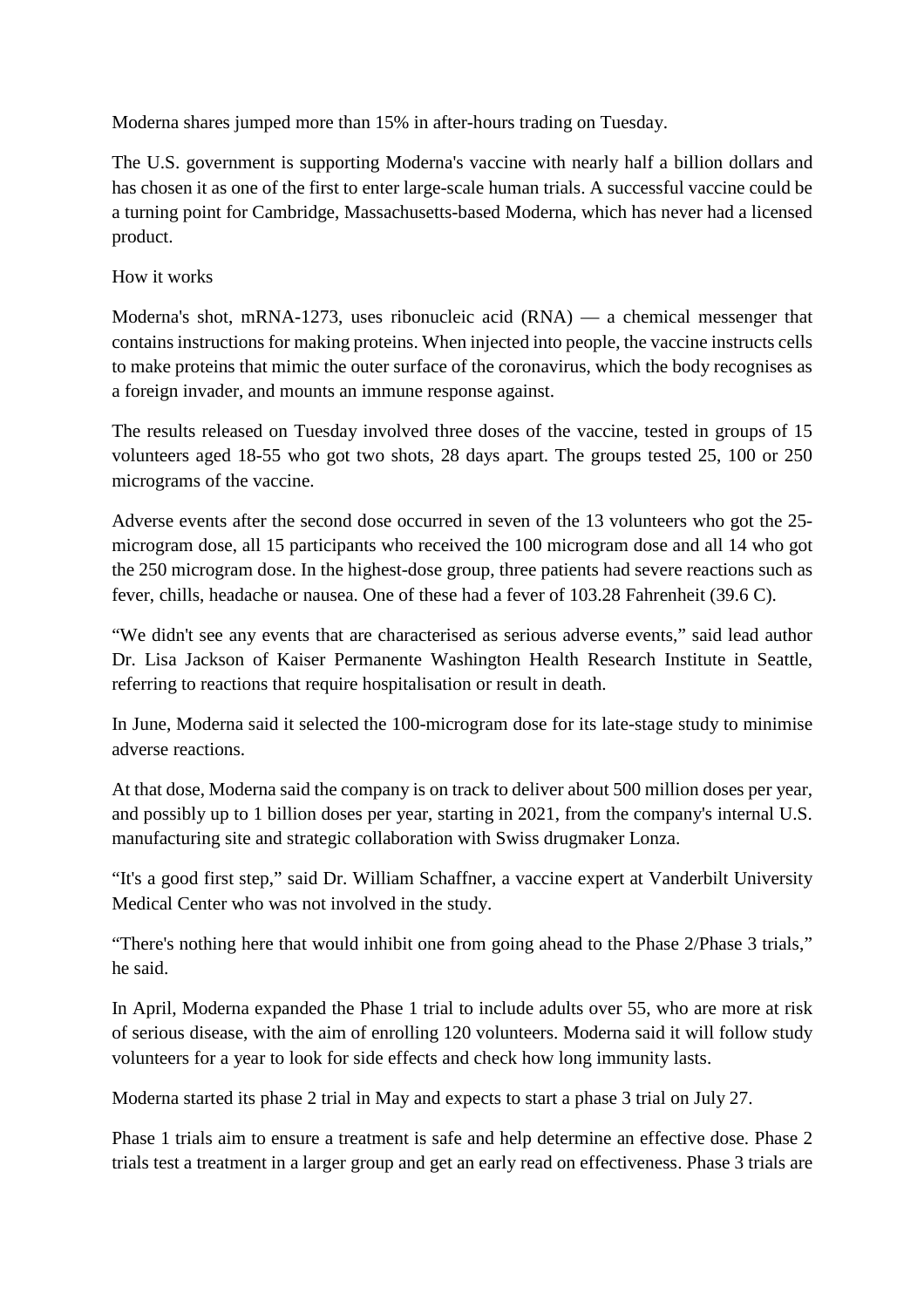conducted in a large group of individuals to confirm efficacy and identify rare side effects. Moderna's Phase 3 trial will be conducted in 30,000 volunteers.

#### **कोलेटॉल**

## **बढ़ेकोलेटॉल सेहपरेशान तो जान लकैसेकरइसेकंोल (Hindustan: 2020715)**

https://www.livehindustan.com/health/story-health-tips-increased-cholesterol-troubling-youthen-know-the-easy-ways-to-control-it-3351152.html

हमारे खान-पान का सीधा असर हमारी सेहत पर पड़ता है। बात अगर दिल की बीमारियों की करें तो इसका सीधा संबंध कोलेस्ट्रॉल से है। एक हालिया शोध से पता चला है कि अगर आप अपने शरीर में बढ़े कोलेटर्स्ट्रॉल के स्तर से परेशान हैं तो इसे कम करने के लिए आपको सैच्रेटेड फैट(संतृप्त वसा) की बजाय कार्बोहाइड्रेट युक्त पदार्थों पर लगाम लगानी होगी।

अंतरराष्ट्रीय शोधकर्ताओं के मुताबिक हमेशा से यही कहा जाता रहा है कि उन खाद्य पदार्थों को त्याग दें, जिनमें सैच्�रेटेड फैट होता है। इसी वजह है जिन मरीजों का कोलेस्ट्रॉल बढ़ा होता है, उन्हें पैकेटबंद चीजें खाने से भी मनाही होती है, जैसे चिप्स या बेकरी उत्पाद लेकिन हमारे इस अध्ययन से यह पता चला है कि इंसान के शरीर में कोलेस्ट्रॉल की मात्रा को बढ़ाने में सैच्रेटेड फैट नहीं, बल्कि कार्बोहाइड्रेट का सबसेबड़ा हाथ है।

शोधकर्ता ने किया दावा-

दक्षिण फ्लोरिडा विश्विदयालय के शोधकर्ता और प्राफेसर डेविड डायमंड कहते हैं हाई कोलेस्ट्रॉल का प्रकार यानी हाइपरकोलेस्ट्रोलेमिया बीमारी से जूझ रहे मरीजों को पिछले 80 सालों से ही ये सूझाव दिए जा रहे हैं कि वे अपने खान-पान में संतृप्त वसा की मात्रा को कम से कम कर दें, जो कि गलत साबित हो गया है। सच तो यह है कि दिल को बीमार होने से बचाना है तो कार्बोहाइड्रेट युक्त भोजन से दूरी बनानी होगी न कि सैच्रेटेट फैट यानी संतृप्त वसा से।

कम कार्ब आहार रखेगा सुरक्षित-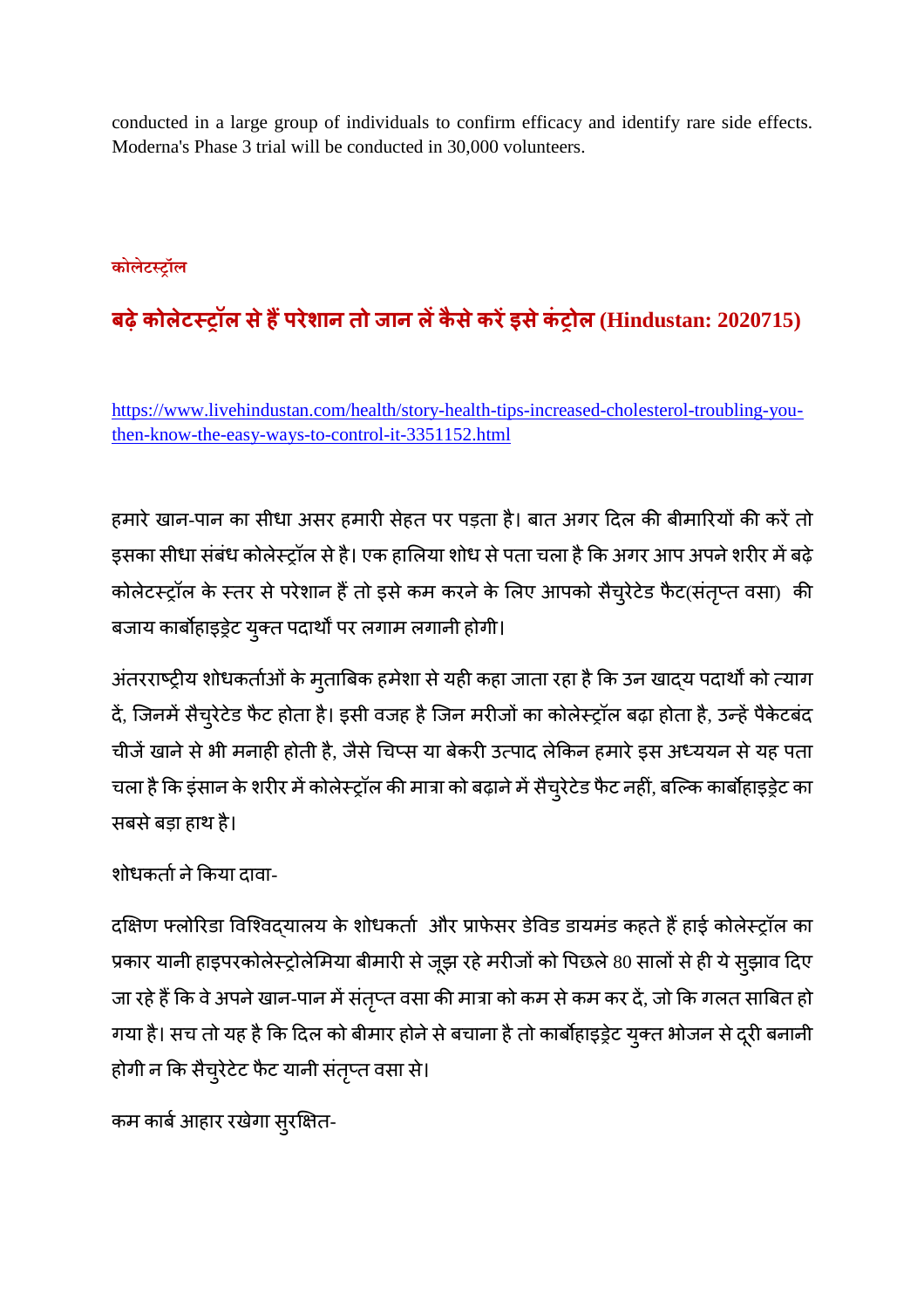दिल से दोस्ती करनी है तो अपनी कार्ब डाइट को फॉलो करें क्योंकि शोध में यह बात सामने आई है कि जो लोग कम कार्बोहाइड्रेट युक्त चीजों का सेवन करते थे, उनमें दिल से जुड़ी बीमारी होने का खतरा काफी कम था। कम कार्ब आहार सुरक्षित है, इसलिए शोधकर्ताओं ने इस पर जोर दिया है। कार्बोहाइड्रेट के सेवन से कोलेस्ट्रॉल का स्तर तेजी से बढ़ता है और शरीर में शुगर की मात्रा बढ़ जाती है, जो बेशक दिल से जुड़ी बीमारियों को न्योता देती है। जिन लोगों को मधुमेह या मोटापे की समस्या है, उनके लिए भी 'लो कार्ब डाइट' मददगार साबत हो सकती है।

दिल को नहीं कोई खतरा-

जर्नल ऑफ द अमेरिकी कॉलेज और कार्डियोलॉजी में छपा यह शोध कहता है कि ऐसा कोई भी भोजन, जो रक्त में शर्करा के स्तर को बढ़ाता है जैसे कि, ब्रेड, आलू, मिठाई, कोल्ड ड्रिंक्स इनसे परहेज करने में ही भलाई है। इस अध्ययन में एक भी ऐसा सबूत नहीं मिला, जिससे यह बात पुख्ता हुई हो कि सैचुरेटेड फैट(संतृप्त वसा) की कमी या वृद्धि से मरीज के कोलेस्ट्रॉल का स्तर प्रभावित हुआ हो। शोधकर्ताओं ने कहा, लोग सैच्रेटेड फैट की मात्रा थोड़ी कम कर सकते हैं पर इसे पूरी तरह से बंद करने की कोई जरूरत नहीं है। बेफिक्र रहें क्योंकि यह आपको दिल की बीमारी की ओर नहीं ले जाएगा।

#### **Infections**

#### **To counter infections, doctors stress the need for a balanced diet (The Hindu: 20200715)**

https://www.thehindu.com/life-and-style/on-world-zoonoeses-day-as-the-pandemic-raisesconcerns-on-animal-origin-diseases-doctors-advocate-a-diet-that-is-kinder-to-your-body-aswell-as-the-planet/article32003573.ece?homepage=true

On World Zoonoeses Day, July 6, as the pandemic raises concerns on animal-origin diseases, doctors advocate a diet that is kinder to your body, as well as the planet

On July 6, 1885, when Louis Pasteur successfully administered the first vaccine against the Rabies virus, he brought into focus zoonotic diseases, or how animals can carry harmful germs that can spread to people and cause illnesses.

July 6 is celebrated as World Zoonoses Day.

With the COVID-19 pandemic still raging, there is a renewed focus on ways to counter animaltransmitted diseases.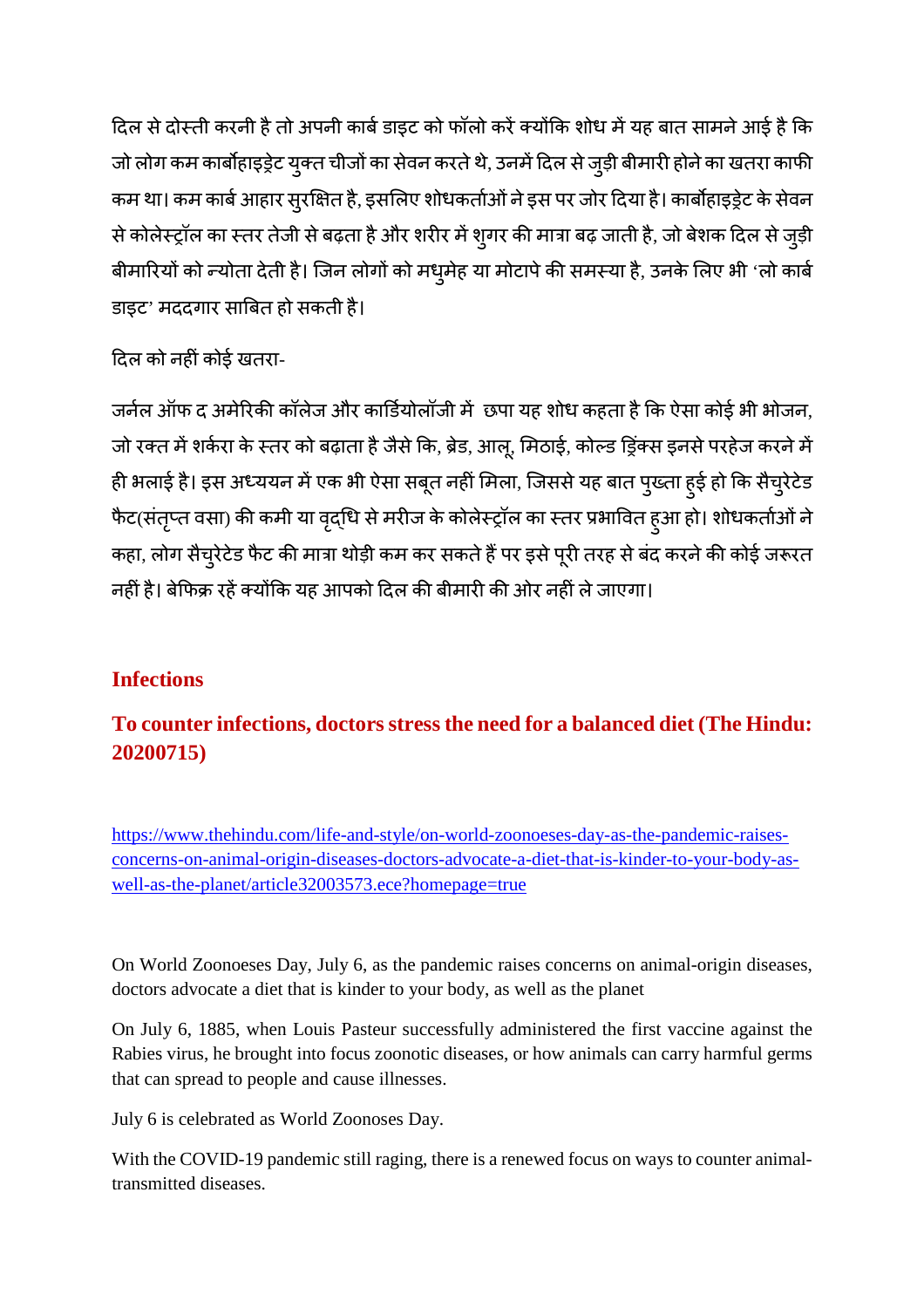"One of the reasons for the spread of zoonotic diseases is the destruction of animal habitat and their displacement. The Nipah outbreak was the result of disturbing the habitat of bats so that they invaded the human space," says Dr PK Sasidharan, retired Professor and Head of Medicine, Government Medical College, Kozhikode. He has spent three decades of working with infectious diseases, studying their causes, and treatment.

#### The many reasons

Dr. Neethu Susan Philip, microbiologist and Infection Control Officer, says that one of the challenges with COVID-19 is that we have not yet traced the origin of the virus correctly, though we know it started from a meat market in Wuhan.

To counter infections like COVID-19, a movement that stresses the need for a balanced, environmentally-friendly diet has begun across the world.

"From Ebola to COVID-19, there is a connect between consumption of meat and disease. The animal-man connect is clear," say Parag Agarwal and Sethu Vaidyanathan, co-founders of Ahimsa Trust that runs the Plants Are Power campaign. It advocates the benefit of plant-based living for human, animal and environmental health.

They cite data from the American Centre for Disease Control and Prevention (CDC) showing that 75% of new and emerging diseases are from animals.

#### An alarming factor

Dr Susan John, Clinical Epidemiologist, Rajagiri Hospital, Kochi, also talks about the transmission of disease-producing organisms from animal to man. "In the WHO's list of top 10 diseases, the majority are zoonotic. This is a major concern," says Susan.

The reasons for this animal-man transmission, she says, are due to deforestation, increased consumption of raw meats and mushrooming of urban settlements where people live in close proximity with domestic animals. In addition to these factors, "increased air travel leads to its spread," she says.

In a 2019 research in the Department of Family Medicine at Government Medical College, Kozhikode, Sasidharan says that 98.5% people were not sure of what defined a balanced diet. "Humans are the only animals who do not know what to eat," he says.

He has conceptualised the Social Health One Health Movement (SHOHM), based on the idea that human beings cannot be healthy unless the environment they live in (including plants and animal life) is healthy.

Launched during the lockdown, this movement aims at creating awareness on the environment. Started by a team of lawyers, doctors, architects and organic farming experts, it is led by Sasidharan.

The concept envisages a health pyramid in which every individual at the base has access to a balanced diet, safe drinking water, shelter with minimum comfort and good primary education.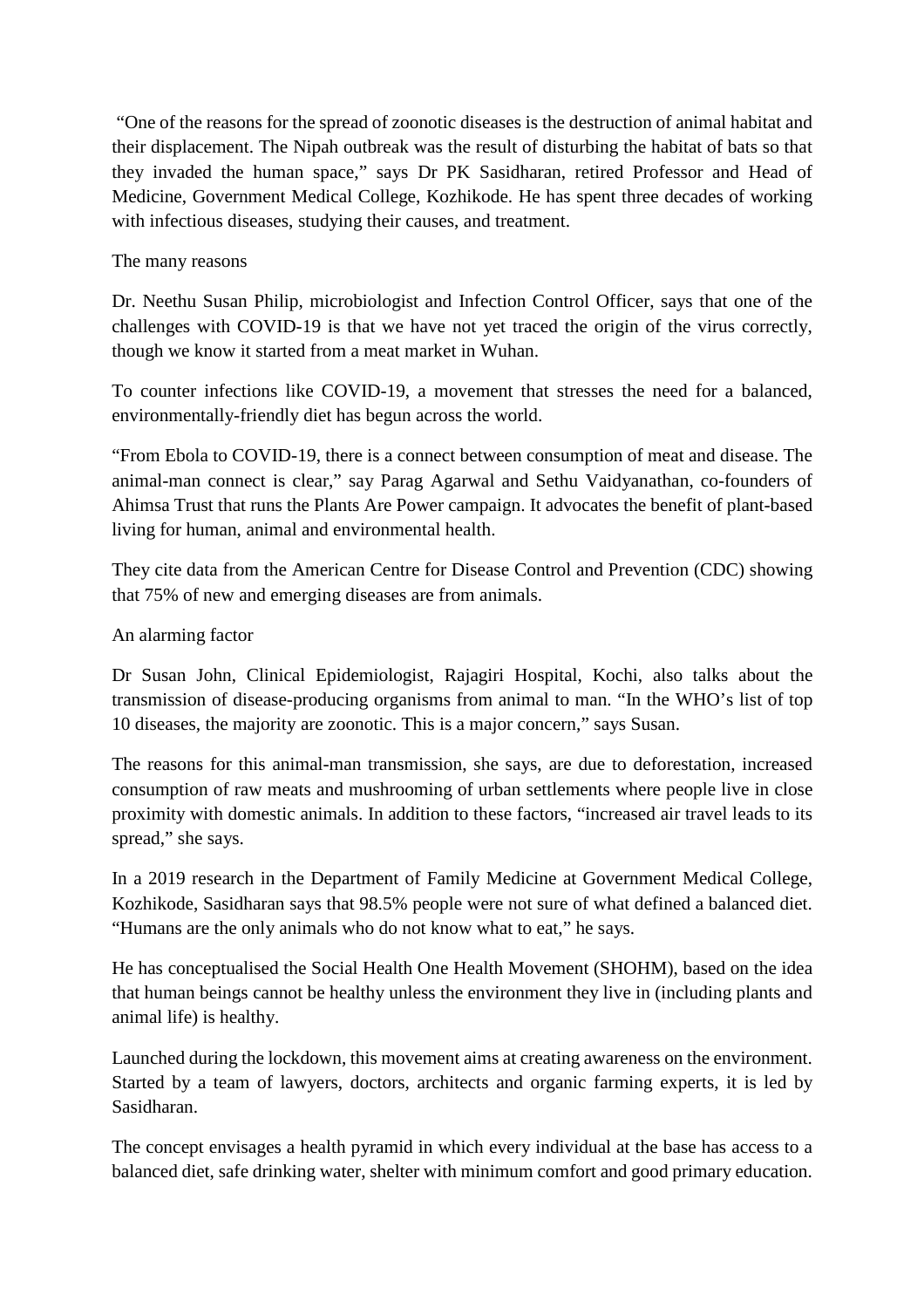The second component is a large body of family doctors. "Eighty per cent of doctors should work as family doctors. Every family should have a friend-philosopher-guide doctor who will be responsible for providing continuous and comprehensive care, irrespective of age and gender and working for promoting health and wellness," says Sasidharan, adding that the third component is general hospitals. "Specialist doctors and hospitals should be less than 20%."

Advocate MR Rajendran, President of SHOHM Trust, has undertaken the distribution of balanced diet kits to families in Ernakulam. "The kits consist of rice, legumes, leafy vegetables and fruits. We have identified children in 10-12 BPL families. Our objectives are to create awareness on the principle of one health of humans, plants, trees, animals and the environment," says Rajendran.

An endorsement for their work recently came from Kerala Chief Minister Pinarayi Vijayan, who after meeting them, declared at a press conference the need for people to consume a diet that builds immunity against disease.

#### **Immunity**

#### **Explained: How immunity is developed (The Indian Express: 20200715)**

https://indianexpress.com/article/explained/how-immunity-is-developed-coronavirusvaccine-6506182/

A new antibody study suggests immunity to Covid-19 may be lost in months, yet notes antibodies are not the only way the body develops immunity. What is the other way, and does it put a limitation on the study?

A longitudinal study by the researchers from King's College London — first reported by The Guardian on Sunday — has suggested that immunity to Covid-19 might be lost in months. The suggestion is based on a steep drop in patients' antibody levels three months after the infection. A look at the findings, implications and limitations of the new study, and the broader question of how the body develops immunity against an infection:

What are the findings of the study?

The researchers analysed the immune response of 90 recovered Covid-19 patients and healthcare workers. In their study, which is not yet peer-reviewed, they found that antibodies that specifically help in neutralising the coronavirus SARS-CoV-2 decreased 2-23-fold during an 18-65 day follow-up period. This is similar to the decrease in antibodies seen in seasonal coronaviruses associated with the common cold.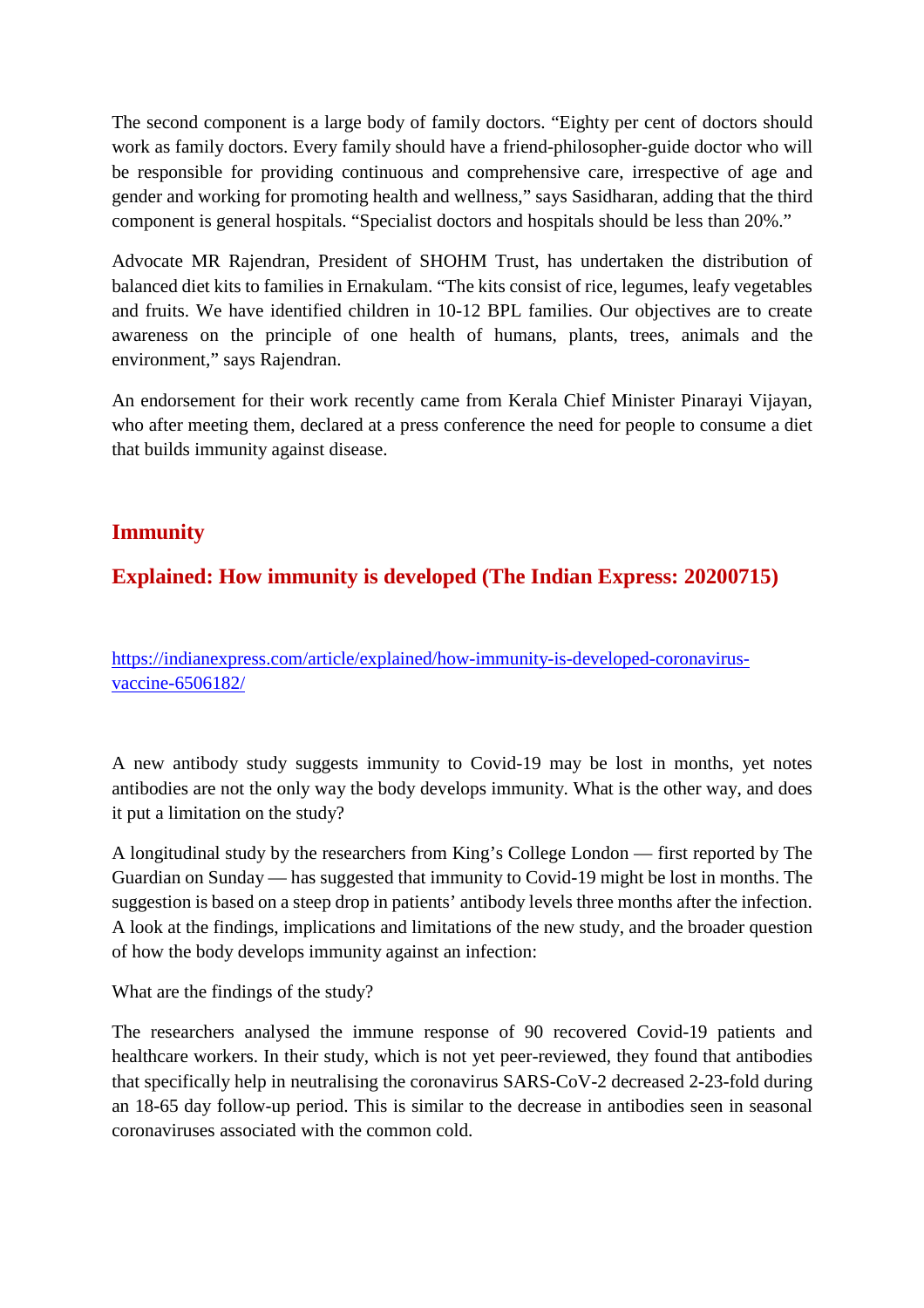They suggested that immunity developed by the formation of antibodies against SARS-CoV-2 lasts only a few months, and recovered Covid-19 patients are likely to remain susceptible and could get re-infected.

The analysis found "a potent" level of antibodies produced in 60% of participants during the peak of their infection; and that only 16.7% retained that level of potency 65 days later. While the level of antibodies was at a higher level in patients with severe symptoms, the researchers said it is not clear why antibody response correlates with disease severity. The researchers noted that asymptomatic individuals also generate antibodies against the virus.

What are the implications and the limitations of these findings?

The researchers said the study has important implications when considering widespread serological testing, antibody protection against re-infection with SARS-CoV-2, and the durability of vaccine protection.

In a separate statement issued by King's College London, Dr Katie Doores from the School of Immunology & Microbial Sciences, who led the study, said "further research is needed to determine the level of antibodies required for protection from infection." "We also need to know more about the titre of antibody that is required to prevent re-infection in humans," she said.

Does a drop in antibodies result in losing immunity against the virus?

Not necessarily. Antibodies are like fingerprints that give us evidence that a pathogen (the coronavirus in this case) has caused an infection and that the immune system has responded. The antibodies usually remain in the blood for a period of time and quickly activate the immune system when the body is exposed to the pathogen again. Some antibodies not only recognise when the pathogen returns, but also protect the body for a lifetime from re-infection, as in the case of measles. However, in the case of seasonal flu, the antibodies give protection for a very small period.

In the case of the novel coronavirus, it is not yet clear how long the antibodies provide a recovered person protection. "Further studies are needed to determine the longevity of the antibody response and what level of antibodies is required to protect against re-infection," the researchers said in a statement. Until then, the presence of antibodies only gives us the evidence that a person was exposed to the virus.

The researchers flagged the fact that antibodies are just one of the ways in which the body can fight a virus such as SARS-CoV-2.

So, what is the other way?

The researchers make an observation: "… the role T-cell responses generated through either infection or vaccination play in controlling disease cannot be discounted in these studies".

T cells are a key component of the immune response against a virus. A human body has two mechanisms of immunity response within the adaptive immune system. First is the humeral